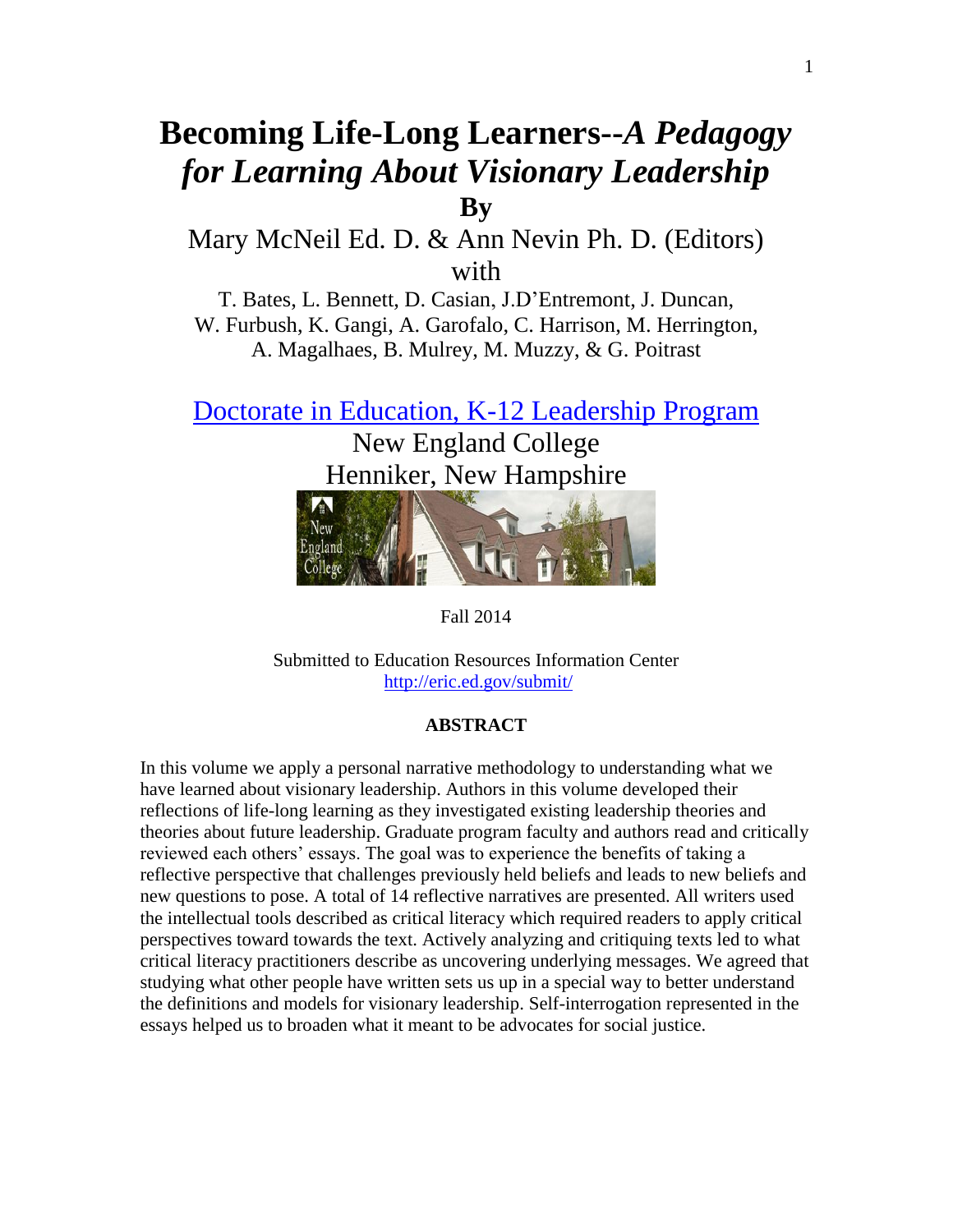### **Table of Contents**

| Ann Nevin &                 | Becoming Life Long Learners: A Pedagogy for | 3  |
|-----------------------------|---------------------------------------------|----|
| <b>Mary McNeil</b>          | Learning About Visionary Leadership         |    |
|                             |                                             |    |
| <b>Taryn Bates</b>          | I used to thinknow I think                  | 6  |
| <b>Laura Bennett</b>        | $I$ used to think.                          | 11 |
|                             |                                             |    |
| <b>Desiree Casian</b>       | I used to thinknow I think                  | 13 |
|                             |                                             |    |
| <b>J. D'Entremont</b>       | I used to thinkbut now I think              | 20 |
| <b>Joanne Duncan</b>        | I used to thinknow I think                  | 24 |
|                             |                                             |    |
| <b>William Furbush</b>      | $I$ used to think                           | 28 |
|                             |                                             |    |
| <b>Kelley Gangi</b>         | I used to thinknow I think                  | 31 |
| <b>Austin Garofalo</b>      | I used to thinknow I think                  | 35 |
|                             |                                             |    |
| <b>Candace Harrison</b>     | I used to think now I think                 | 41 |
|                             |                                             |    |
| <b>Michael Herrington</b>   | The Path Less Traveled                      | 44 |
| <b>Alexandre Magalhaes</b>  | I used to thinknow I think                  | 47 |
|                             |                                             |    |
| <b>Betty Mulrey</b>         | $I$ used to think now I think               | 51 |
|                             |                                             |    |
| <b>Melissa Muzzy</b>        | Reflections on Learning                     | 56 |
| <b>Gail Poitrast</b>        | I used to thinknow I think                  | 60 |
|                             |                                             |    |
| <b>Copyright Protection</b> |                                             | 66 |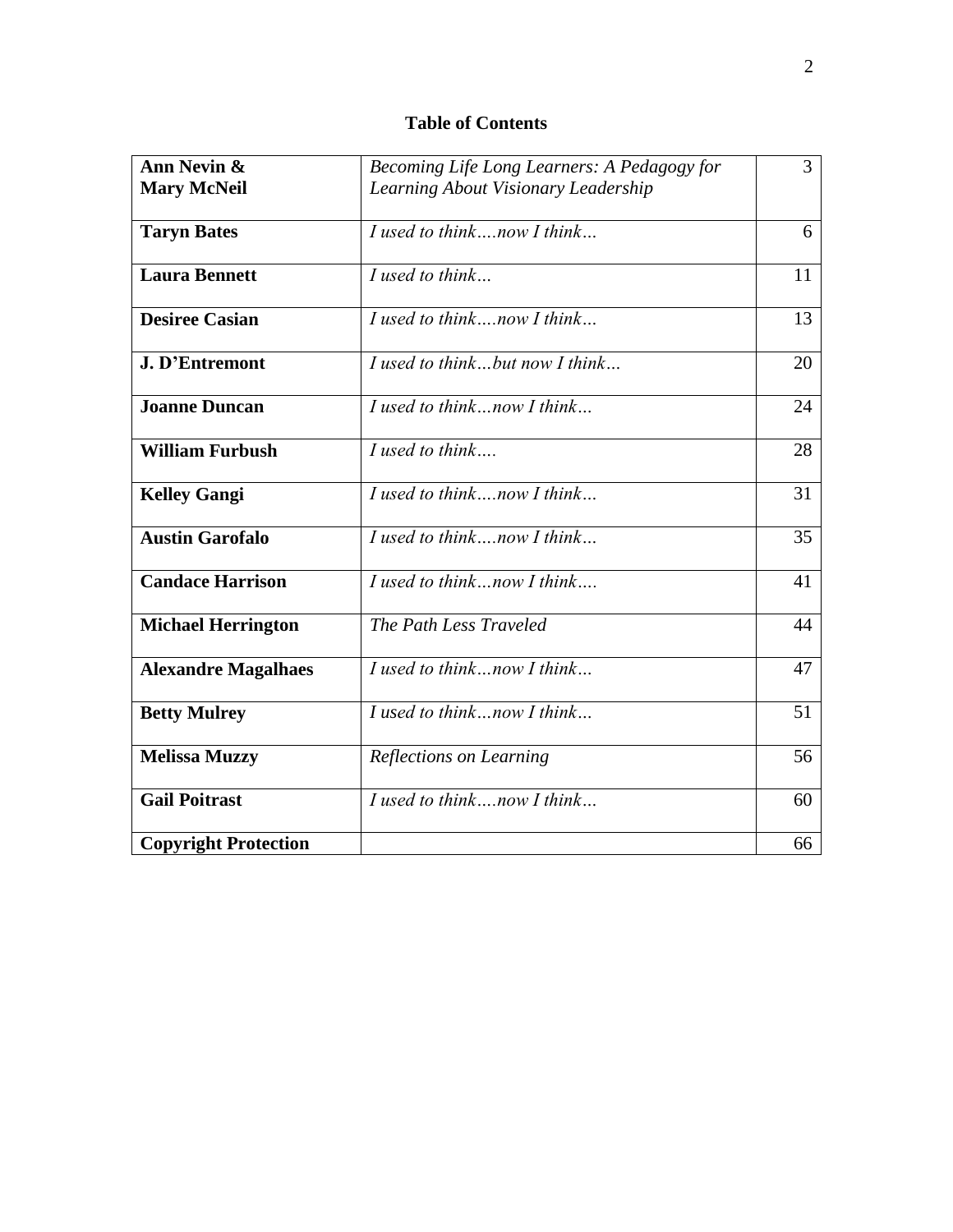# **Becoming Life Long Learners: A Pedagogy for Visionary Leadership**

by

Mary McNeil, Ed.D. Professor Emerita University of New Hampshire & Visiting Professor New England College and Ann Nevin, Professor Emerita Arizona State University &

Adjunct Professor, New England College

In this volume we apply a personal narrative methodology to understanding what we have learned about visionary leadership. New England College offers a doctoral program designed to prepare educators to take leadership roles in improving educational systems and advancing student learning and success. Faculty and doctoral candidates work together to gain deep understanding, expanded vision, and diverse professional networks to position themselves for innovative, entrepreneurial leadership in a complex and changing world.

Authors in this volume developed their reflections of life-long learning as part of a doctoral Seminar in Visionary Educational Leadership. Participants investigated existing leadership theories and theories about future leadership. The purpose of the seminar was to assist participants in the development of their own philosophy and theory of futuristic educational leadership. In addition to the reflective essay, participants also penned a leadership philosophy based on sound theory of how to create transformational educational institutions. The course concentrated on the organization of decision -making systems used by institutions. Participants developed their ideas in relation to communication and decision-making patterns for their organizations. Major goals and learning objectives included a) Demonstrate knowledge of leadership theories and their relationship to current educational issues; b) Produce an educational philosophy so as to create a transformational educational system; c) Examine and articulate decision-making systems so as to improve an educational institution/system; d) Explore successful systems at work in educational systems on a global level so as to learn from their successes and be able to suggest appropriate adaptations to the institutions with which we work; e) Become familiar with the work/thoughts of leading American educators—i.e., what can be learned from their experiences; and f) Refine self-reflective skills through an examination of career, course readings, and the discussions with peers in the doctoral program.

Participants met virtually online and asynchronously. They met twice for weekend sessions to fulfill the residency component with Dr. Mary McNeil. Dr. Nevin was responsible for maintaining and directing the online discussion forums that bridged the face-to-face sessions with Dr. McNeil. Seminar discussions focused on local applications of analyses provided by Marc Tucker (2011) in *Surpassing Shanghai: An Agenda for American Education Built on the World's Leading Systems* (Harvard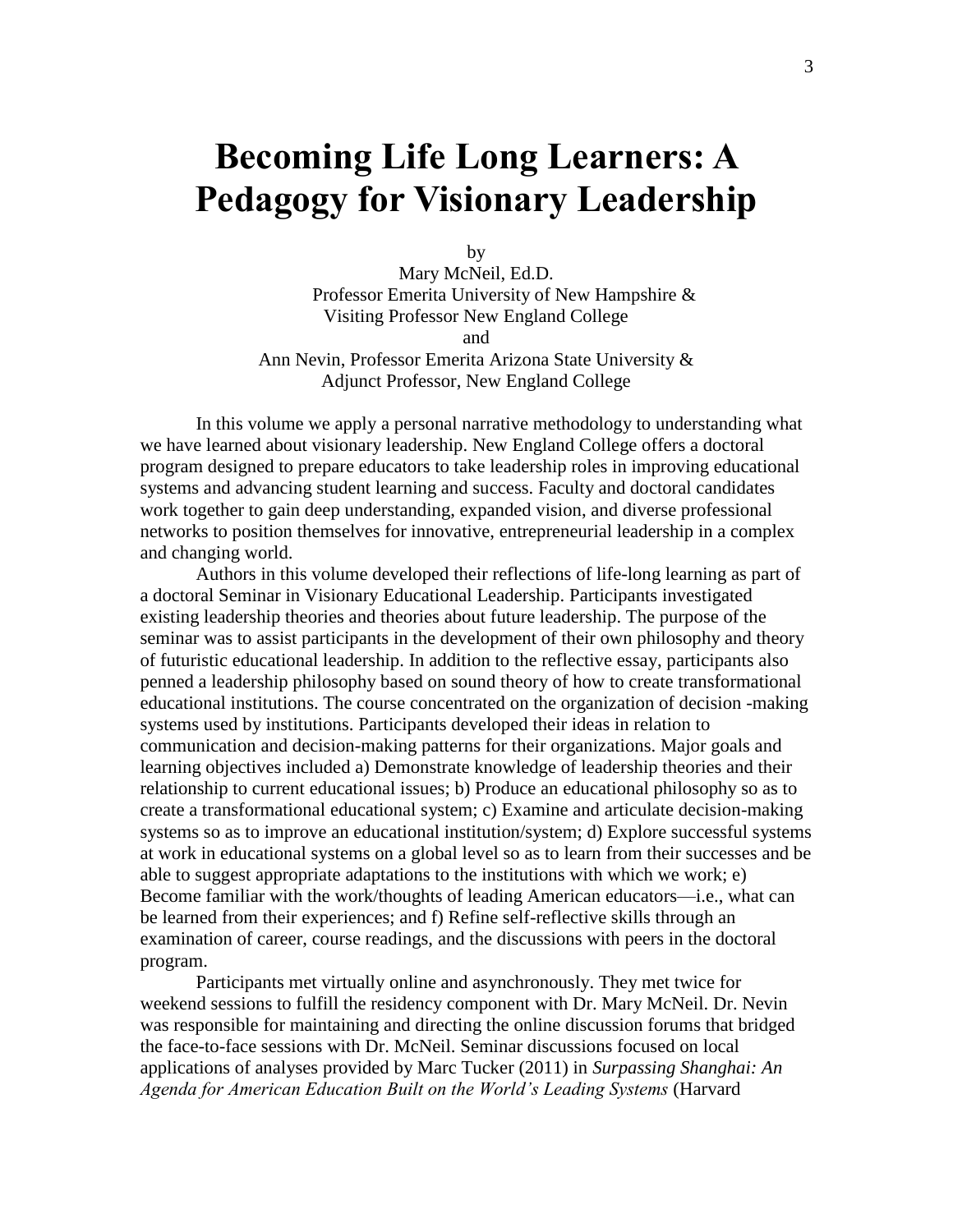Education Press) and Richard Elmore (2011) *I used to think…and now I think…: Twenty Leading Educators Reflect on the Work of School Reform* (Harvard Education Press). In both volumes, the editors attempt, as Elmore  $(2011)$  stated, to "make learning visible" (p. 2). Participants read and critically reviewed each others' essays. They were careful to phrase their feedback so as to inspire the writers to revise and refine their ideas. Their actions in the feedback process are summarized in Table 1.

#### Table 1. **Tips for Critiquing Reflective Essays**

- Summarize the author(s)' argument. This can reveal any gaps in the argument and 'validates' that you have read the material.
- Show integrity. Provide a balanced review by assessing the strengths and weaknesses of the author(s) argument.
- Ask questions. Critiques can be framed by asking questions about parts that are hard to understand, or about the origins of the framework, or the authors' intention at a particular juncture.
- Reflect what the author is trying to say. If a particular point is unclear, it can be useful to try to reflect that point back to the writer: "What you seem to be saying here is..." The author then can decide if the writer's feedback warrants further refinement of his/her manuscript.
- Make suggestions. Help the author(s) with ideas on how to address the gaps or the problems you've identified.

Readers may glean the benefits of taking a reflective perspective that challenges previously held beliefs and leads to new beliefs and new questions to pose. A caveat about the essays in general: they represent the beliefs and knowledge of the writer at the time of this writing and may be selective rather than all-inclusive. Nevertheless, we believe that the process of writing a personal narrative leads to deep understanding of why a visionary leadership stance is important for  $21<sup>st</sup>$  century school personnel. Like Peter Drucker (1993) who wrote in *Management: Tasks, Responsibilities, Practices*, we believe that the authors were able to lift their vision to higher sights and to raise their performance to a higher standard.

A total of 14 reflective narratives are presented in this volume. All were peer reviewed. All writers used the intellectual tools described as critical literacy which required readers to apply critical perspectives toward towards the text. Reviewers actively analyzed texts and offered strategies for what critical literacy practitioners describe as uncovering underlying messages. We agreed that studying what other people have written sets us up in a special way to better understand the definitions and models for visionary leadership. Self-interrogation represented in the essays helped us to broaden what it meant to be advocates for social justice. We hope you can agree, after reading these essays, that one powerful way to prepare visionary leaders is to encourage them to practice self reflection. Being willing to change one's mind is a key to visionary leadership.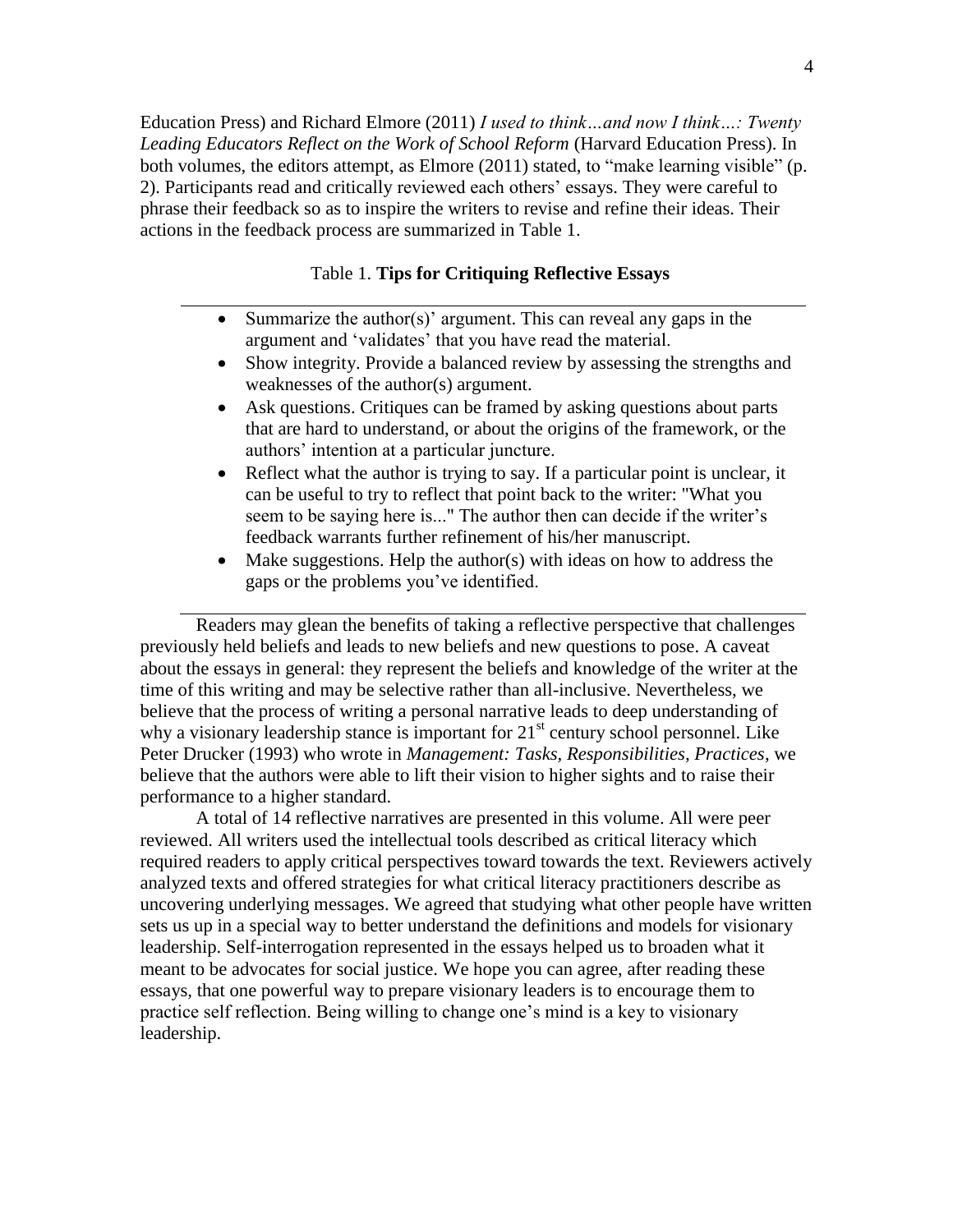#### **References**

- Drucker, Peter. (1993). *Management: Tasks, Responsibilities, Practices*. New York, NY: Harper & Row.
- Elmore, R. F. (Ed.). (2011). *I used to think...and now I think...* Cambridge, MA: Harvard Education Press.
- Tucker, M. (2011). Surpassing Shanghai: An agenda for American education built on the world's leading systems. Cambridge, MA: Harvard Education Press.

### **About the Authors**

**Mary McNeil, Ed. D.,** professor emerita University of New Hampshire System, earned the doctorate in Systems Development and Adaptation from Boston University, M.Ed. in special education and CAS in administration and planning from the University of Vermont. Dr. McNeil was previously dean of Education at Rivier College in Nashua, New Hampshire; Associate Dean and Professor for the College of Educational Studies as Chapman University in Orange, CA; and Director of the Pakistani Institute at Plymouth State University. She has been a member of the New Hampshire State Board of Education and currently serves on the Professional Standards Board. She was co-editor of *Teacher Education and Special Education* and established the *New Hampshire Journal of Education*. An accomplished author of national and state grants, she has published research journal articles, chapters, and books. Dr. McNeil has consulted widely in a number of countries, notably establishing special education legislation in Honduras as part of a Partners of the Americas project. She is committed to bringing diverse individuals together to create public intellectuals.

**Ann Nevin**, Ph. D., is professor emeritus at Arizona State University and faculty affiliate of Chapman University in Orange, California and Adjunct Faculty for New England College. She is a hearing impaired monolingual female from a 2nd generation family of American Irish and German descent; a daughter, a sister, a wife, a mother, a grandmother and great-grandmother, and a colleague. Ann's work experiences include substitute teaching in rural and suburban schools, teaching remedial math classes at a rural high school, teaching special and general educators in Hawaii, Arizona and Florida. Instead of working as a special education teacher, she helped establish a new consultative role and worked as a consulting teacher in Vermont schools to integrate students with special needs. Ann's research interests began with identifying variables that favorably affect the academic and social progress of students with disabilities in general education environments using single subject designs and simple statistical models. Since 1999, working with colleagues, she moved to ethnographic case study approaches, then, in 2009, she explored how to apply principles from critical pedagogy for inclusive special education when she joined the Chapman University faculty and doctoral students in applying a disabilities studies approach. Over a lengthy career (1969 – present), Ann has authored books, research articles, chapters, and federal and state grants and co-developed various innovative teacher education programs in Vermont, Arizona, California, and Florida to ensure that students with disabilities succeed in normalized school environments.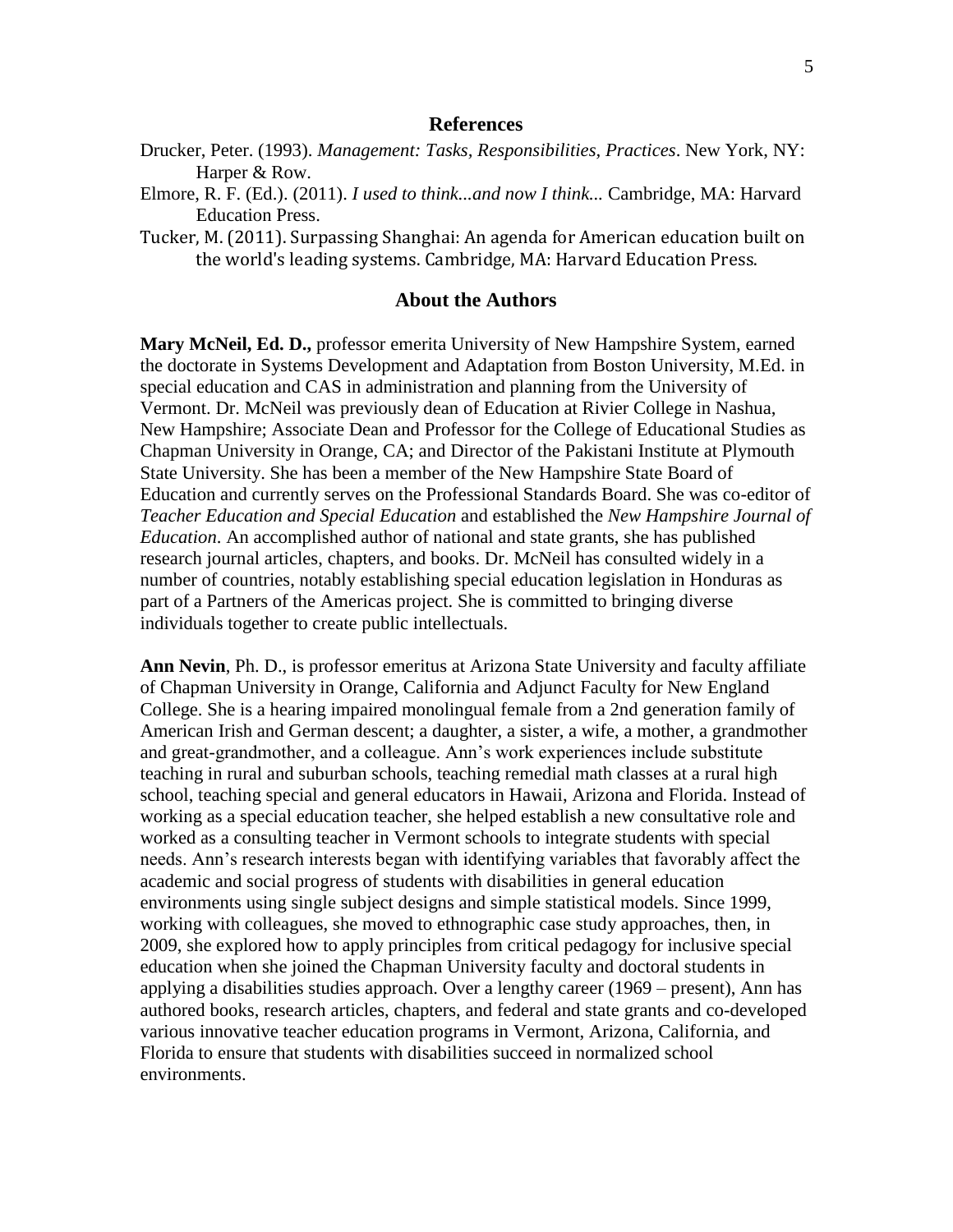# *I Used to Think . . And Now I Think . .*

#### Taryn L. Bates

Since I was young I have held onto certain perspectives regarding my passions connected to education. Some aspects of these perspectives have stayed the same and some have changed. The degree to which they have changed varies. I would often talk about my perspectives with such conviction. It was as if I knew exactly what was right based on my perspectives and as I went through my education and first few years of teaching I would often preach these perspectives with conviction to others. As I reflect on my experiences, I now imagine this preaching often came out in a condescending tone as I stood on my soapbox at the ripe old age of 24.

I used to think the knowledge I had about education was gospel and my ideas would only grow and expand. I firmly believed they would not change drastically. I now think the opposite is true. This was particularly true with my perspectives on working with students with behavioral challenges. As I learned strategies and theories along with behavior modification techniques I would question the actions of other professionals and parents. I remember one night at dinner when I was working on my master's degree in Special Education my father smiled at my mom, both seasoned educators, and said "Ah, she sounds like us before we had children." My mother laughed and nodded her head. I remember being annoyed by this comment and quickly stated, with the utmost conviction, "Even after I have kids I will be thinking this way." Well, I still have not had children but I have to admit that my perspectives on this topic have shifted quite a bit over the years. I used to think my perspectives on education would never change. I now realize that there is no way for them not to change.

I used to think that it was important for other professionals I work with to agree with my ideas. If they did not then it meant there was a definite problem. I had trouble with the idea of agreeing to disagree. There is a difference between agreement and collaboration. I thought it was important that when disagreements came up it was critical for one of our perspectives to change. Hess (2011) discusses the importance of pulling together collective expertise in order to make complex change. I now think differing perspectives are beneficial in making change.

The collaborative work a general education teacher and I were involved in demonstrates this point for me. We had different approaches to relating to students. I always work to build a relationship with them based on mutual respect attempting to foster their sense of safety and security in school. The general education teacher had a more traditional approach built on fear and imposing his will. My strength in assisting students with social skill development and relationship building in combination with the general education teacher's expertise with the math curriculum provided us with ample opportunities to enhance each other's professional development. I had a part in softening this teacher up and helping him to build positive relationships with students based on mutual respect. I was often a visual cue for him to remember to think about the social emotional aspect of learning. On the flip side this teacher helped me improve my math skills and I am now more equipped to support my students. The organized way in which he ran his classroom was beneficial for me. I thought of this as I read through Hess'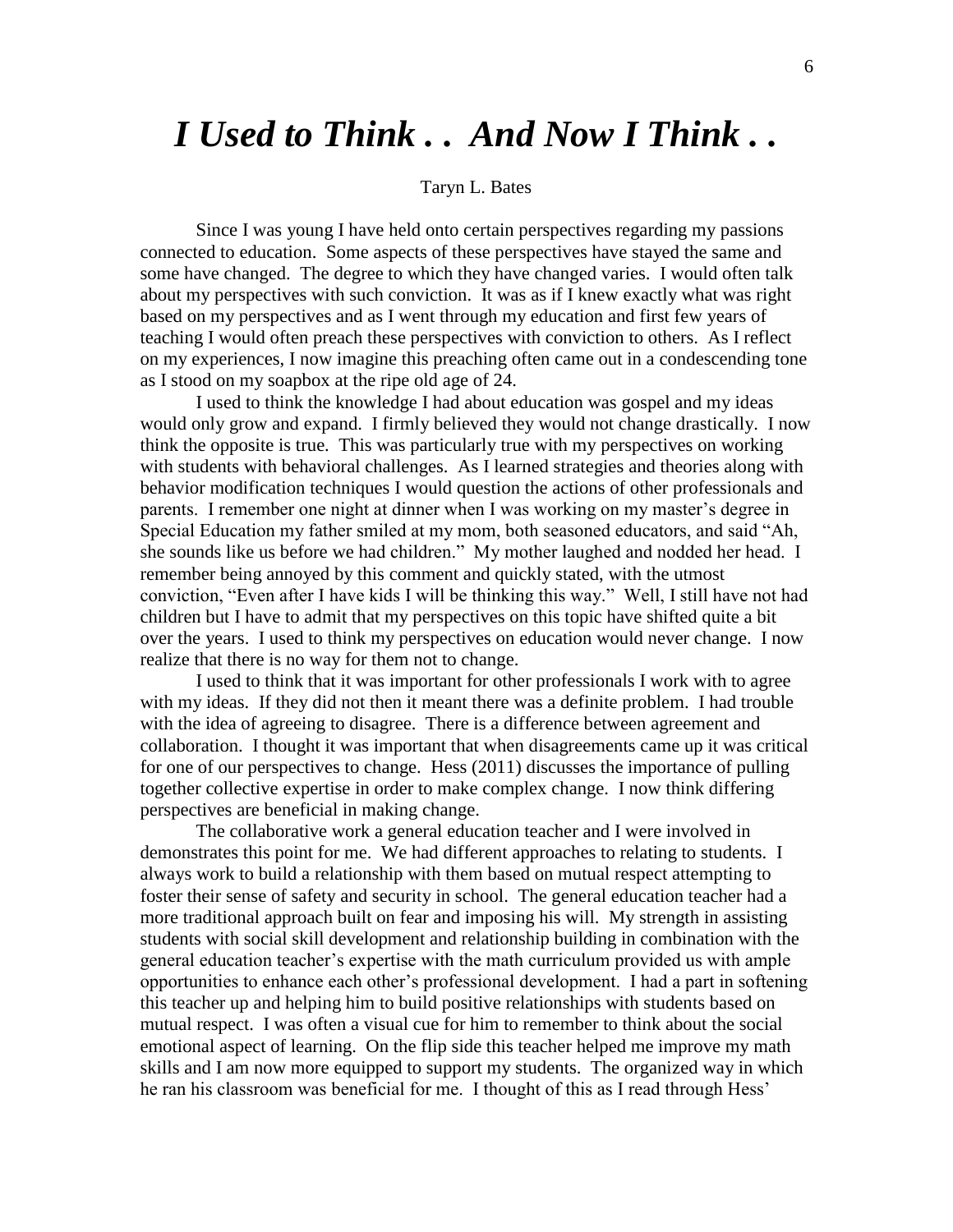(2011) article on highlighting the benefits of brining collective expertise together. Brining this collective expertise together is a crucial part in order to "produce broad, beneficial change" (Hess, 2011, p. 71). The changes I have had and the changes in this general education teacher seem to have lasted over some time now.

The challenging situations and experiences I have had with other professionals over the years have taught me a great deal. I now think disagreements are important because they cause a community of educators to really think about situations and collaborate. I now think it is important to consider how the needs and concerns of all parties will be addressed.

The importance of collaboration has become clear to me in my work with students as well. I used to think the best way to approach working with students with challenging behavior was to exert my own will upon them. Through a number of trainings, experiences, bumps and bruises, literally, my thinking on this has shifted. I now, wholeheartedly, believe the philosophy of the Collaborative Problem Solving method described by Ablon (2009) "Kids do well, if they can." It is about skill as opposed to will. Through training, a recent interview with Dr. Ablon, and experiences in my classroom I see the benefit of working collaboratively with students to address their needs and concerns as well as the needs and concerns of the adults. I now think when students are exhibiting challenging behaviors it is a result of thinking skill deficits, not purely a willful student. This shift in thinking has increased my ability to relate to my students as well as other professionals, and all other human beings for that matter. Collaboration is key.

I used to think with training and experience any educator would be equipped to work with challenging students. I continue to think training is an essential aspect; however I realize there are certain individuals who have the capacity to naturally understand how to work with challenging students. Through training and natural ability it came very easily to me. I assumed it would and should come easy to everybody else. Well, anybody who has been in any public school for a period of time knows that although this would be the case in an ideal world, it is not the reality. Many educators have difficulty working with students with behavioral challenges and need a great deal of training in how to do it. There are some educators who despite going through training still are not able to grasp the approaches that work for these students. This is the reality.

I was reminded of this just a few weeks ago when I had a new student exhibiting disruptive behavior in the hallway of my middle school. A teacher walked around the corner, saw the mess in the hallway, and at the top of their lungs, in a playful manner, said "What exploded in the hallway?" They made a point to exaggerate the word exploded. If looks could kill, my glare would have taken this teacher down instantly. For a micro second there was a twisted part of me hoping the student would be agitated by her tone and sock me in the jaw because the teacher was too far away. Maybe that would reiterate the importance of ignoring. Now this is a teacher who I have worked with for years and I have come to respect. Despite the numerous trainings we have done on working with my students, this teacher's impulsivity took over and the training went out the window. This illustrated for me how there are some people who it comes naturally to, some who develop the skills with training, and a small group of individuals who are unable to fully grasp the concepts, despite training.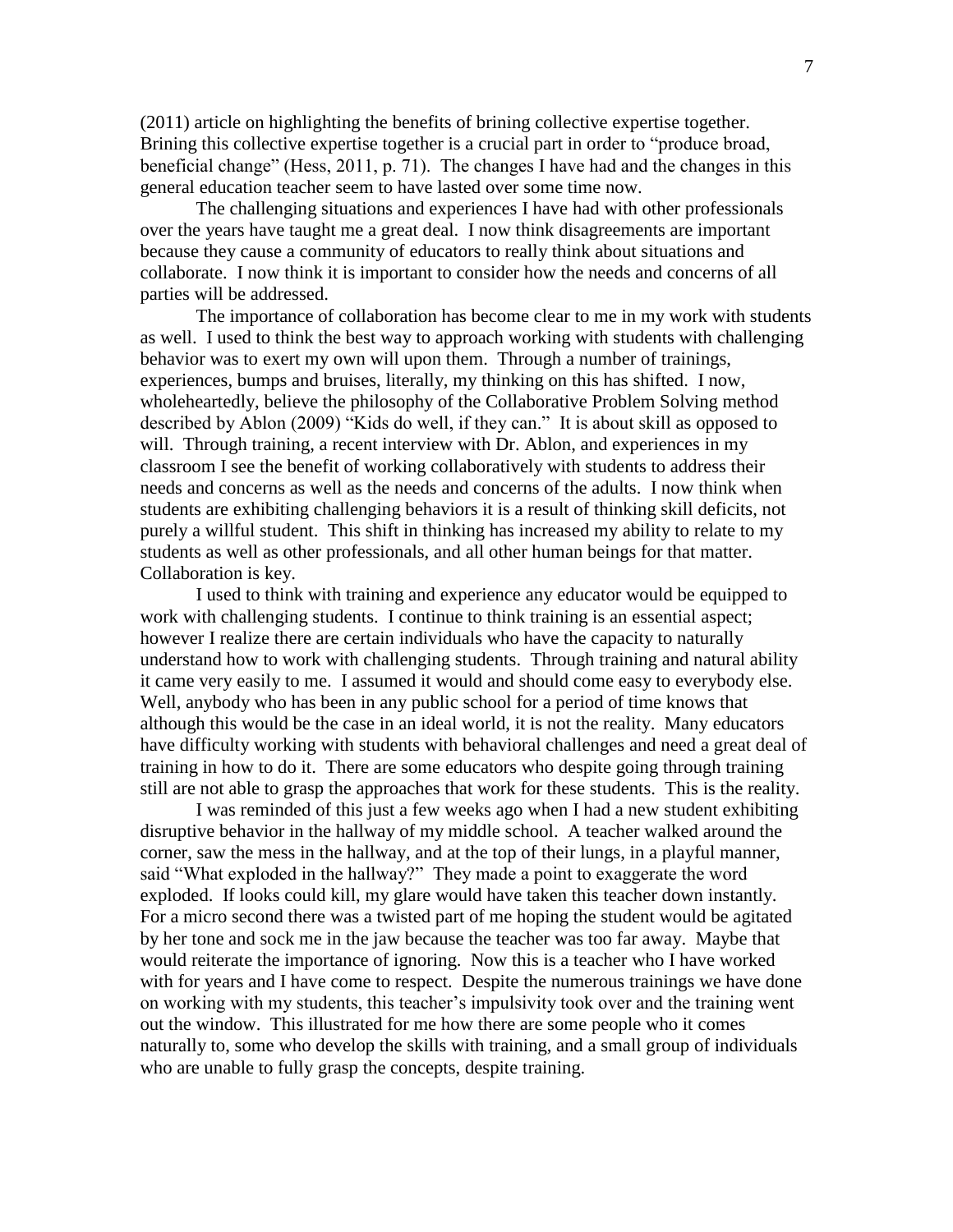I used to think there were certain ways to approach certain groups of students and if a student fell into a certain group than the corresponding approach would be effective. My thinking on this has shifted through the experiences and trainings I have had over the years. I remember being at the Asperger's Association of New England annual conference in 2011 and hearing somebody reference a quote I have continued to hear over and over again. "If you have met one person with Autism, you have met one person with Autism." The truth behind this statement continues to be proven to me time and time again as I work with my students.

My thoughts on this expanded even more throughout the 2012/2013 school year as I went through a series of trainings on Universal Design for Learning put on by the Center for Applied Special Technology (CAST). "Variability is the norm," is a concept running throughout all of the UDL frameworks. As an educator I need to expect variability exists even within the groups of students who I thought would all respond to somewhat similar techniques. I now think there are countless ways to approach one situation. There is no one right way. I now see the importance of trying different strategies in order to establish what is effective and what is not. This involves risk taking, a difficult concept to bring up in regards to education; however I now realize it is an important piece. I have learned that often the greatest rewards come out of the biggest risks.

I used to believe all students would benefit from being in the inclusive setting. I began working in the field of special education when I was fresh out of my undergraduate work at the University of Hartford. I began working as a 1:1 instructional assistant in an intensive special needs program in an affluent public school district. I fell in love with the inclusion model instantly. I thought that it was the only way to service students with disabilities. My firm belief was all students should be in a public school setting in either a full or partial inclusion program. Hehir (2011) talks about his old perspective that all students should attend their neighborhood school and how his view has shifted over time. Hehir now believes there should be inclusion models as well as specialized placements servicing students with low incidence disabilities (p. 63). As I read through Hehir's cognitive changes on this topic I saw my own were in alignment with his.

When I began working at a private separate day school for students with Autism and severe behavior challenges in 2006 my perspectives on inclusion began to shift. Throughout the three and a half years I worked there I saw a number of students who, it was clear to me, could not have their needs met in a public school setting. Their own safety and well-being, as well as that of others, would be in jeopardy within the walls of a public school. The number of close door and lock door time out procedures as well as the restraints we had to do made this clear to me. As I reflect on these experiences it becomes clear to me how critical it is for all students to be in a school setting where their individual needs are able to be met in order to assist them in reaching their own individual potential. I now believe in certain cases inclusion is the best setting for a student and in other instances this is not the case. Like Hehir, I now see the importance of there being a variety of settings available to students equipped to meet the various needs of all students.

I used to think the educational system in the United States was effective and one of the top performing in the world. This belief was based on my own experiences, as both a student and a teacher, in wealthy and high-performing districts. I had not had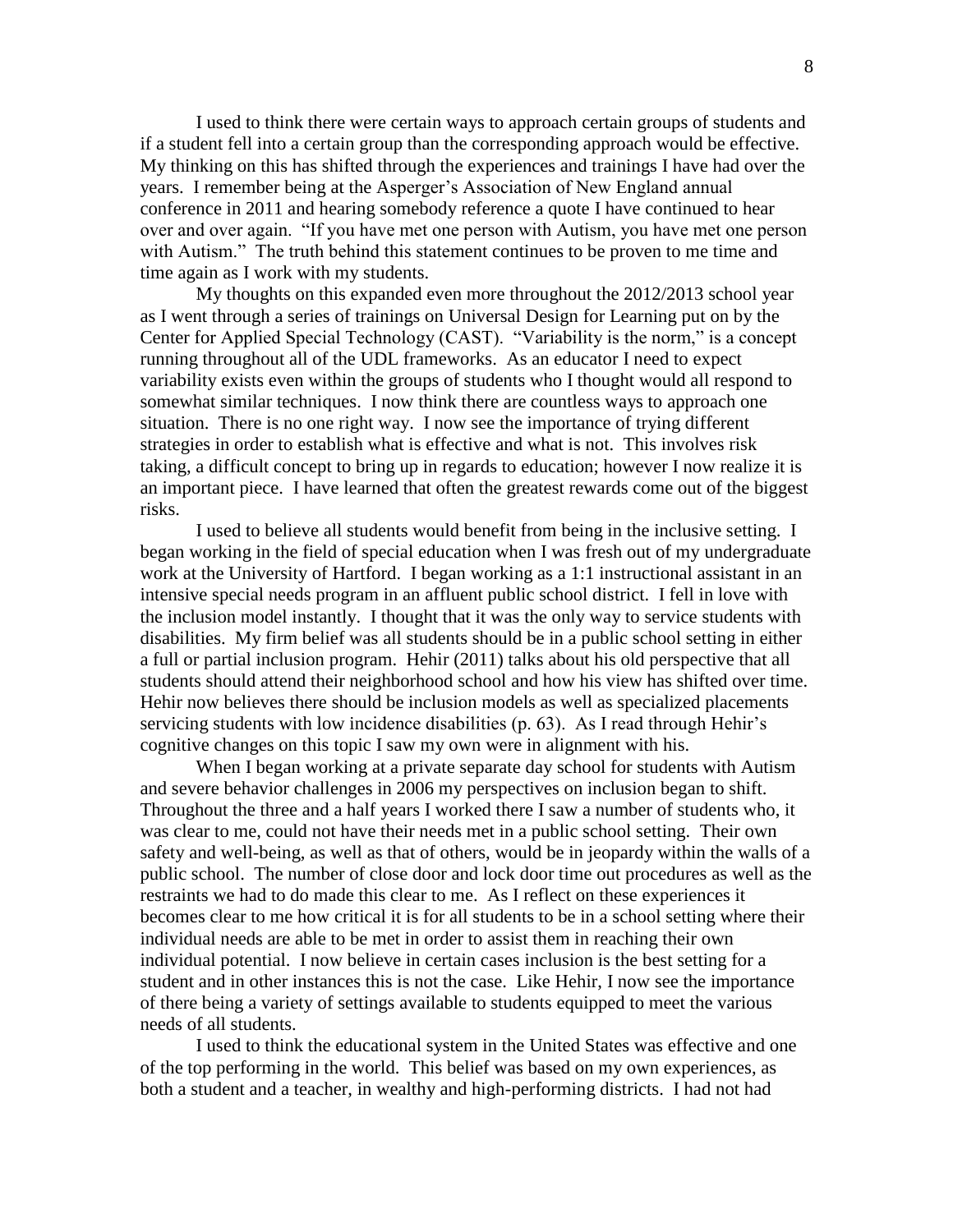much exposure to anything else. I grew up going to school in a high-performing district with ample resources. My first job after I finished my undergraduate degree was also in a wealthy, high performing district. I assumed that the educational settings I had experiences with must exist everywhere. The idealistic mind set I had at the time left me in denial. I did not know what I did not know about the educational system in the United States. As I gathered more experiences working in different settings and have been continuing on with graduate level work in the field of education, I now see how much room for improvement there is within our education system.

I have learned the United States used to be a top performer; however times have changed. I now see the value in looking at the educational systems of other countries in order to see what lessons we are able to derive from them. This became evident to me as I have delved into *Surpassing* Shanghai in which Editor Marc Tucker (2011) examines other countries education systems. Doing this enables us to take these lessons and figure out how to implement them in our country in order to influence positive change.

I used to think I knew a great deal about many aspects of education. I had a solid education and great experiences I would be able to use in order to teach and it was time to use them. I did not realize my education would be continuing throughout my life. Now as I sit here, just about halfway through my doctoral work, I truly consider myself to be a life-long learner who wants to work to make a difference in the world.

#### **References**

Ablon, J. S. (2009). Dr. Stuart Ablon-What is your approach? (Video file). Retrieved from

[https://www.youtube.com/watch?v=GAgAO7FEil4&eurl=http%3A%2F%2Fflaw](https://www.youtube.com/watch?v=GAgAO7FEil4&eurl=http%3A%2F%2Fflawlessfoundation%2Eorg%2F%2FCollaborative%5FProblem%5FSolving%5Ffiles%2Fwidget2%5Fmarkup%2Ehtml&feature=player_embedded) [lessfoundation%2Eorg%2F%2FCollaborative%5FProblem%5FSolving%5Ffiles](https://www.youtube.com/watch?v=GAgAO7FEil4&eurl=http%3A%2F%2Fflawlessfoundation%2Eorg%2F%2FCollaborative%5FProblem%5FSolving%5Ffiles%2Fwidget2%5Fmarkup%2Ehtml&feature=player_embedded) [%2Fwidget2%5Fmarkup%2Ehtml&feature=player\\_embedded](https://www.youtube.com/watch?v=GAgAO7FEil4&eurl=http%3A%2F%2Fflawlessfoundation%2Eorg%2F%2FCollaborative%5FProblem%5FSolving%5Ffiles%2Fwidget2%5Fmarkup%2Ehtml&feature=player_embedded)

- Hehir, T. (2011). *Reflections on inclusion*. In R. F. Elmore (Ed.) *I used to think . . . and now I think . . .* (pp. 57-64). Cambridge, MA: Harvard Education Press
- Hess, F. M. (2011). *You say "expert," I say . . . not so much*. In R. F. Elmore (Ed.) *I used to think . . . and now I think . . .* (pp. 71-80). Cambridge, MA: Harvard Education Press
- National Center for Universal Design for Learning. (nd). Retrieved from <http://www.udlcenter.org/>
- ―Our Collaborative Problem Solving Approach.‖ (nd.). *Think:Kids Rethinking Challenging Kids.* Retrieved from [http://thinkkids.org/learn/our-collaborative](http://thinkkids.org/learn/our-collaborative-problem-solving-approach/)[problem-solving-approach/](http://thinkkids.org/learn/our-collaborative-problem-solving-approach/)
- Tucker, M. (2011). *Surpassing Shanghai: An Agenda for American Education Built on the World's Leading Systems*. Cambridge, MA: Harvard Education Press.

### **About the Author**

**Taryn Bates** is a second-year doctoral student at New England College in the K-12 Leadership program in Henniker, NH. She received her Masters degree in Special Education from Fitchburg State University in 2006 and her Bachelors in Elementary Education in 2001. Taryn has worked in a variety of educational settings. Her career began as an instructional assistant in Lexington, MA. Upon receiving her Masters degree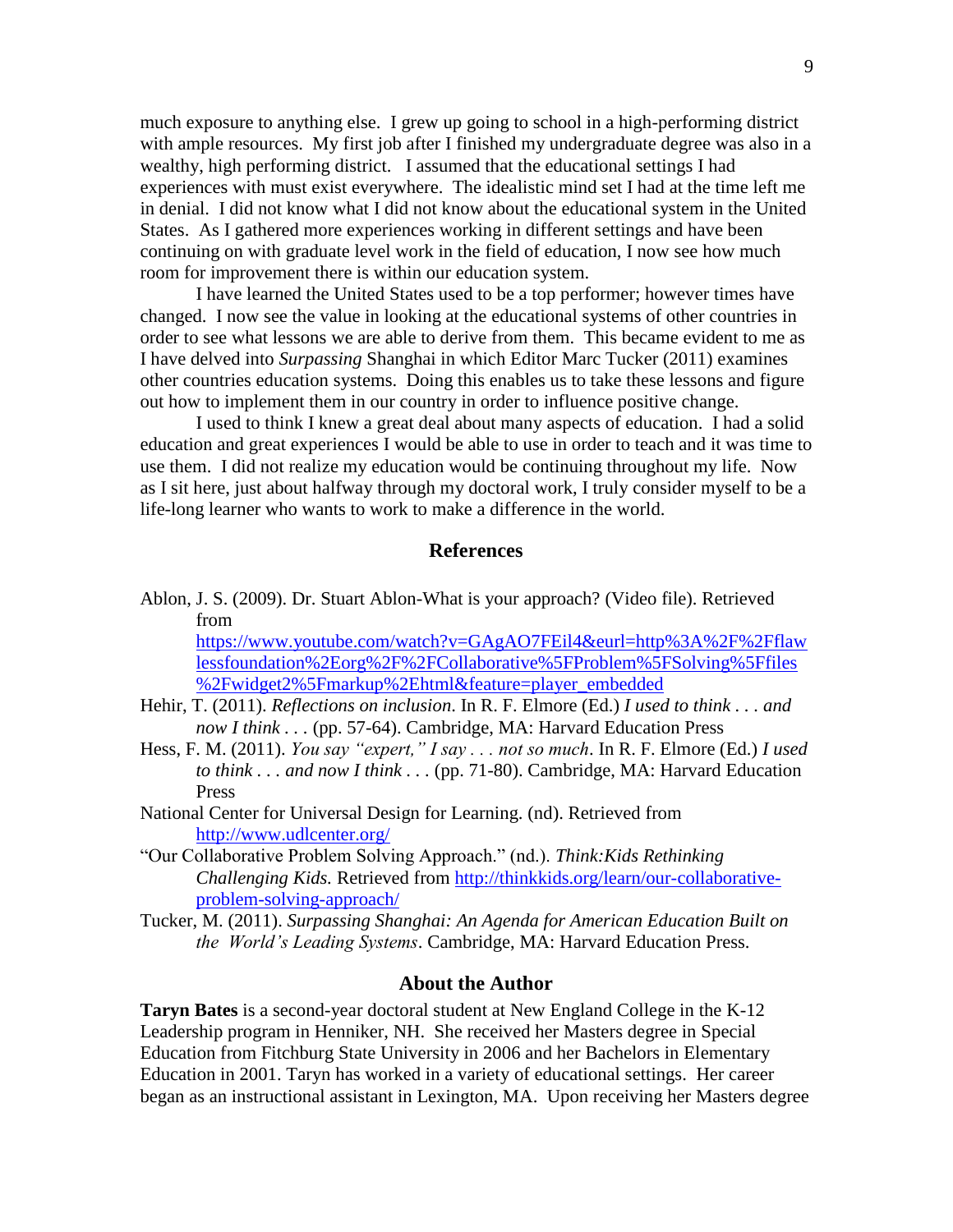she moved down to Maryland and began working in a private day setting through the Kennedy Krieger Institute. In 2010 she moved back to New England, to be near family, where she developed and continues to run a district wide special education program at the middle school level in the North Middlesex School District. Taryn is excited to see what else is in store for her in her life and the lessons she will be able to take away from those experiences.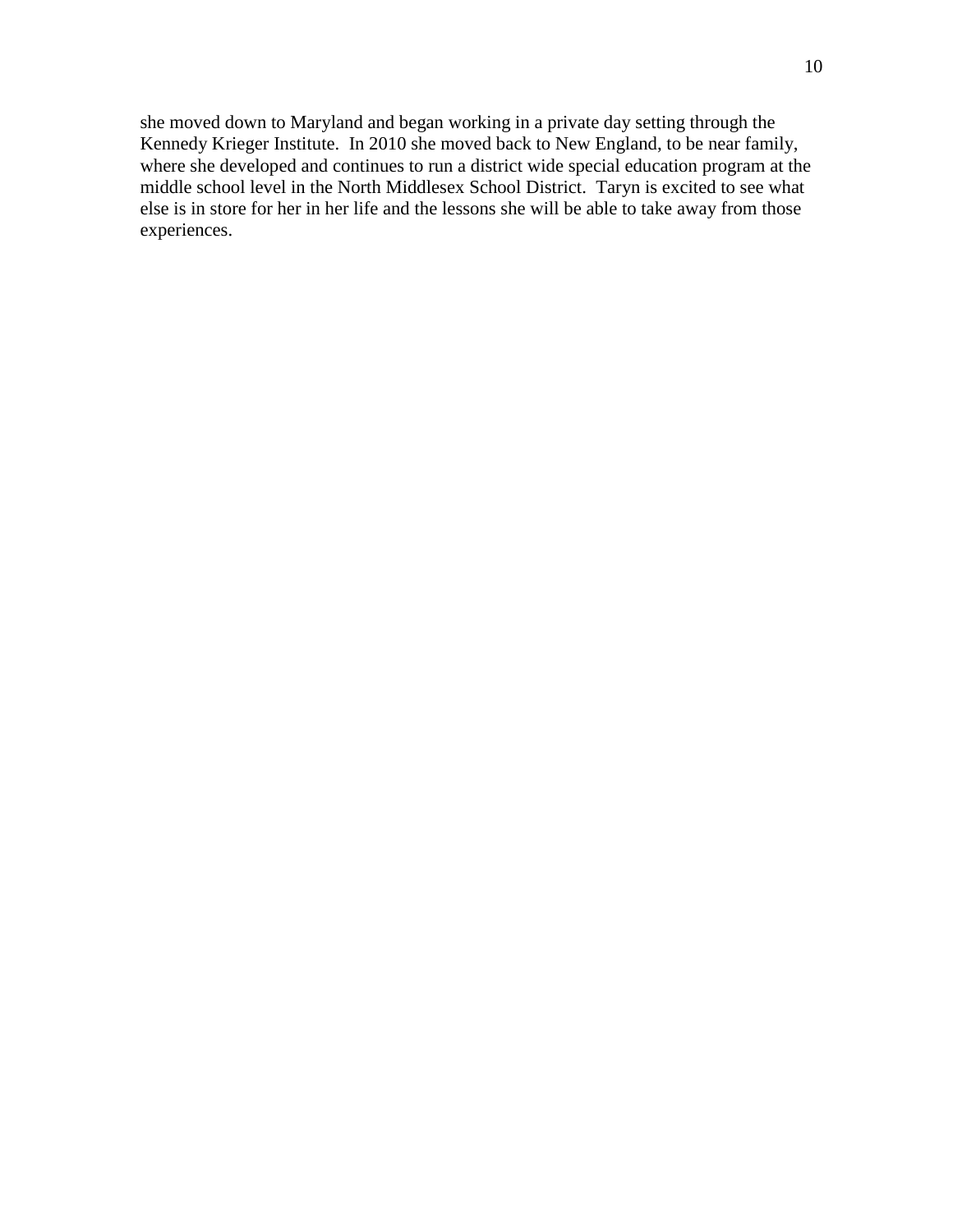# *I used to think…Now I Think…*

Laura T. Bennett, M.Ed.

I started my teaching career 15 years ago working in a third grade classroom in a high-poverty urban district in Massachusetts. I was young, bright-eyed and bushy-tailed. I believed that I could change the world. Or at least my part of the world. I believed that I could get every child on grade level by June, even if 85% were two years behind coming into my class in September. All I needed was great lessons, strong classroom management skills, and enthusiasm.

I quickly began to realize that along with teaching them academic skills I also needed to teach them an array of other social emotional skills. Students in my class were not just students waiting to learn. Most of my kids needed much more from me than just how to learn to read and write. They were kids, human beings, that needed to be nurtured, loved, and how to communicate with others. How can I ignore their other needs and teach them all the content that I needed to teach them? Also, how in the world could I possible do that in 9 months? The simple is I could not. Something had to give and priorities had to be set. Curriculum was what our school felt should be the priority and all other pieces should be viewed as secondary to that.

Most students were coming into our classrooms with such gaps in their learning and we (teachers) we told by (administrators) to stick to the curriculum and continue on with the lessons. Our administrators were told to cut out Art and Music and replace it with extra Math and Reading classes. Our students were in a high stakes testing war! As high stakes tests continued to play a more important role in my school system little emphasis was put on creating whole child learning opportunities and more was placed on teaching to the test so our scores would improve. Our curriculum became increasingly narrowed. Music, gym, social studies and hands-on inquiry based science activities were placed on-hold to make room for testing prep time.

When we had professional development the consultants made it seem that the curriculum would address many of our student's gaps in learning and help to provide consistency to our English-Language learners (more than 89%) and a large transient population of students. At first I was excited to learn about research-based practices. I thought, oh wow this is really going to help my kids and make a difference! I quickly began to realize that these "research-based practices" that were so quickly embraced by my district were often not a good fit for our student population. They were usually rigid teacher talk prescriptive procedures that we were told by administrators had be followed to the letter. No creativity, no adapting, no changing it. You follow it or else. "Fidelity to the model." Was the slogan. This, proved to let me and my students down once again.

We, the teachers, were the triage doctors, we would patch students up the best way we could and send them on their way, back out into the battlefield. We were putting Band-Aids on tumors! During the years when the tests came back with poor results, we were told that we were doing it wrong and that the reason why our students weren't making gains was that we probably weren't sticking to the curriculum. During the years when they came back positive, we were asked what we did that was special from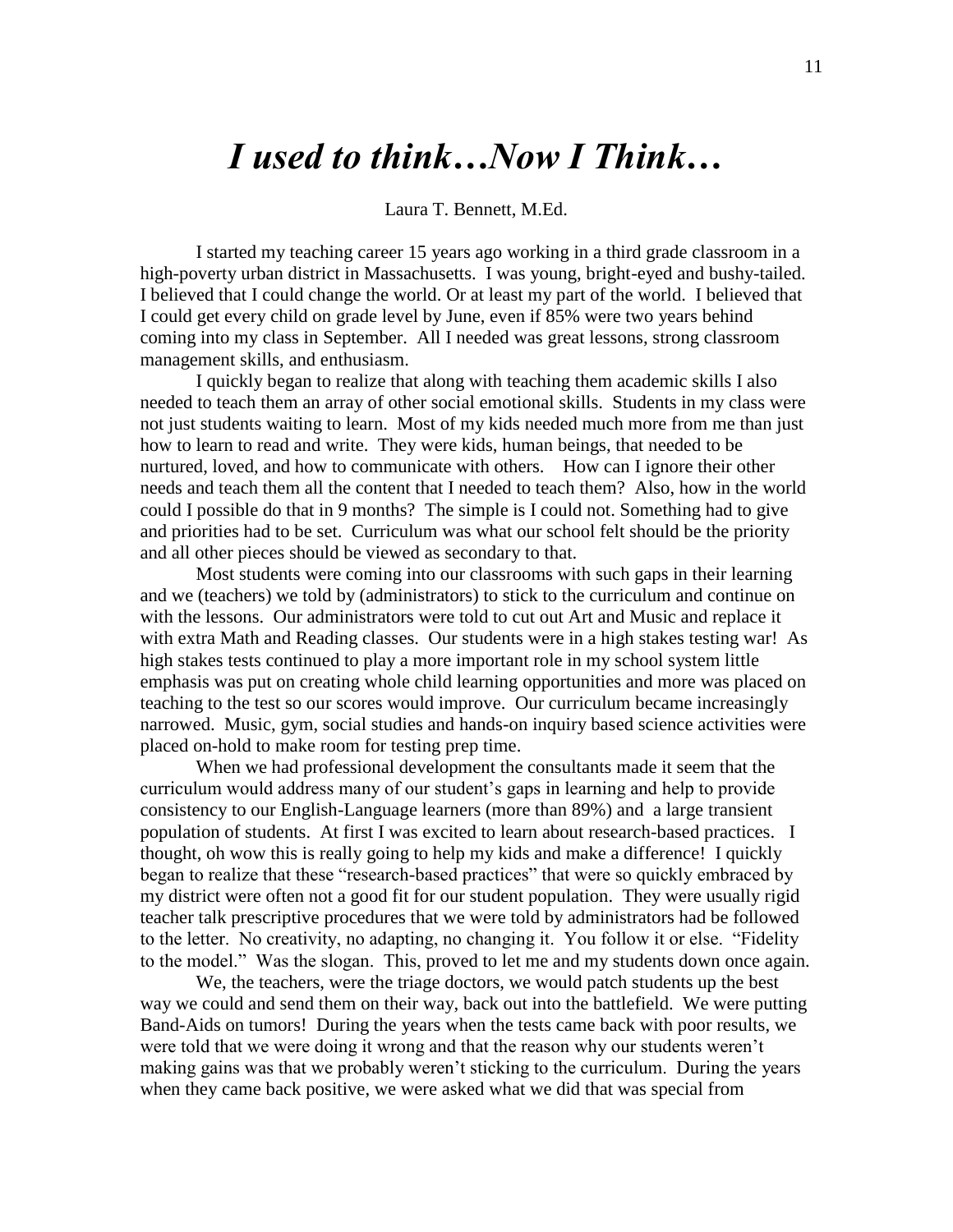everyone else! (It was those years that teacher got together and added in their own creativity and insight into lessons and adapted the curriculum to fit our student's needs.) At one point I said to myself, this is insanity! Repeating the same thing expecting different results. That's when I left that district.

#### *Now I think…*

I still believe that we need to teach to the whole child. Children now more than ever in our ever transforming global society need strong social-emotional, problem solving skills, coping mechanisms. Schools need to bring back thematic and projectbased learning so that we can naturally integrate all subjects multiple intelligences and teach social skills in context. There should be a coming together of both worlds the content and whole child.

### *How would the needs of the whole child be met?*

Since community resources would be used, in order to thread the theme into the community schools would teach to multiple intelligences and talents. Students would be exposed to different ways of learning, expressing ideas, creating solutions to problems, and collaborating within the community. Students will have access to different teaching and learning styles.

Teachers in all subject areas would work in groups to create a curriculum that would align to different learning styles. Members of the community would offer ideas and inspiration to create project-based and community based learning experiences for different types of learners. Teachers would also align these experiences with sound effective instruction and assessment in each learning style. (Gardner, 2006) The schools environment, curriculum, and assessments would be customized and tailored to meet the needs of it students.

#### *What would learning look like?*

Teachers would teach the majority of their lessons thematically. Teachers would customize lessons that incorporated the theme as well. Students would still be have time to master basic skills and they would be applying those skills.

Teachers, would tailor their instructional methods to meet each learner and have a curriculum that is aligned with 21st century framework. The school's structure would be set up so that teachers with parents and students could design their own curriculum maps to meet the needs of their students. The team would also pay close attention to the types of intelligence that Howard Gardner refers to because classes would be designed to meet the needs of these intelligences.

For example, inside the school small classes would consist of a "traditional" class, a "hands-on" class and a "visual" class. All the classes would teach the same curriculum – but the delivery would be mostly in that mode. Their curriculum maps in those classes would be different in order to meet their learners' needs. (Picture maps showing Boston and New York. Each map would have the same locations but would have different routes to get to the locations, also each map would have a different mode of transportation like a car, train or bus. All students would still be "going from Boston" to New York but they will "travel" in different routes and using different types of transportation.)

Teaching programs would identify its teachers and their "intelligences" to see which school would best fit them. Teachers would be highly trained and specialized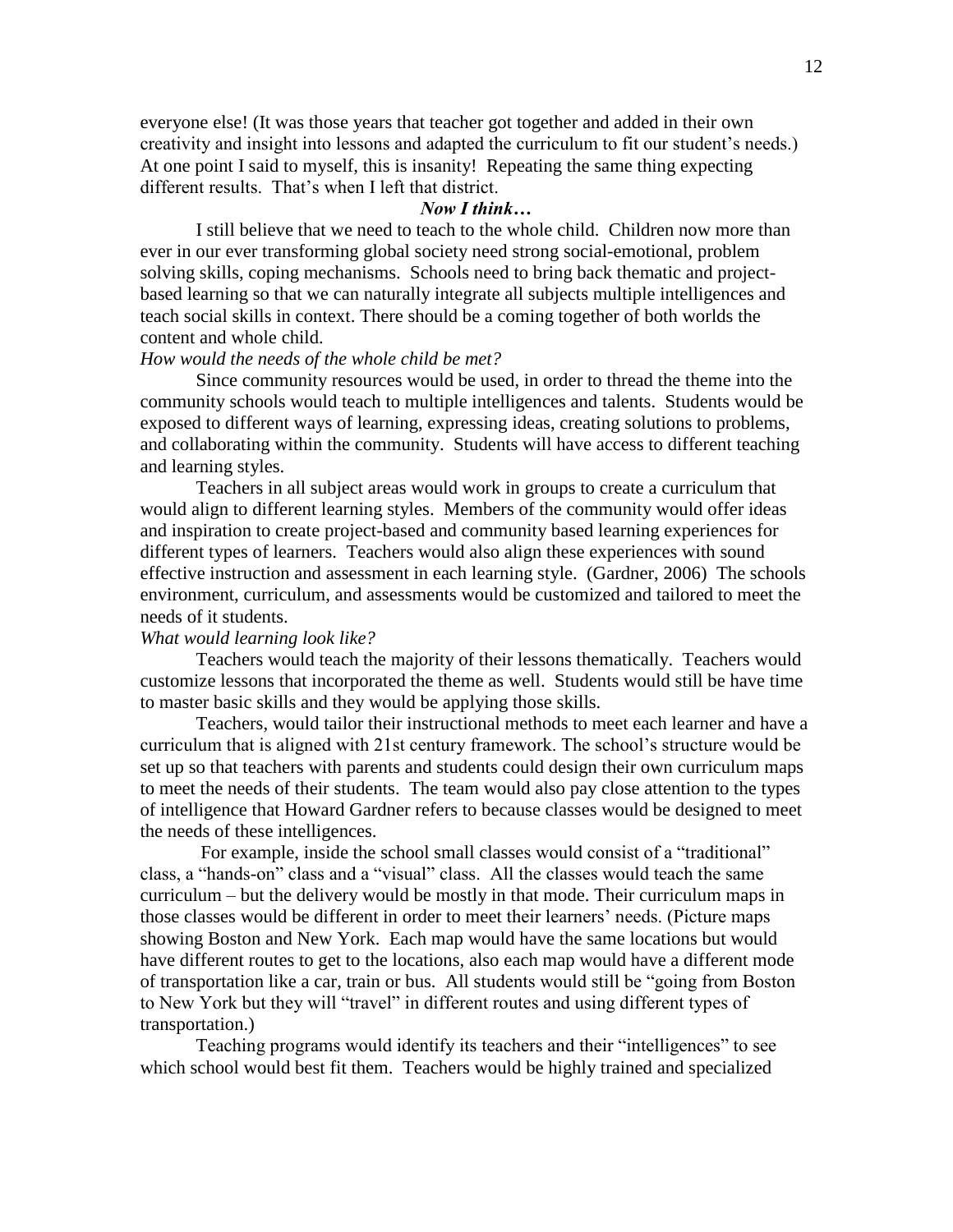similar to doctors and their specialties. Community resources would strengthen the schools teaching by providing project-based learning outside and inside the classroom.

Various community leaders would also be involved at the school level. They would work alongside parents and teachers to create a successful learning environments. The school's climate would improve because teachers would be teaching in a way that fits them and their learners. Instead of constantly having to change pedagogies and teach a different way, depending on which "new" curriculum we were using. The relationships between students and teachers would be much stronger because teachers would be able to connect to these learners. Teachers would understand deeply how their students learn, and what they need in order to be successful.

Elementary schools would teach themes that promote global citizenship and use skills and technology to enhance student's understandings. The local community would have to buy in to the theme or help create it. All stakeholders would need to see its potential usefulness in the community. It is up to educational leaders to open their doors to these schools. Leaders need to open lines of communication in their communities and create lasting partnerships with the global society.

The people of Finland have a very strong educational system that is deeply rooted in its culture. They believe that all people are responsible for a child's education. They are constantly working to improve their system and strengthen it further. This was a recent study done in Finland that looked at how to sustain positive change in education. The researcher ended his study with this quote. "A challenge for education is individualism—we are responsible for the resilience and dignity of each other. Extending of the moral circle of the modern man is crucial because we all form a global community." (Salonen, p 35) Schools should be a place of inspiration and enlightenment, a place where diversity is the norm and creativity is multiplied. This is a daunting task, but educators must start opening their doors.

#### **References**

- Bramente, F., & Colby, R. (2012). Off the Clock Moving education from time to competency. Thousand Oaks, CA: Corwin.
- Cohen, J., Bloom, D., &r Malin, M. (Eds.). (2007). Educating all children: A global agenda.

Cambridge, MA: MIT Press.

- Gardner, H. (2006). Multiple Intelligences (Rev. ed.). United States: Perseus Book Group.
- Ravitch, D. (2010). The death and life of the american school system: How testing and choice and undermining education (Rev. ed.). New York, New York: Basic Books.
- Salonen, A. O., & Tast, S. (2013). Finnish early childhood educators and sustainable development. Journal of Sustainable Development, 6(2), 70-85. Retrieved from http://search.proquest.com/docview/1416213619?accountid=42685
- Tucker, M. S. (Ed.). (2011). Surpassing Shanghai: an agenda for American education built on the world's leading systems. Cambridge, MA: Harvard Education Press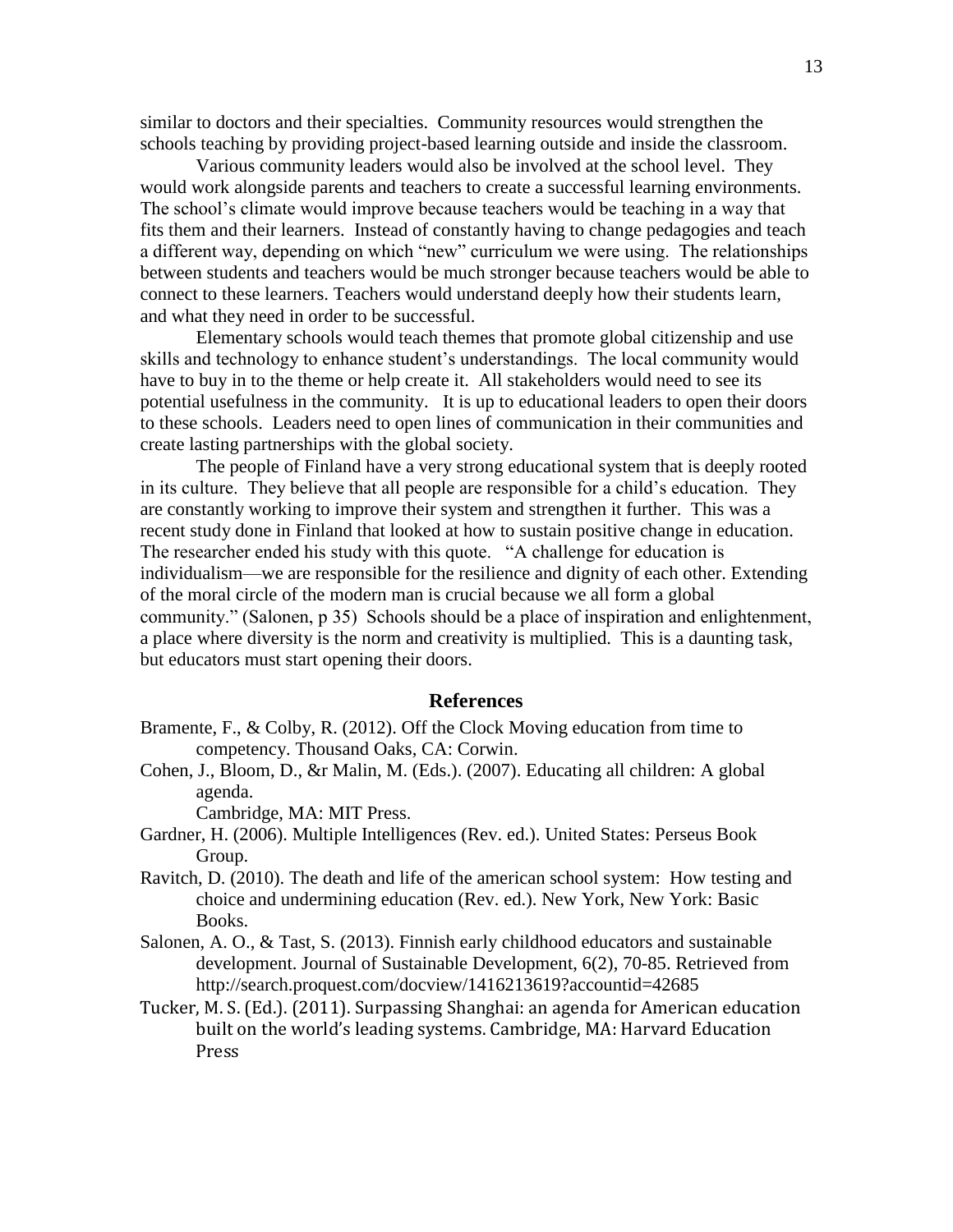#### **About the Author**

**Laura T. Bennett M.Ed.** earned her Bachelor of Arts in History from University of Massachusetts Amherst and a Masters of Education in Curriculum and Instruction from University of Massachusetts Lowell. She is currently pursuing a Doctorate of Education in K-12 Leadership at New England College in Henniker, New Hampshire. Laura is serving her 3<sup>rd</sup> year as an elementary school teacher at A.B. Consentino School in Haverhill, Massachusetts. Previously, she spent 12 years as an elementary school teacher in Lawrence, Massachusetts. Laura loves teaching and learning with her students. She thinks the greatest gift a teacher can give is to ignite the spark to lifelong learning.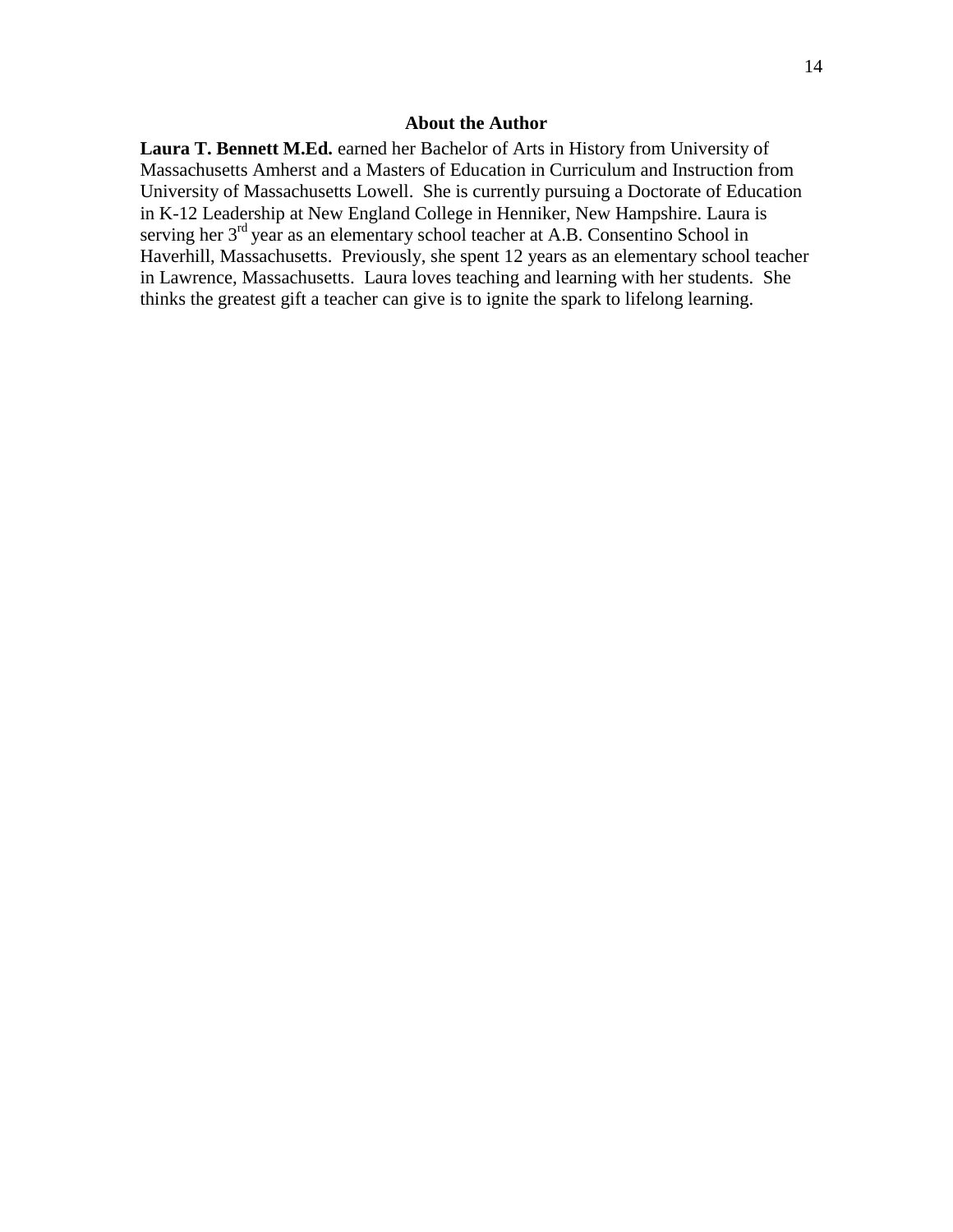# *I used to think… Now I think*

#### Desiree Casian, M. Ed.

I preface my ideas and thoughts with the acknowledgement of my relative greenness as a teacher. The education I received was fairly progressive in its philosophies of teaching practices. I was certain that everything I was taught was the truth. I thought schools in Vermont and New Hampshire would be the same for a teacher. I thought the law was the law, and regardless it had to be followed. It never occurred to me that I would be a special education teacher and it never occurred to me I would not teach high school social studies.

Based on the preparation of my undergraduate program, I believed that all teachers differentiated and knew what it meant to accommodate. I believed that all teachers wanted all students to be in their classrooms. I believed teachers collaborated and assisted each other. I believed my professors knew what I would be facing as a first year teacher. I was wrong. My Vermont professors told me how important the profession of teaching was. They made me believe teachers were held in high regard and that the work I was going to do was believed to be vital. The more I teach the more I realize although my work may be vital the culture I am in does not hold me or the position I am qualified for in high regard, in fact I would argue the opposite. Regardless, I graduated blissfully unaware of what lied ahead.

Prior to graduation I was convinced I would never work in special education. I believed it was where teachers went and never resurfaced. Coming from a preparatory school background, I was certain I wanted to teach high school. I loved high school and all of the traditions, clubs, sports, and independence it allowed students. I had visions of supervising school dances and inspiring high school students to problem solve. I dreamed of teaching freshman social studies and coaching field hockey and ice hockey. I felt special education would limit my choices and not allow me the flexibility I desired. I wanted to be able to coach, teach, and still have time for family. I believed that IEP meetings would interfere with my ability to be a coach and have a family. I considered a variety of methods to avoid taking the course, although I had no issue with special education students, I was determined that I did not want to be involved in the type of education that excluded students.

After graduation in 2010, I was convinced of a variety of things. To start, I thought I was going to be a social studies teacher! It was four months after I graduated when I considered the possibility of becoming a special education teacher. The special education classes that I had so vehemently protested, ended up being the most powerful and rewarding part of my college experience. It started when I worked with a student with fetal alcohol syndrome. She was a sweet 18 year old that dreamed of graduating. She was believed to read at a fifth grade level and I was the chosen one who got to assist her with the completion of her senior project. It was not long into our sessions when I ran out of texts for her to read and went to my college library thinking, "I would read her some of the information out of the book." Soon, I realized she could read much of it on her own. My class was set to end the same day the case manager was finally able to meet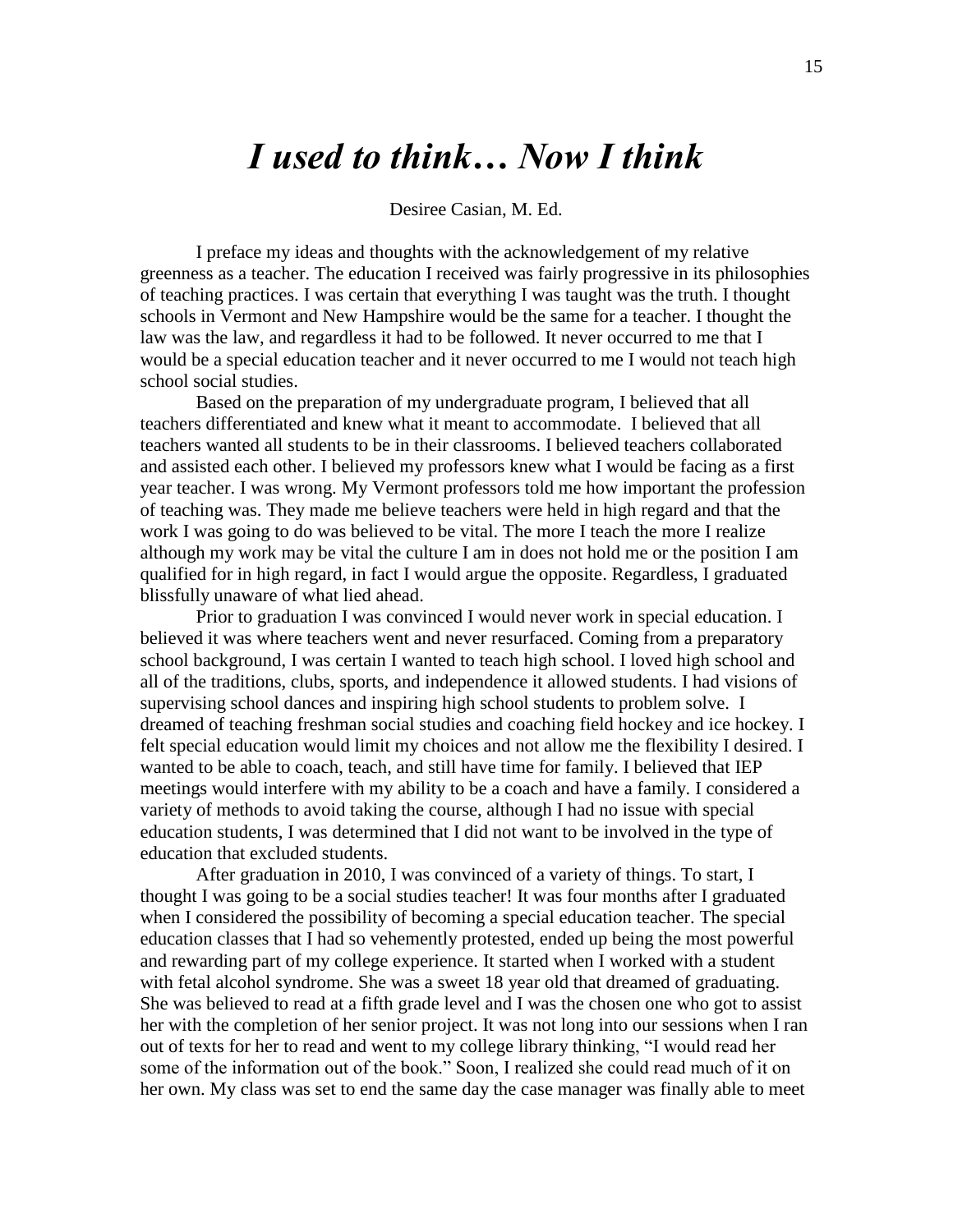with me. It was then I was told she would never graduate. Crushed, I probed for answers, the student was bright, sweet, and hungry to work. Unfortunately, that is not how the school viewed the situation, it was after this I realized I had to take action. This student had surfaced a passion for special education that I couldn't shake. The college I attended did not offer special education certification and after graduation I realized if special education is what I wanted to teach, I would need my masters.

Prior to taking the graduate education plunge, I wanted to be sure the passion would last so I took a job as a paraprofessional. I had not yet worked with students with profound disabilities and I was concerned my experience working with a high functioning child had shaped my idea of what special education would be. To ensure I was ready for all special education had to offer I took a job as a one on one paraprofessional for a nonverbal student on the autism spectrum. It was immediate love and I started my masters about a week after I took the job.

I thought everything I had learned as an undergrad was the truth, my professors were experts! What had not occurred to me was that they were experts in the literature of progressive education in a liberal state (Hess, 2009). The experts in my undergraduate education were not experts in New Hampshire (Hess, 2009). I was not prepared for teaching or being a paraprofessional in a conservative rural New Hampshire town where classrooms were still separate and communication between teachers and special educator was strained. Communication was so poor it was often mediated by administration and documented separately by individual teachers. Everything I was taught had not happened yet in this school.

Before I became a paraprofessional, I was wholeheartedly convinced everyone participated in inclusion. I came to this conclusion based on the ideas that I had learned through my course work as an undergraduate. This belief was reinforced through the experience I had observing and working with students in Vermont. It did not occur to me at any point inclusion was not the case in all situations. Inclusion allowed children to be able to stay in schools close to home and maintain family ties (Hehir, 2009). It was my understanding students went to class and how they were meant to participate in class was the only question. I was also under the impression the Individual's with Disabilities Education Improvement Act (IDEIA) was law which stated all individuals had the right to participate and have a free and appropriate public education (Hehir, 2009). I was shocked to find there was apparently room for interpretation in the law and teachers preferred to not be bothered if they could help it. I was profoundly confused. It did not occur to me students would not be fully included.

It was not just my undergraduate education that led me to this belief. I attended school with students with disabilities and while I knew others had not, it seemed very distant to me, almost unrealistic. In high school, I had run track with Peter. In elementary school my line-dance partner was Sam. In kinder-basketball, my teammate was Eric. Thinking back I could identify their disabilities but, as a student, they were simply my classmates. In most cases the individuals I knew that did not attend school with students with disabilities had graduated high school long before I was born.

I was taught from a young age that all students would be viewed as having different intelligences; it did not occur to me when I became teacher that others would still believe intelligence was finite (Jewell-Sherman, 2009). I did not believe intelligence could be measured by a standardized test given once a year, nor did I believe the score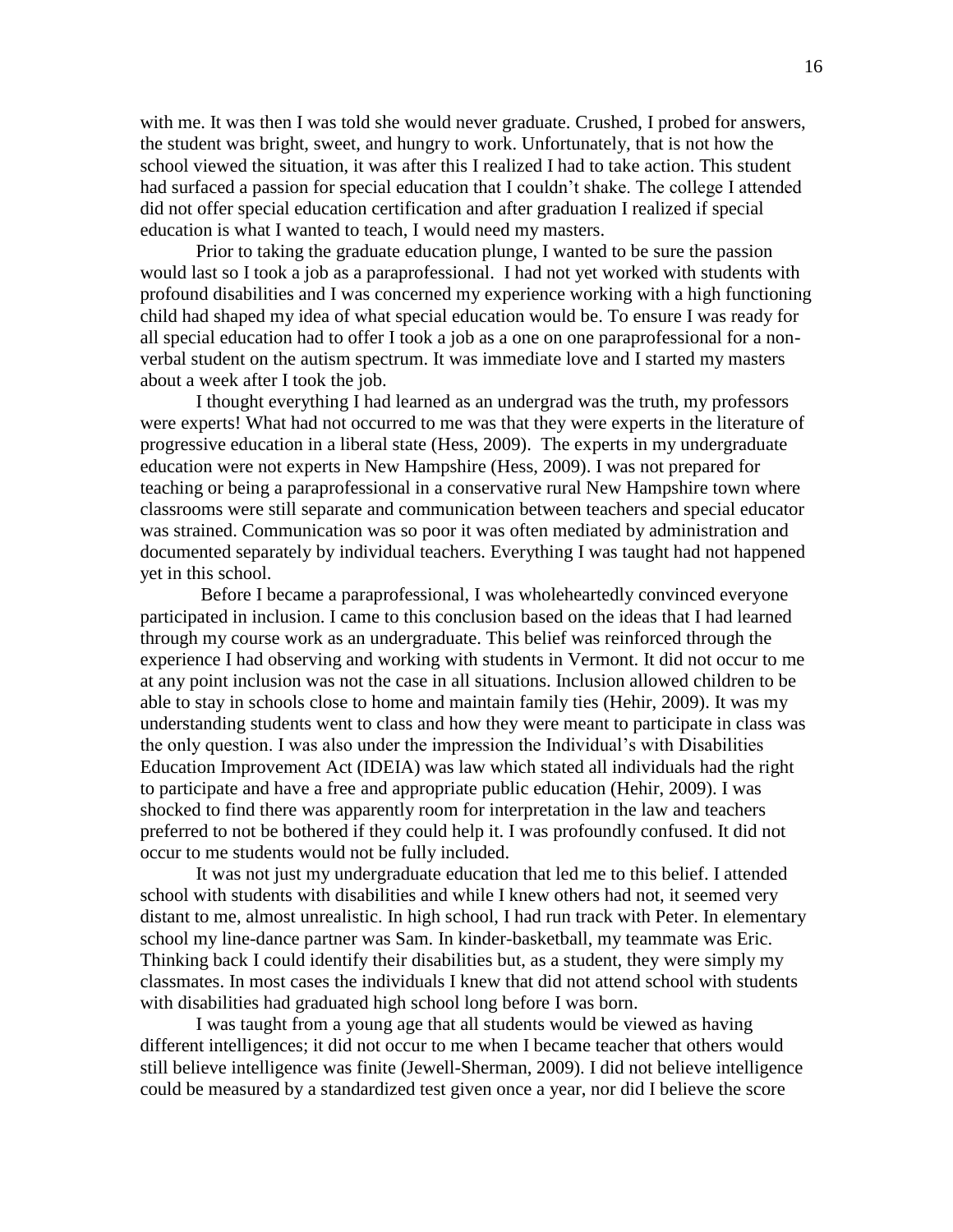indicated how successful a student was or if they were worthy of extra attention or specialized classes.

Most profoundly, I believed that every person in a school building wanted to do what was best for students.

### **Now I think…**

Most profoundly, I believe every person in a school building wants to do what is best for students.

I have yet to meet an exception to that statement. As a new teacher I find teachers resist new ideas because they are afraid of how their choices will affect the education of the children they teach. No teacher I have ever met wants to hurt a child or believe that what they have been teaching has hurt a child's education. Teachers fight change because they want students to succeed.

Teaching takes an exceptional amount of time to master. Once a teacher has mastered their craft they are often asked to change their methodology. This would be like telling a mechanical engineer after working on the same boat design for twelve years to build another boat because new research has surfaced that may or may not be effective. They would also like to inform the mechanical engineer that he is responsible for telling the rest of his crew and their families and convincing them to complete the rebuild with him. While this may seem farfetched to the outside reader it's we ask of our teachers year after year.

I learned quickly special education is not where teachers go and never resurface. Special education is a center of creativity and unique solutions. Special educators are versatile and can become a valued resource for families, teachers, and students. Most importantly, they can work collaboratively with teachers of all subjects with the immense task of making curriculum accessible to all students. Like all teachers they are undervalued, overworked, and underutilized.

Unfortunately, our PISA scores<sup>1</sup> reflect that our schools are no longer servicing our student's needs (Tucker, 2011). The drop in scores represents the lack of innovation and revision American education has undergone in the last 100 years. While many high scoring PISA schools have reformed their practices or had major cultural shifts reflecting positive values in education, the United States has remained largely stagnant in our practices (Tucker, 2011). Finland, Japan, and Shanghai all have unique school organizations which largely are representative of their culture and beliefs (Tucker, 2011). Most importantly these cultures value teachers and education in a way that American culture does not (Tucker, 2011). As a result American teachers are pushed in many directions and forced to participate in teaching practices they know to be counterproductive to their students needs.

I have come to the conclusion that many of the problems I thought existed with education are a cultural issue. Other countries value their teachers and system of education differently than the United States. Finland values their teachers enough to entrust them to make choices with regards to educating students (Tucker, 2011). Shanghai and Japan are cultures that believe teachers and education are the upmost

 $\overline{a}$ 

<sup>1</sup> The Program for International Student Assessment (PISA) is an international assessment that measures 15-year-old students' reading, mathematics, and science literacy . For more information see .http://nces.ed.gov/surveys/pisa/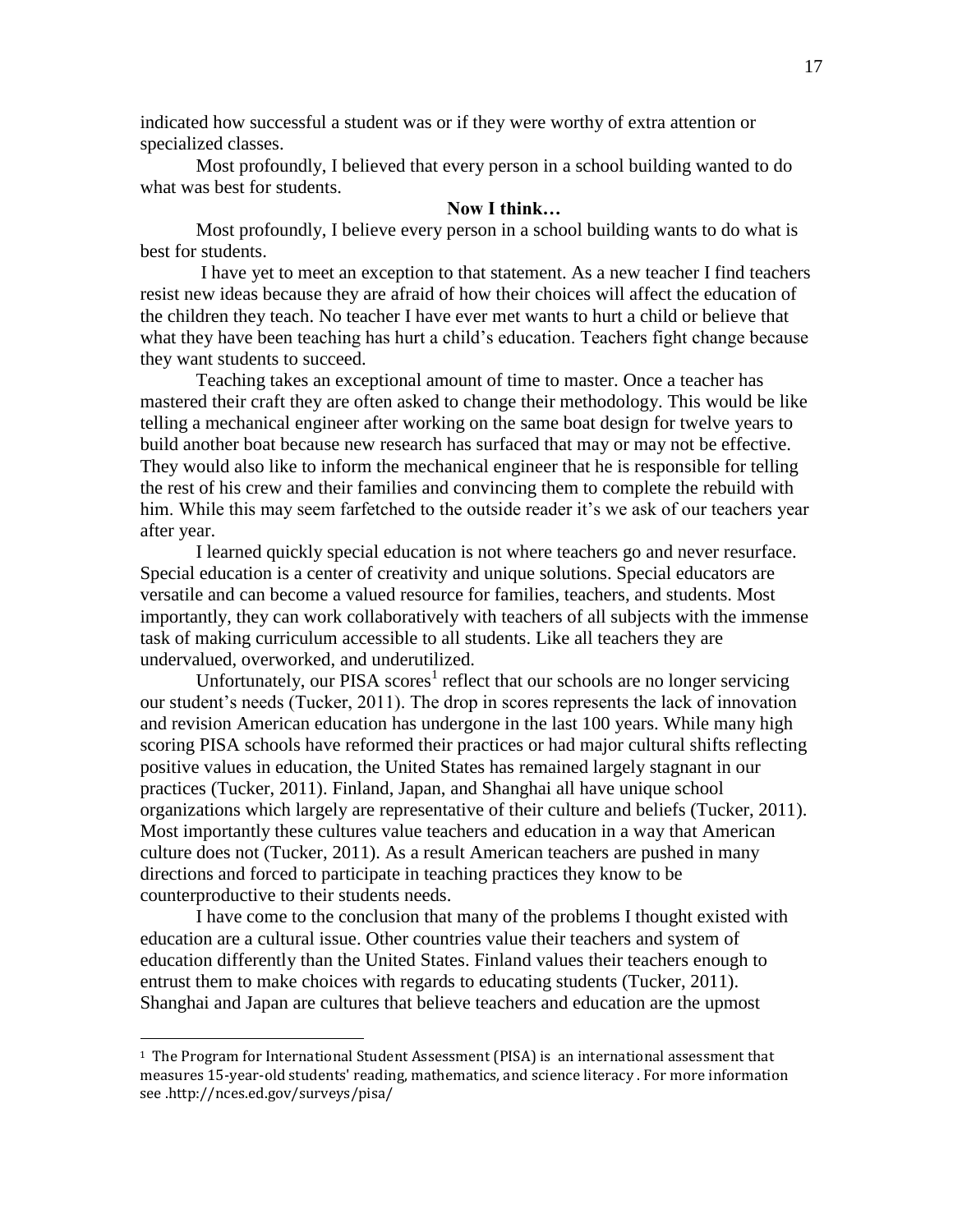importance (Tucker, 2011). These cultures have also allowed education to reform to meet the needs of their teachers and students. They provide professional development, empowerment, trust, and respect.

Finland believes their teachers are the experts in education (Tucker, 2011). An example how much Finland trusts their teachers is in the de-emphasis of the importance of yearly standardized exams to measure student success (Tucker, 2011). Instead Finland entrusts its teachers to measure students progress using teacher created assessments. Finland also has a cultural belief that schools assist in the well being of all children (Tucker, 2011). To further service the all children and their unique needs Finland's educational system is organized in a way that allows students to take different educational paths (Tucker, 2011). After comprehensive school, students may attend vocational school or upper secondary school (Tucker, 2011). The cultures of Finland and Shanghai empower educators to make the best educational choices for students (Tucker, 2011).

Since 1959 Shanghai has had three major educational movements and reforms (Tucker, 2011). Each of the shifts is aligned with major government economic reform. Shanghai changed and adapted their education because their culture and government believes economic success is based on the education of their people (Tucker, 2011). Interestingly enough through each educational reform Shanghai has also experienced economic growth (Tucker, 2011). One of the most outstanding examples of how Shanghai's education system is different is how it has adapted to become student driven. The ministry of education has allowed for the creation of schools which have an emphasis on student interests such as, math, science, arts, and sports (Tucker, 2011). These schools stand in stark difference to American schools which look relatively similar with extremely few exceptions.

Japan has also experienced educational reform placing education at the hands of educators. A shift made possible by the support provided by Japan's culture which places importance on the group rather than the individual. Japan also supports the whole child and places emphasis on applied intelligence. In the United States intelligence tests are issued with the idea that intelligence is possessed. Japan's culture believes that true intelligence is in the individual's ability to apply their intelligence to do something of value (Tucker, 2011). One of the most observable differences in Japan's education is their cultures belief that doing well is the responsibility of the group. Unlike in the United States Japan does not place the responsibility of academic success on the shoulders of the teacher. Instead it is placed on the teacher to instruct, the student to achieve, and the family to support (Tucker, 2011). Japan also like its Finnish and Chinese counterparts does not test students yearly using standardized exams. Instead they entrust the teachers to monitor student progress and understanding of material.

I was interested to learn how these places do not see the value in repeated testing from an early age. These places do not believe their students are reduced to the numbers on a test. Finland organizes its schools to allow students to choose their educational paths (Tucker, 2011). Shanghai has recognized the ties education has to their economy and has grown exponentially as a result (Tucker, 2011). Japan believes intelligence is measured by a person's ability to apply the knowledge they possess (Tucker, 2011). Each of these countries outscores the United States, yet we do not follow suit.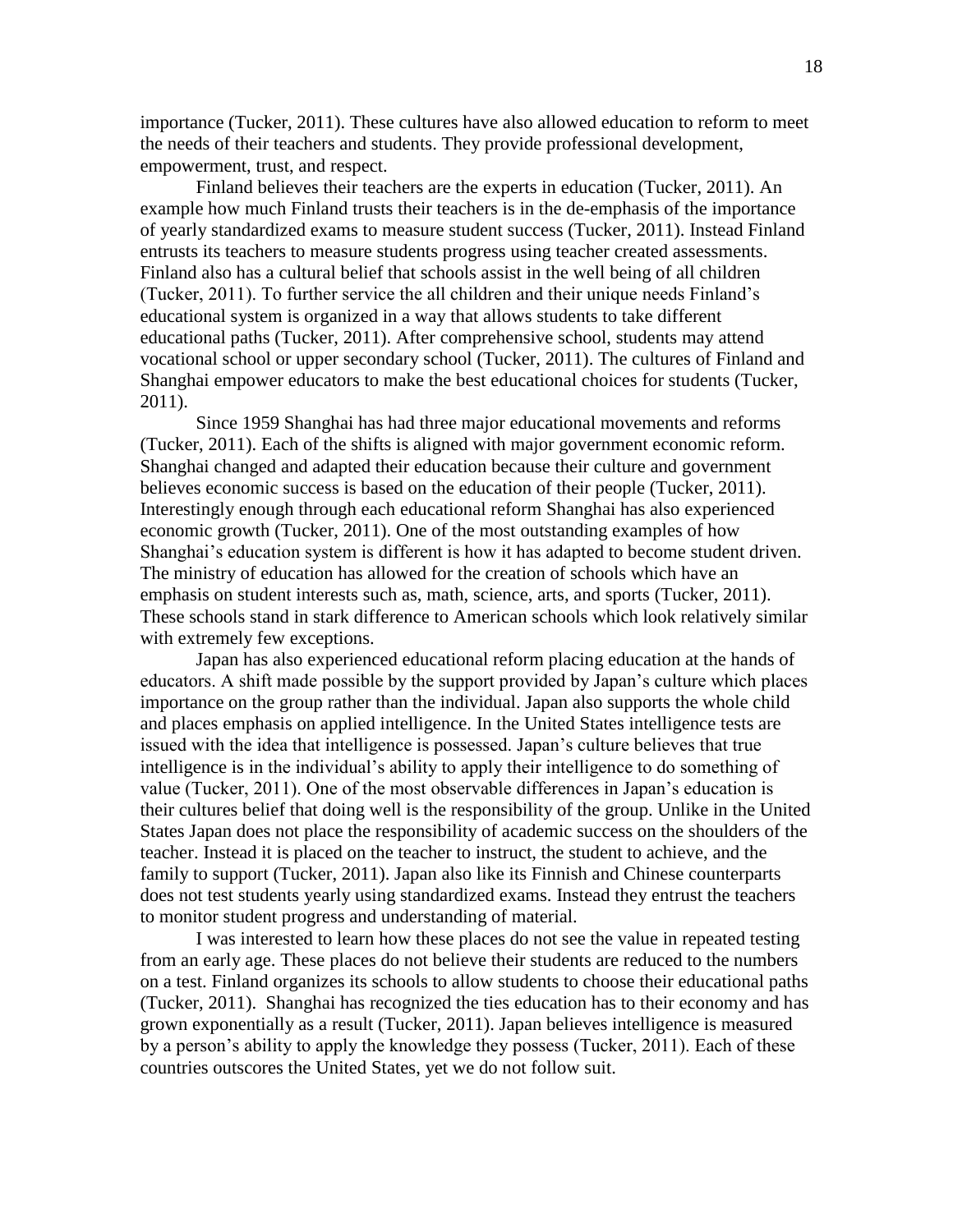The more I read the more I understand no educational program in the country prepares people for what they will face as teachers. K-12 Education in the United States is a floundering system. Not because of lack of teacher prep, the growing special education population, or from government regulation. The system is broken because our culture does not value the privilege of receiving an education. School is devalued because it has not met the needs of students for a long time. The lack of change and reform United States schools has faced is a result of our culture refusing change and patronizing the institution for not meeting the needs of its changing constituents. To change our system we must first change how our country views education. Shanghai may be the key, recognizing the link between education and the economy (Tucker, 2011).

#### **References**

Tucker, M. (2011). Surpassing Shanghai: An agenda for American education built on the world's leading systems. Cambridge, MA: Harvard Education Press. Hehir, T. (2009). *Reflections on inclusion*. In R. F. Elmore (Ed.) *I used to think . . . and now I think . . .* (pp. 57-64). Cambridge, MA: Harvard Education Press.

#### **About the Author**

**Desiree Casian** is a certified in general special education, as well as secondary social studies. In addition, she is highly qualified in English and has earned a M. Ed. in special education from New England College. Currently she is enrolled in a program of study leading to a doctorate in Educational Leadership K-12 and a second master's degree in teaching the visually impaired. In the future Des' goal is use her skills in education to change how schools are viewed.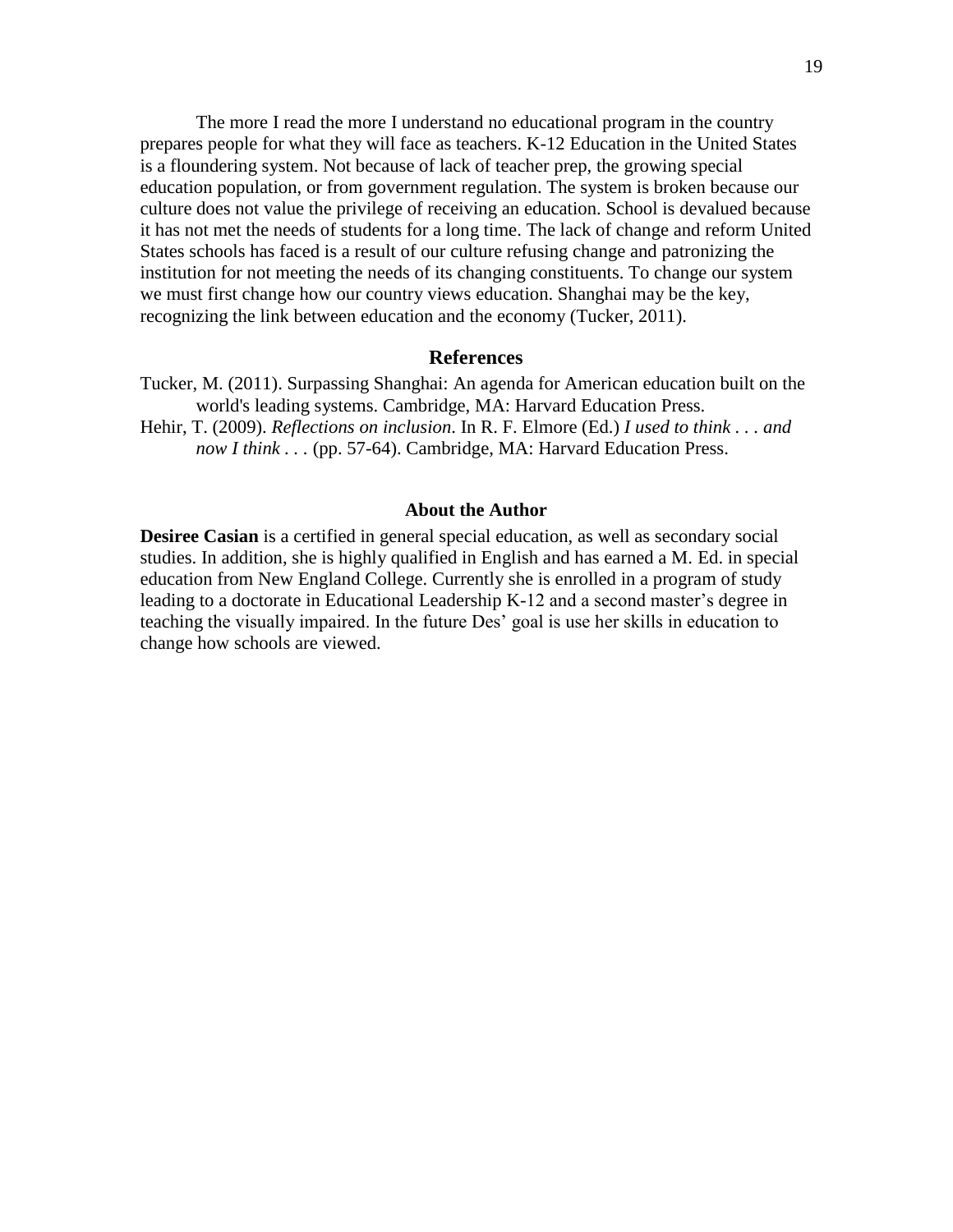## *I Used to Think… but Now I think*

John P. D'Entremont, Social Studies Teacher

I used to think that the teachers were the key to improving schools. As a young educator with only a few years experience in both public and private schools after receiving my masters degree, I would scratch my head as I walked the halls and worked with colleagues. I came across so many colleagues who were inefficient; they were complainers; they were stuck in the way they have always done it even when they had only been doing it for a few years. As Whitaker (2010) calls them, they are "mediocres". I always felt that teachers needed to change their ways and practices in order to improve schools. I worked as a teacher for seven years before rising to an administrative level after having taught at the same school for five years. After taking an administrative post, I realized fostering a community of stakeholders invested in a shared vision is not easy. Convincing the "superstar" teachers can be just as difficult as the "mediocres" (Whitaker, 2010). Every school has those model teachers and those that need to improve. Now I believe the key to success in schools does not just lie in the hands of teachers. It has to be an overall team effort including all constituents (Nieto, 2011). Without a shared approach, schools are not going to get anywhere in the United States.

I used to think that being an administrator was rewarding and an opportunity to make a great difference. Being an administrator is not as easy as many teachers think and it can be very unrewarding. Teachers often feel they know what it is like even though they never had to wear those shoes so to speak. I never really felt it mattered who the administrator was in a school because I thought if they really wanted to they could make a difference and changes with or without administrative support. The old adage of creative insubordination comes to mind as teachers have the ability to make a difference when that door is closed and the mandates from the top cannot sneak in any longer. As an administrator, I tried to "fix" those colleagues that were inefficient, complaining, and stuck in their ways. One example of this was when I would offer teachers the opportunity to observe me teach to observe how technology was used in the classroom to get them on board with new technology issues. These invitees were the "mediocres" so to speak and, of course, only the "superstars" came. Unfortunately, not all teachers can be "fixed" by an administrator and I learned this was the wrong approach. I learned and do believe now, however, that teachers can "fix" other teachers. The superstars that Whitaker (2010) refers to are those people that need to bring others along. Just like a team approach working with students, it requires a team approach with adults. It requires buy-in, trust, and willingness by all to move a school in a particular direction.

I have always thought that education is too complicated in this country. Whether it is public or private school in all different places in the country, there are a vast number of differences. The way things happen in New Hampshire are quite different than in Massachusetts. The way things happen in New Hampshire private schools is different from Massachusetts's private schools and the same goes for public schools across the nation. I have often felt that these differences are the downfall of education. The lack of sameness makes it difficult for educators and schools are what educators were told as the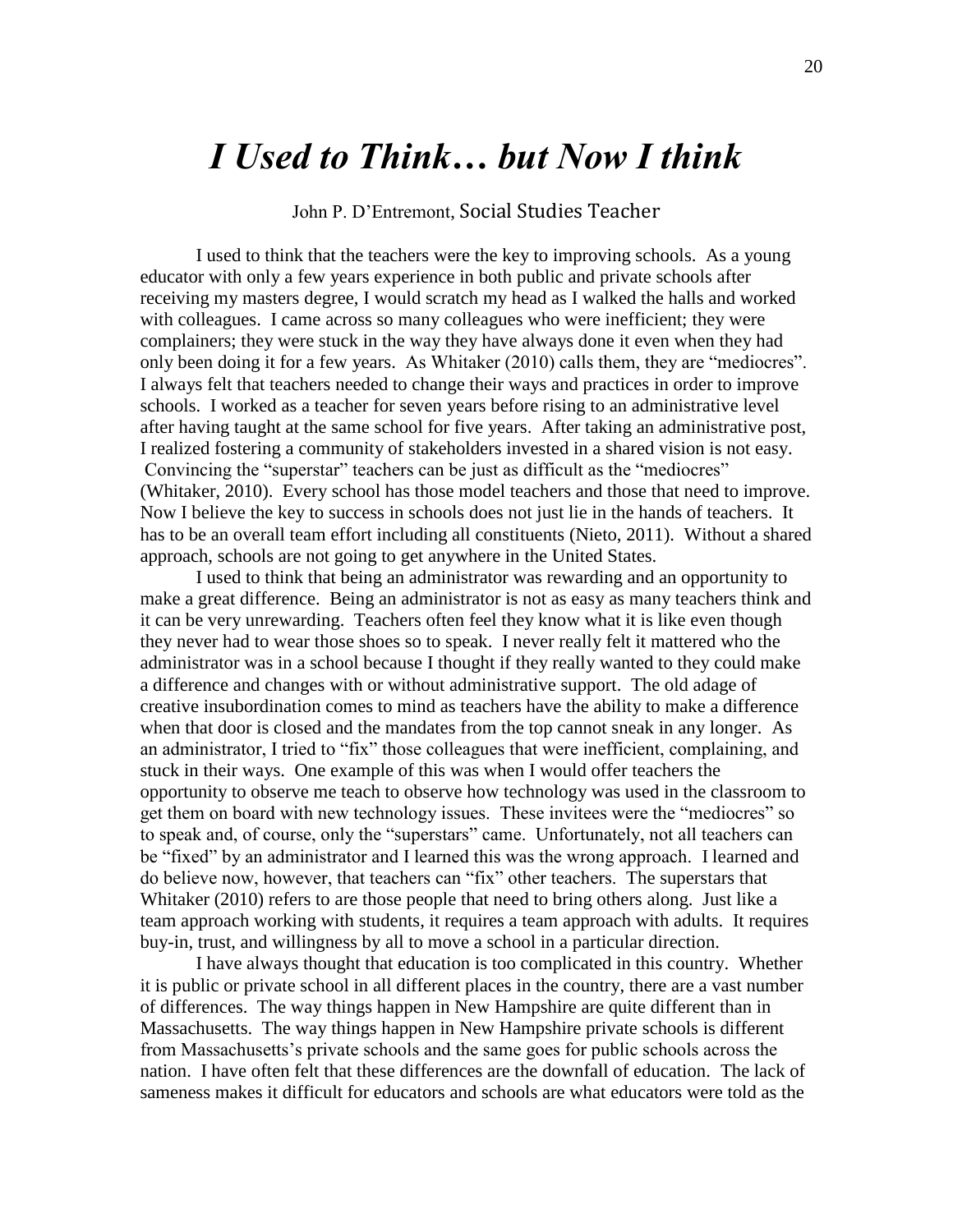Common Core came to be. Students transitioning in and out of schools and curriculum that varies so much makes it impossible at times for educators was another support of the Common Core. I do not feel this way any longer. The uniqueness to the education system in the United States is the beauty of our system. I have learned this from my time at two very different and unique independent schools. Who can serve children better than their own communities? Local control is something that makes us unique, especially in New Hampshire. We just need to find ways to make this local control even more powerful for the future of public education.

I always thought that the people who know best how to educate students are the people that work with those students every day. I have not experienced a top down approach that has worked yet in my career and maybe one day I will. When that happens, I will think differently. But for now, I still believe that leaving teachers, schools, districts, and states in charge of education makes much more sense than involving the federal government. I understand from a funding perspective that there needs to be accountability as to where money goes. The federal government must trust states to disperse those monies in an appropriate way and follow up accordingly. One does not have to travel far from New Hampshire to realize that New Hampshire has one of those systems that some believe is good and others not. The state allows the locales the power to choose how to educate the children in their communities. Other states have gone away from this idea and are paying the price following the top down accountability federal approach. Like New Hampshire, there are systems around the world that have similarities.

Having gone to school in a foreign country for a while, I always thought that other countries had it so much better when it came to education. The media and many authors like Pasi Sahlberg and Andy Hargreaves (2011) who wrote about Finland only spurred these feelings on more. It can be disheartening when one sees better results in another country or when we read about our own issues and misfortunes in education. Ironically, I went to middle school for a while in Finland. Then I realized that culture has a lot to do with it. The US education system has a culture shock problem more than anything else. Instead of looking outside and trying to emulate others, we need to look inside and come up with creative ways that work for us to fix what is broken. It does not make sense to try to pull in a socialized system for example in a country as vast and large as this one. One of the basic principles of the Constitution known as Federalism will stop it every time. The separation of powers between the federal government and state governments is not new in the United States and built into our culture. We must keep that in mind whenever we consider reforming education. The United States is not going to turn into Finland in regard to education because the Finns have a different culture than the United States (Schwartz & Mehta, 2011).

I believe now, education and the power to educate must rest in the hands of states and not the federal government. States need to listen to the various localities and allow them to set goals and objectives for themselves. It is perfectly OK if one state like New Hampshire is different from Massachusetts. That is acceptable and no different from two bordering European nations. I arrive at this conclusion from my years of experience in private education. Having worked at two very different independent schools, one an all boys athletic school and another a coeducational arts-oriented school, I noticed that the schools had their own beliefs in how to educate and provided a strong program for their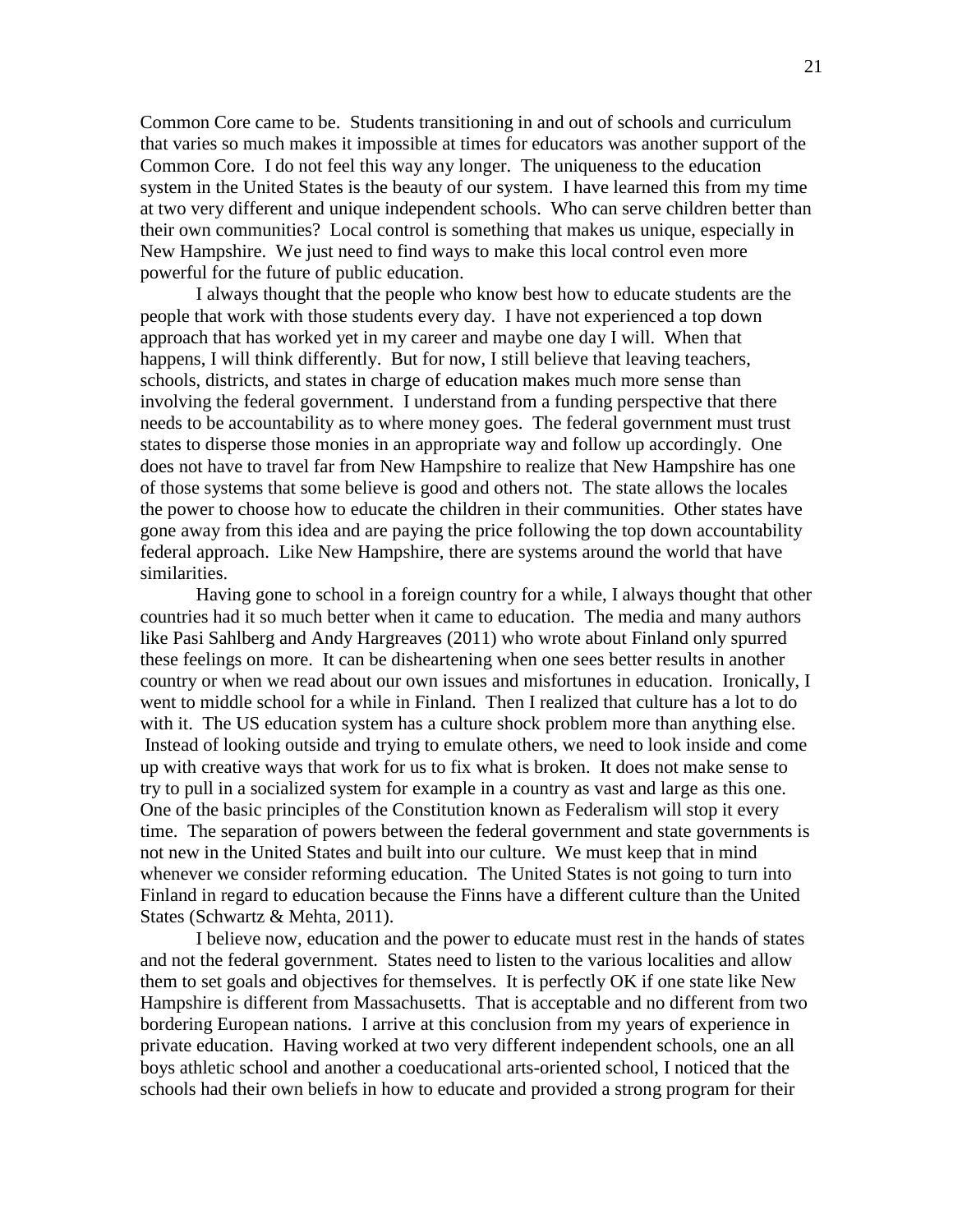students even though they were only geographically two hours apart. The power these schools had for these students created ideal learning environments for the students they served. The power to educate must remain with educators that work closest and know the children in their classrooms and schools.

The private school world is a fragment of the K-12 educational landscape, but it demonstrates the beauty of the education system in the United States. This is similar to Jewell-Sherman's (2011) there is hope in the possible. In America, people do have choice when it comes to education and those choices do not necessarily exist elsewhere in places such as Finland. For Finns, private education does not work culturally. For America, it has. What private education demonstrates to me is the power of education when a teacher or school has the autonomy to educate how they feel they should. When parents are making that choice of schools, they are buying-in and trust the teacher or school. Trust is key like Meier (2011) says and right now trust is hurting schools. It is going to take putting trust in the people who are trained to educate the children in their care. I now believe that allowing all schools in this country the power to do this will ultimately improve our educational system overall.

As I continue to ponder how to "fix" the system, I harken back to my notion of "fixing" teachers. Administrators can't "fix" teachers and only a team approach will. The community must support change and culture needs to shift both in and out of school. Teachers need to want the change and leaders need to be able to foster the change and advocate for it within and outside the community. Without this, no change will ever happen. But imagine the possibility if all schools were given the power and freedom to educate how they saw fit just like a private school.

#### **References**

- Jewell-Sherman, D. (2011). *Hope in the possible*. In R. F. Elmore (Ed.) *I used to think…and now I think…: Twenty leading educators reflect on the work of school reform.* (pp. 81-88). Cambridge, MA: Harvard Education Press.
- Meier, D. (2011). *Rethinking trust*. In R. F. Elmore (Ed.) *I used to think…and now I think…: Twenty leading educators reflect on the work of school reform.* (pp. 113- 118). Cambridge, MA: Harvard Education Press.
- Nieto, S. (2011). *Critical hope, in spite of it all*. In R. F. Elmore (Ed.) *I used to think…and now I think…: Twenty leading educators reflect on the work of school reform.* (pp. 127-133). Cambridge, MA: Harvard Education Press.
- Sahlberg, P., & Hargreaves, A. (2011). *Finnish lessons: What can the world learn from educational change in Finland*? New York, NY: Teachers College Press.
- Schwartz, R. R., & Mehta, J. D. (2011). Finland: Superb teachers—how to get them, how to use them. In M. S. Tucker (Ed.) Surpassing Shanghai: An agenda for American education built on the world's leading systems. (pp. 51-77). Cambridge, MA: Harvard Education Press.
- Whitaker, T. (2010). *Leading school change: Nine strategies to bring everybody on board*. Larchmont, NY: Eye on Education.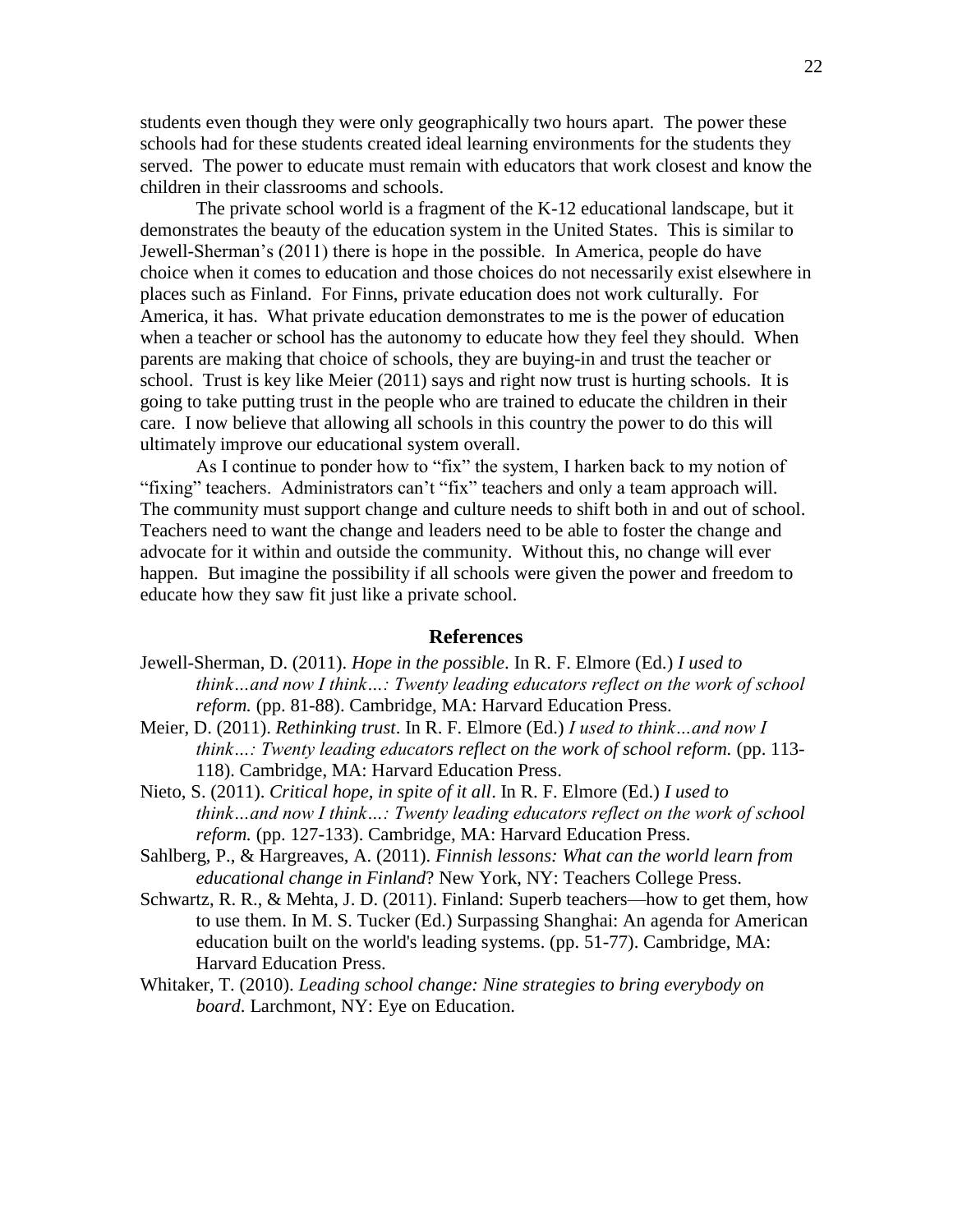### **About the Author**

**John P. D'Entremont** is a second-year doctoral student at New England College in the K-12 Leadership program in Henniker, NH. He is a former teacher and administrator of private schools and is currently a public school social studies teacher in Lebanon, NH. John is most interested in how leaders build trusting adult communities in both public and private schools. He believes that public and private schools can learn from each other in regard to best leadership practices.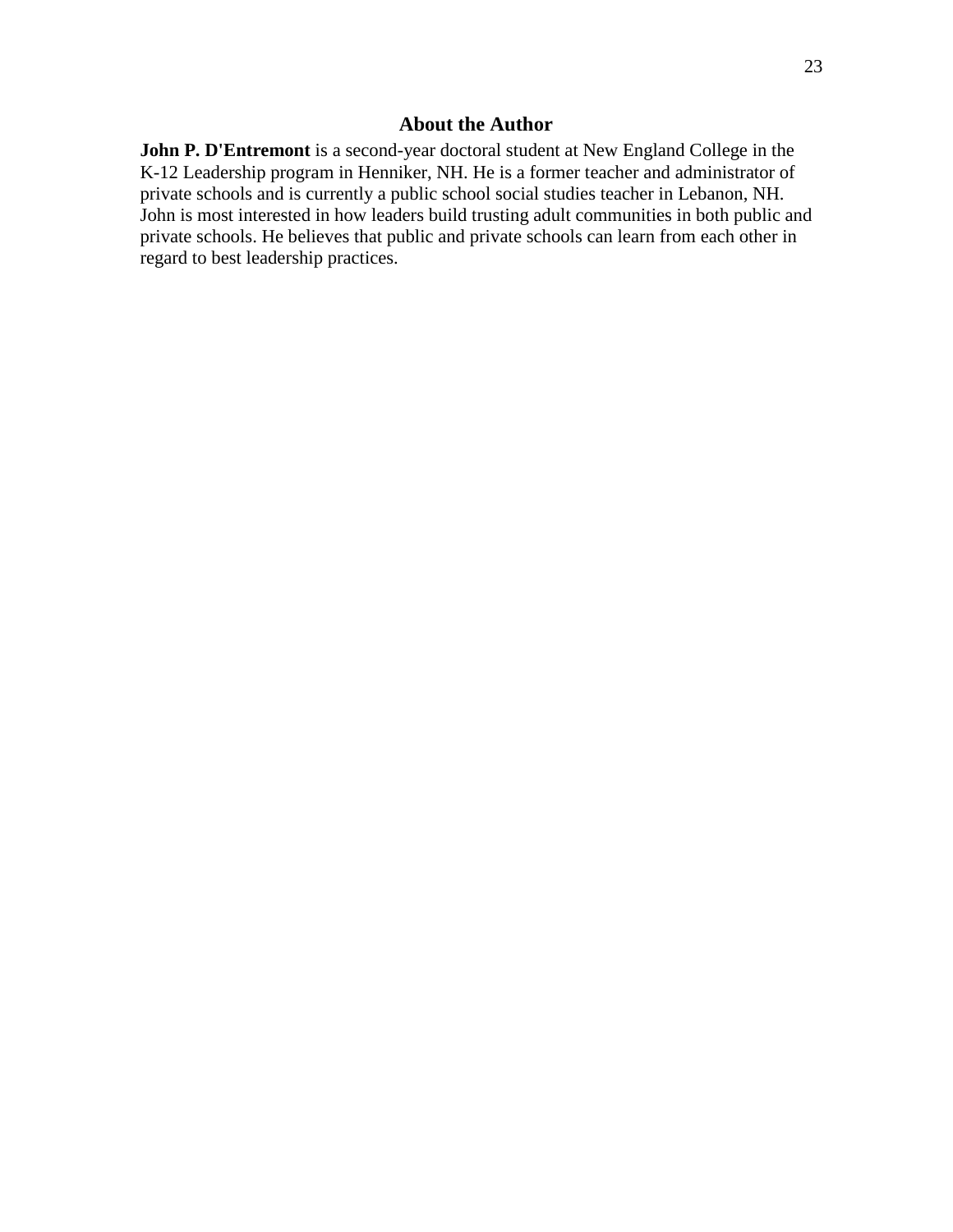# *I Used to Think…Now I Think…*

Joanne Duncan, M.Ed. Elementary Teacher

I remember the highlight of my undergraduate work was soaking up as much of the constructivist theory I could get from reading Dewey, Piaget, Vygotsky, and Bruner. I remember savoring the lectures of my wise professors and dreaming that one day, I might have a fraction of their wisdom. I used to think, "Surely these ideas are, and forever will be, enough to motivate teachers and students." My naivety never allowed me to imagine that constructivist learning would have to compete with politics. My teaching career began in rural North Dakota, and I firmly believed that passionate teachers were at the top of the food chain! What else did I need besides my love for learning; wouldn't this bursting fervor for teaching magically engage my students? I used to think that my ideas and perspectives made the most sense, and that my thinking would not change over time. I now know that change is inevitable, and that one's mindset must be open to new ideas.

I once thought that rumors of vast discrepancies between rural, urban, and suburban schools were truly just rumors. Then, I experienced working in all three types of settings from rural North Dakota, to urban and very ethnic Hawaii, to my present suburban New Hampshire school. I couldn't have imagined when my career began that in America; we would leave so many children behind**.** Now because of my varied teaching experiences, I understand that many factors affect the reality that inequities do exist in our public schools across this great nation. I now realize that change takes time and time is something discouraged by politicians. Systemic change needs to be adopted in a calm and patient manner. Unfortunately, rapid change has become commonplace in many school districts and such rapid change often results in employees feeling powerless. These teachers have learned from experience that external forces will initiate change despite requests for reconsideration, and therefore, motivation to excel is inhibited (Kotter, 2011).

Today, because of my innate desire to understand myself as well as the profession of teaching better, I know that we don't have to leave children behind. We have global partners in education that we can model some of our practices against, and America should wisely "cherry-pick" from these models. For example, we might examine Finland's practice that places emphasis on student mindfulness, innovation, and entrepreneurship and seek to redesign parts of our curriculum to honor these worthy traits. Likewise, we can also strive to recruit and retain a high-quality teaching force. Lastly, we can analyze the benefits our competing counterparts such as Finland and China place on teacher training. We must afford our teachers time during the school day to collaborate with one another and then evaluate best instructional practices for students (Schwartz & Meta, 2014, p. 73).

During the early years of my teaching career, I used to think that rigorous teaching standards had no place in public education as standards only served one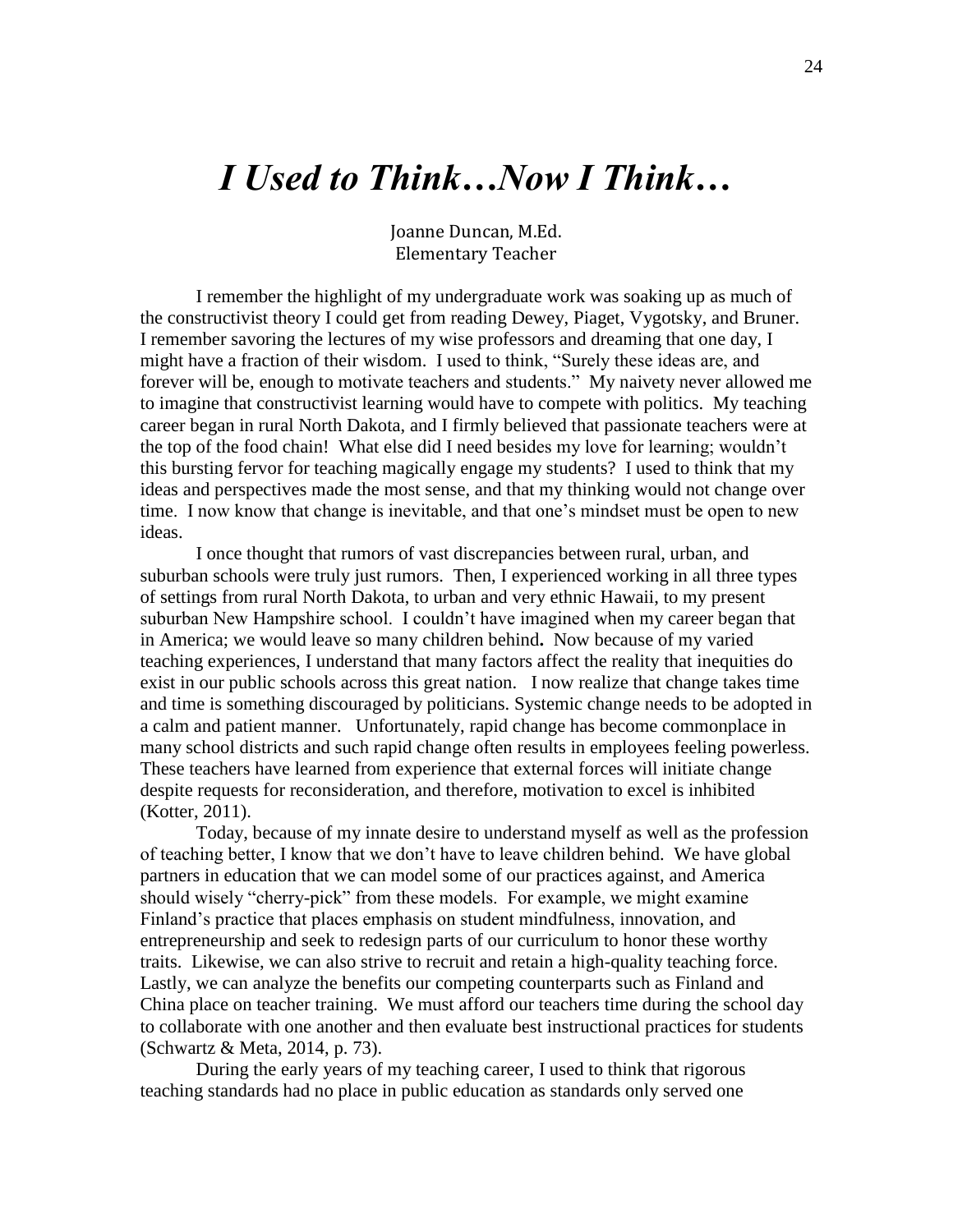purpose; to control the teacher's daily schedule. I also thought that innate teaching ability did not warrant professional training in pedagogic skill development. I once believed that each teacher worked alone and there wasn't a need for collaboration. I used to believe that change was only necessary for poorly performing schools or poorly performing teachers. It is clear now that we can have both high standards and relevant, creative instructional practices. I now endorse warranted visionary change as a necessary component of forward progress (Gardner, 2011). I now stand firm in my philosophy that educators must advocate confidently and courageously for children with regards to instituting best practices within the classroom (Chip Wood, personal communication, November 18, 2014).

I once thought that full inclusion was the only way to best teach to the needs of special education students. I still believe when all necessary and sensible service delivery criteria are in place, full inclusion is the best choice as the benefits to both special needs students and the general education students are numerous (Hehir, 2011). However, I also used to think that all school districts appropriated monies into essential and functional service delivery needs in order to best meet the ethical standards for all students to ensure success. Now I think politics and money play much more of a role in decisions of special education funding than does the so-called visionary belief statements of many districts. I now see that when monies are not sensibly distributed and qualified staffing requirements do not meet the needs for special education students, full inclusion practices often result in a lose-lose situation for all children within the classroom. Common sense, integrity, and adherence to reasonable accommodations must be implemented to help students with special learning needs grow academically and socially as well as ensure a conducive learning environment for all children.

I now believe that a team of vested stakeholders must decide a student's special education needs. I now realize that many schools are reluctant to accept the truths that they are barely skimming the surface of what is a best practice in the classroom. My current thinking believes that we must honor the learning environment for all children, and just as children with special needs have rights, so do all children. I understand that my revelation might be construed as discriminatory and exclusive, yet nothing could be father from the truth. I support the research that agrees with a full inclusion model, however, we cannot afford to hide behind the facade of political pressure and pretend that best practices are being instituted at school. If we aren't practicing what we preach, then basically, we are playing Russian roulette with children's lives.

I used to think teachers worked for their principals and students worked for their teachers. Clearly, I now know that this is an upside down view of how to best teach and learn. Teachers and students need to be guided and mentored, not controlled and scrutinized. I now understand the difference between managerial leaders and transformational leaders (Bass, 1999). When a teacher's instructional practices are micromanaged by poor leadership, the result of such tight parameters often results in disengagement, which in turn, transpires into the tone of the classroom. I now understand the freedom that comes from a leadership style that encourages trust and relationships. A few years ago, I thought I had to adhere to all the stringent guidelines necessitated by my school district. Now I know that I must advocate my understanding of cognitive development theory and use the creative teaching gifts I have been afforded in order to engage my students desire to learn. I now know that courage and confidence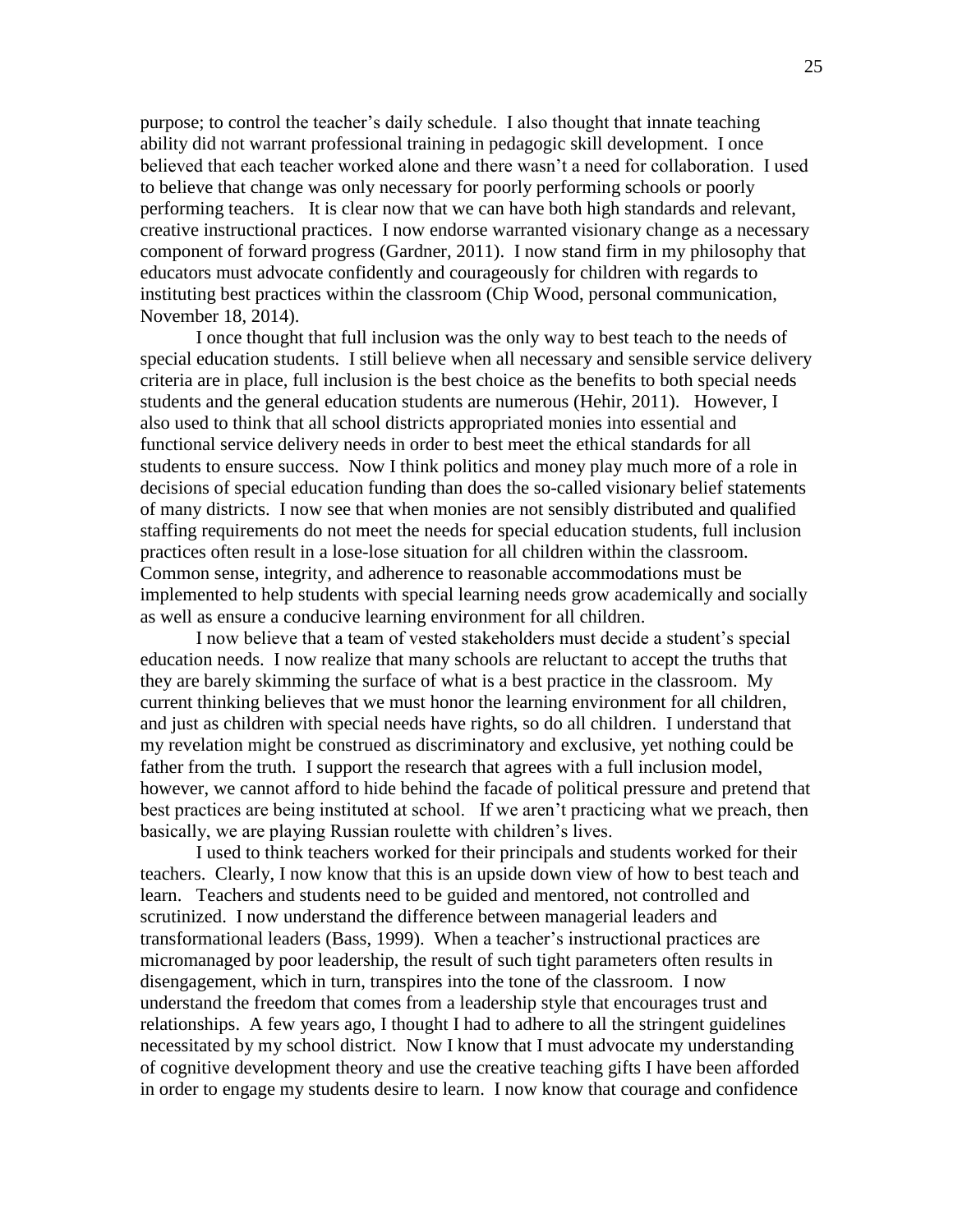far outweigh complacency and this very courage is what frames my leadership style. I now encourage my students to advocate for themselves and be the force that drives their educational success.

I used to think the United States was the top-performing country in education. I believed that our wealth and power as a country somehow propelled us to the top. Now I realize how very wrong my thinking was. I now understand that money and power aren't buying us a better education system. I realize that countries such as Japan, Canada, Finland, and China have approached education reform from a "grass-roots" mindset. These countries have capitalized on the shared vision of their citizens and this cultural support has ignited their government's motivation to work collaboratively with educators (Tucker, 2011).

I used to think I knew exactly what my educational career would look like. Now I have a hunch that my thirst for learning and my appetite for instituting warranted change have prompted my decision to pursue a doctorate degree in education. I once thought that my only influence on change would stem from my position as an elementary teacher. I now appreciate that my sphere of influence is growing, and I must trust in the wisdom that comes from continued learning as well as have faith that my future work will be driven by my continued zest for bettering children's lives.

I used to think that kids would maintain their childhood innocence well into adolescence as my own children did. Unfortunately, I have now accepted that society is setting a double standard for our children because we promote a "hurry up and decide" what you want to be when you grow up" approach to their thinking, yet we cry out when their behaviors and thinking are too mature for societal acceptance. Technological advancements, family dynamics, socioeconomic challenges, and our school systems, have for too long pushed inappropriate ideas and practices into a child's life. I now wish for the return of childhood simplicity, but more importantly, I now know that courage and competence, and theory to practice, is my destiny as I continue my life's journey as an educational leader.

### **References**

- Bass, B. M. (1999). Two Decades of Research and Development in Transformational Leadership. *European Journal of Work and Organizational Psychology*, *8*(1), 9- 32.
- Elmore, R., F. (Ed.). (2011). *I used to think . . . and now I think . . .* Cambridge, MA: Harvard Education Press
- Gardner, H. (2011). *From progressive education to educational pluralism*. In R. F. Elmore (Ed.) *I used to think . . . and now I think . . .* (pp. 41-48). Cambridge, MA: Harvard Education Press
- Hehir, T. (2011). *Reflections on inclusion*. In R. F. Elmore (Ed.) *I used to think . . . and now I think . . .* (pp. 57-64). Cambridge, MA: Harvard Education Press
- Kotter, J. P. (2011). *What leaders really do.* In Harvard Business Review's *On leadership.* (pp37-56). Boston, MA: Harvard Business School
- Palmer, P. (1998). *The courage to teach: Exploring the inner landscape of a teacher's life.* San Francisco, CA: Jossey-Bass
- Schwartz, R. R. & Mehta, J. D. (2011). Finland: Superb teachers—how to get them, how to use them. In M. S. Tucker (Ed*.) Surpassing Shanghai: An agenda for*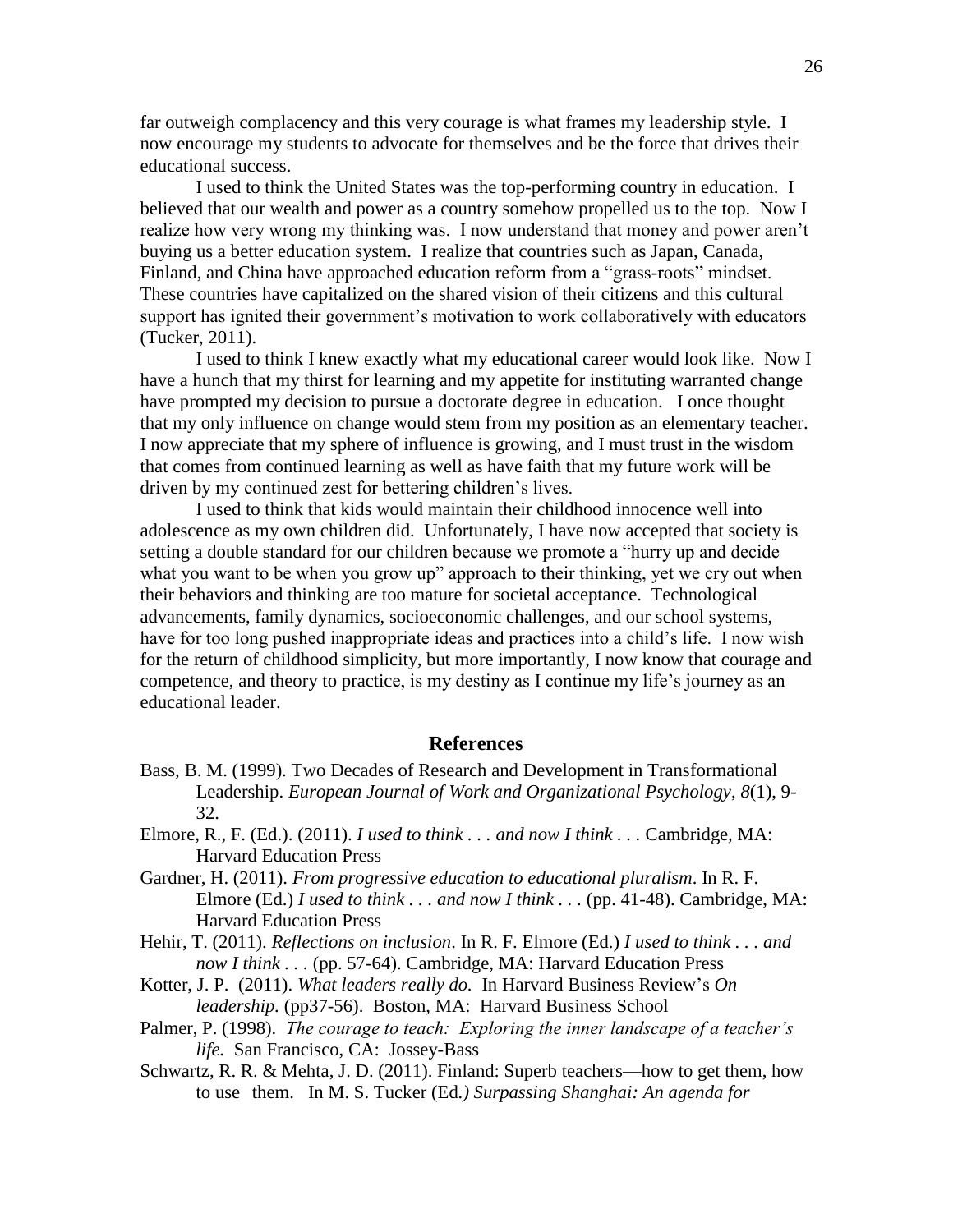*American education built on the world's leading systems*. (pp. 51-77). Cambridge, MA: Harvard Education Press.

Tucker, M. (2011). *Surpassing Shanghai: An agenda for American education built on the world's leading systems.* Cambridge, MA: Harvard Education Press.

#### **About the Author**

**Joanne Duncan** earned her M.Ed. from New England College and currently holds a certification in Elementary Education and Administration. She is a second -year doctoral student at New England College, K-12 Leadership Program. Joanne began her teaching career 14-years ago in rural North Dakota where her mentor taught her the value of holistic teaching. She then moved on to teach in a very urban neighborhood on Oahu, Hawaii. It was this job that solidified for Joanne the need to better understand cognitive development theory and how create a classroom climate which balances academic and social/emotional needs for each student. Currently, Joanne teaches  $5<sup>th</sup>$  grade in a southern New Hampshire public school. Joanne understands her thirst for learning and bettering a child's educational experience has led her to assume various leadership roles throughout her career. After receiving her doctorate degree, Joanne plans to pursue teaching at the college level in hopes of cultivating a new generation of teachers who will go forth and blaze a trail of courage, competence, and theory to practice in America's public schools.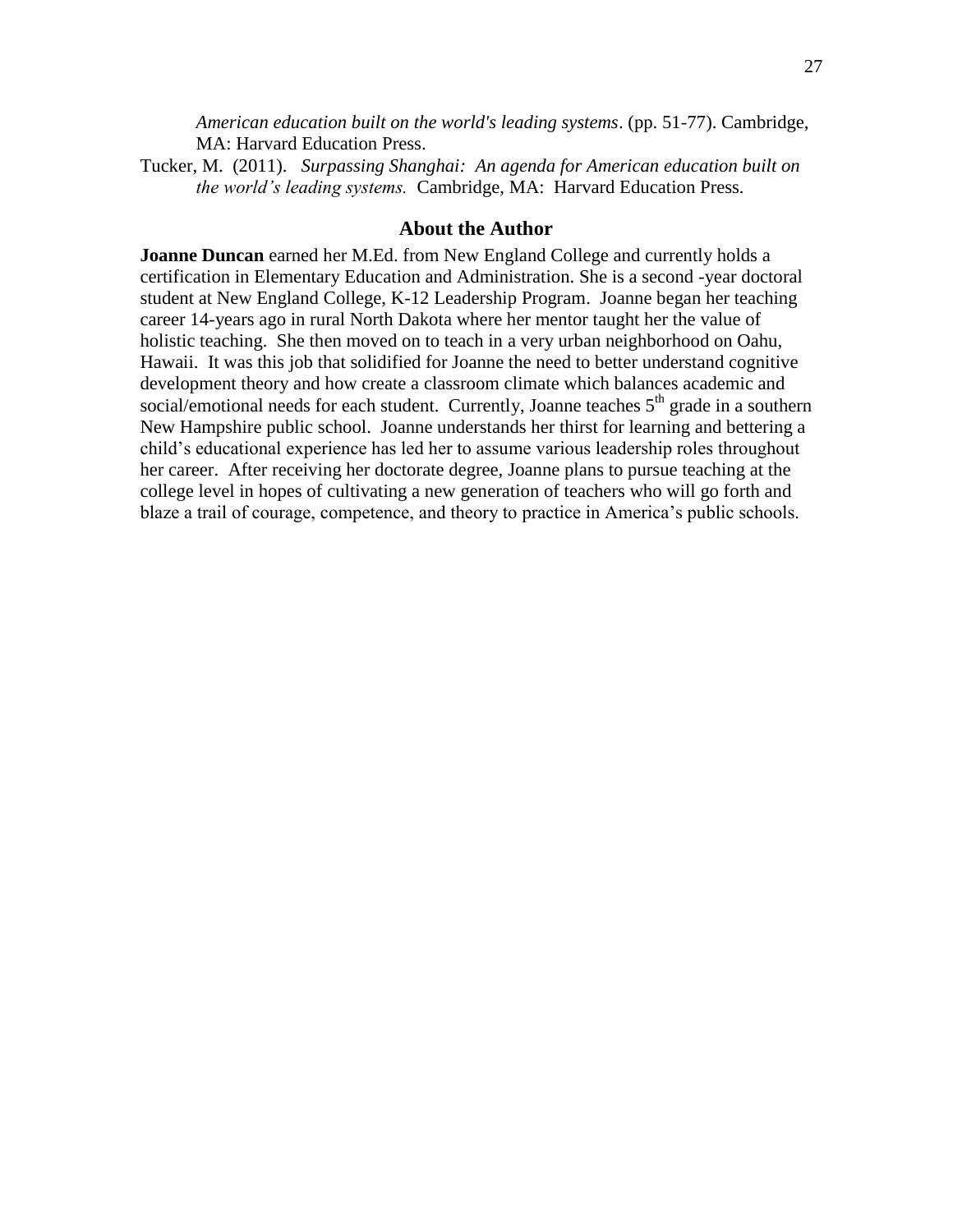# *I Used to Think….*

#### Bill Furbush

#### *I used to think…*

I used to think school change was about having a good idea and a better way to do something. School change is about getting collaborative groups together, to develop a plan and ways to improve education. I used to think that when people were presented with this great plan it would be easily rolled out as everyone would realize why have we not been doing it this way all along! My view of school change was very simplistic and very naïve.

I remember when I first thought about being a principal. I was motivated a professor during my Master's degree in Education who told me I would be a principal someday. This was before I even had my own classroom, but I always remembered her comment and she was right. I had a strong desire to make change on a larger level than just my classroom. This desire motivated me to continue my education toward my principal's certification even during my first years in the classroom.

As soon as I finished my Master's degree I began the course work for my C.A.G.S in administration. I was only in my second year of teaching and I began this course work. At the time I had what I thought was a bad principal. I questioned why things could not change. Why is it so hard to just make a decision and move forward? I was a rule follower and one not afraid of change. I was ego-centric and thought everyone thought the same way as me. We would change if someone just came out and told us to do it. I have since learned I was wrong and that most don't adapt to change as easily as I do.

I left the classroom after eight years of teaching and went on to become an assistant principal. I made many mistakes! I hadn't learned to develop relationships before moving forward with changes that I promoted. I came from a building where I was a school leader and respected and my ideas were well received. I thought they were well received just because they were great ideas. Now I know the success of those ideas was based on how they were developed and the relationships upon which they were built. The ideas were developed by living the experience with the staff and developing them collaboratively. The ideas were well received because of this shared experience, social capital, and commitment to make a difference.

In my new position I came out way too fast with change ideas. I hadn't taken the time to develop the relationships necessary to implement those changes. I had no social capital to fall back on when I failed. I had not lived the experiences long enough before trying to offer solutions.

#### *I now think…*

I now know how important and necessary relationships are to the change process. How important it is to collaboratively develop ideas and solutions. People need to be part of the solution they do not want someone to come in and tell them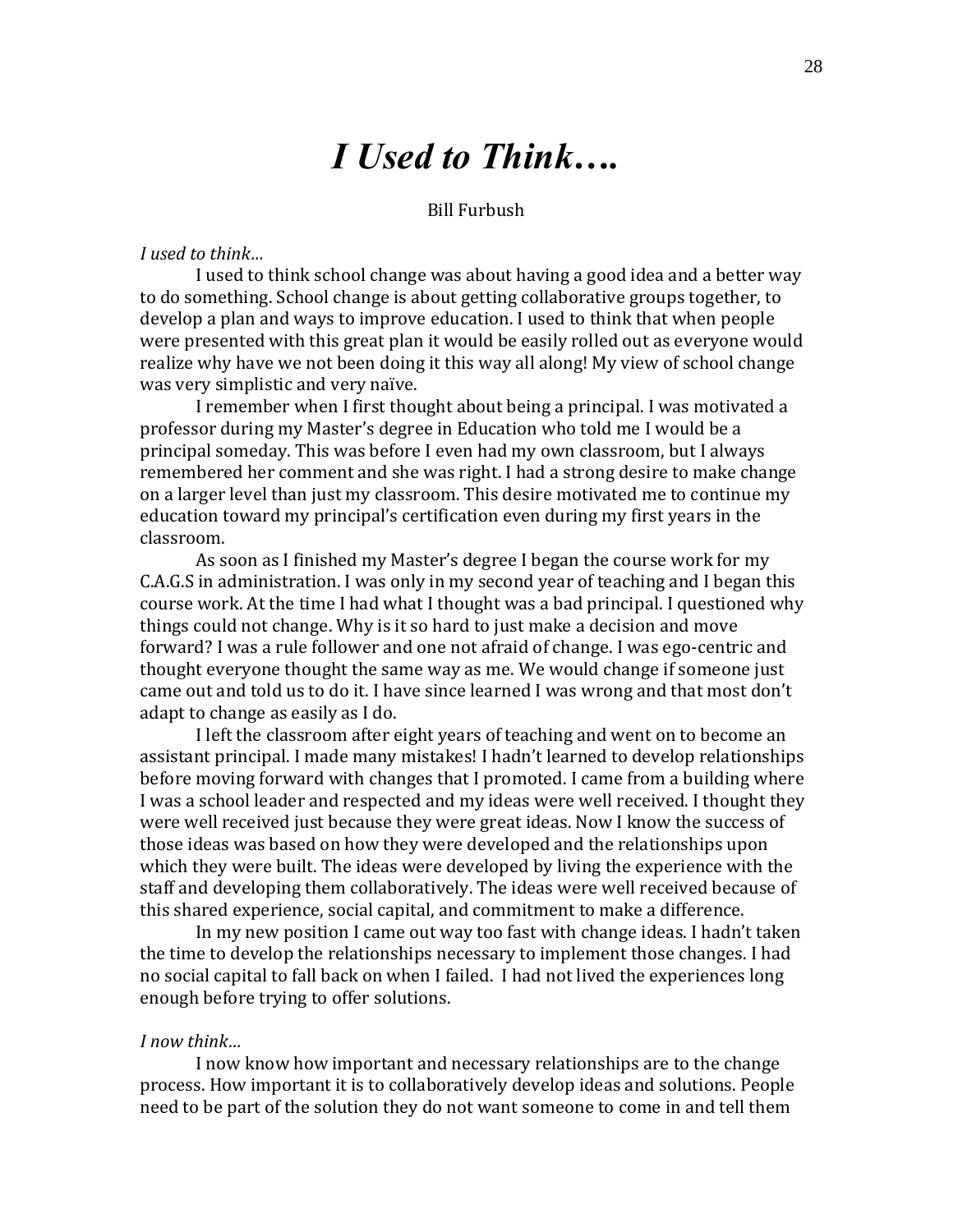how they think it should be done. When leaders come in with the answers it creates more challenges and instead of enlisting the support of others their energy is now opposing the implementation of these ideas. The proposed solutions may be identical to the ones the group comes up with however it is not just about having the right idea or solution. It is just if not more important to think about the investment in those ideas and creating ownership and creating leadership opportunities along the way. This is dependent on building relationships, cultivating others leadership skills, and trusting in the abilities of others.

Once I left that assistant principal position I became the principal of a small K-6 elementary school. This is where I developed the skills to coordinate efforts and implement change. In all my schooling (even organizational change class) you do not gain the experience of navigating the change process or really have any clue how positive change happens. I used to think changing teacher or building practices was as simple as stating this is what we are going to do. I have since learned in addition to building relationships I needed to learn a great deal of skill to implement school change, to change old practices and habits, and to lead a building.

I now consider myself a facilitator of ideas and the conductor of the vision. I have learned to clear the path for others who are willing and able to bring great ideas to life. I give them energy and support to make those ideas happen. I have learned I do not need to own those ideas or take full control of them. I have also learned that I have the responsibility to ensure that all these ideas compliment the vision and direction of the school and that is when I am the conductor. Sometimes great ideas are too early or even counter productive to other initiatives that are happening. It is necessary to coordinate these ideas and efforts if the vision implementation is to be a success, this lesson can only be learned by living it and having failures along the way.

Changing everyday practices is never as easy as the principal telling people to do it. Teacher buy in is crucial and the more teachers you can convince this is the right thing to do and you cultivate their desire to change themselves is when you have the most success. Someone once said, "I am always a leader first, but at times I have to be the boss." This phrase guides my philosophy of school change. Lead and develop relationships, create the solutions together and create a shared vested interest and shared responsibility for success (or failure) of those ideas. Inspire others and win them over that this is the right thing to do and we need to do it for the students.

When you have led all those that are willing to be led there does come a time to say to those who refuse to come along, this is what we agreed upon and we all are doing it and hold them accountable for their actions because those actions destroy the vision and the culture of the building. It encourages others to continue to be their own islands and breeds more dissent. Schools are much more successful the fewer islands we have. Address people with respect and treat them fairly and if the need arises hold them accountable. Others will respect you for it and thank you for fulfilling your responsibility. Chances are others (teachers) did not approve of their non-collaborative behavior either and respect your efforts. This is also the only way to ensure the vision is implemented by everyone.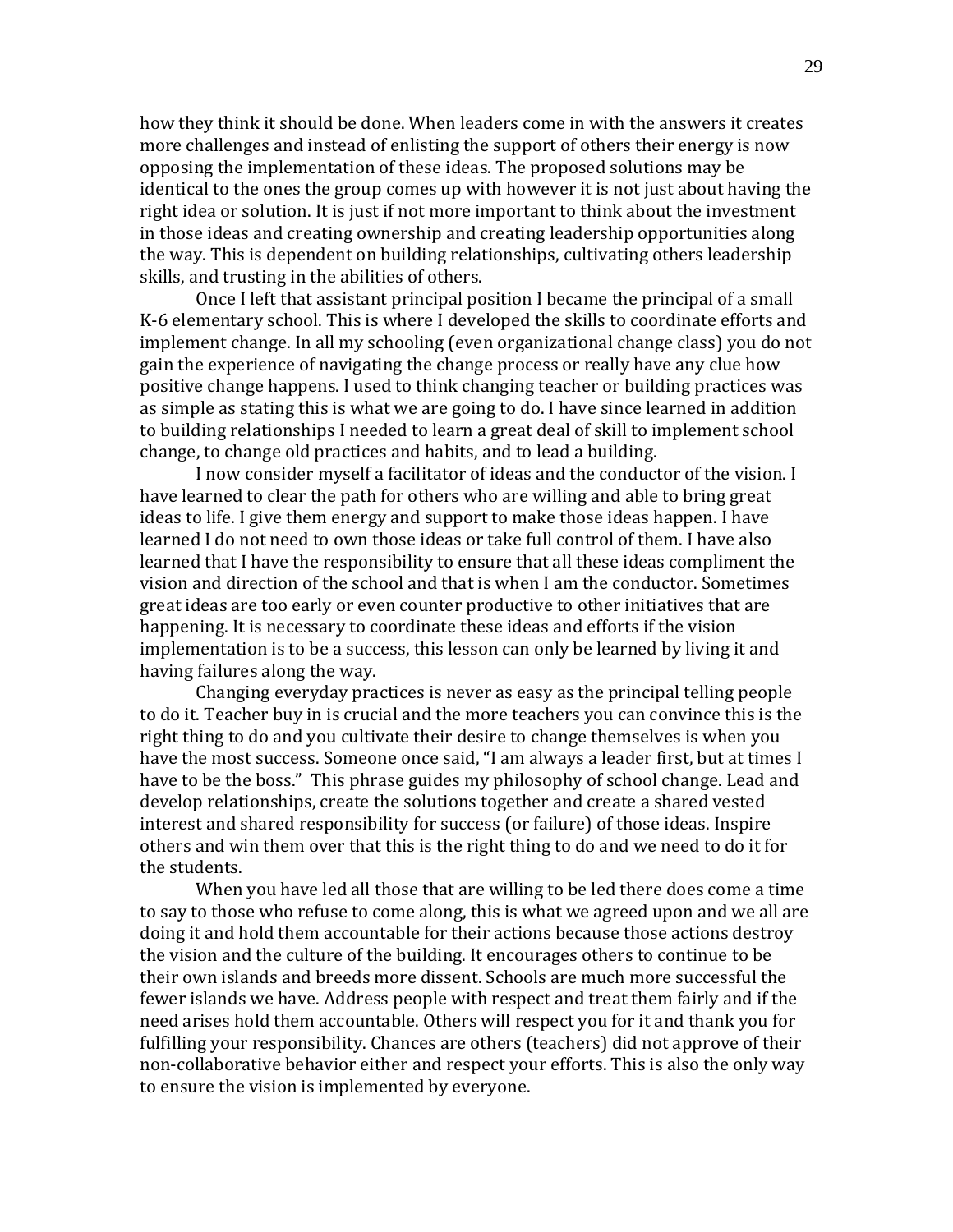### **About the Author**

**Bill Furbush** is a second-year doctoral student at New England College in the K-12 Leadership program in Henniker, NH.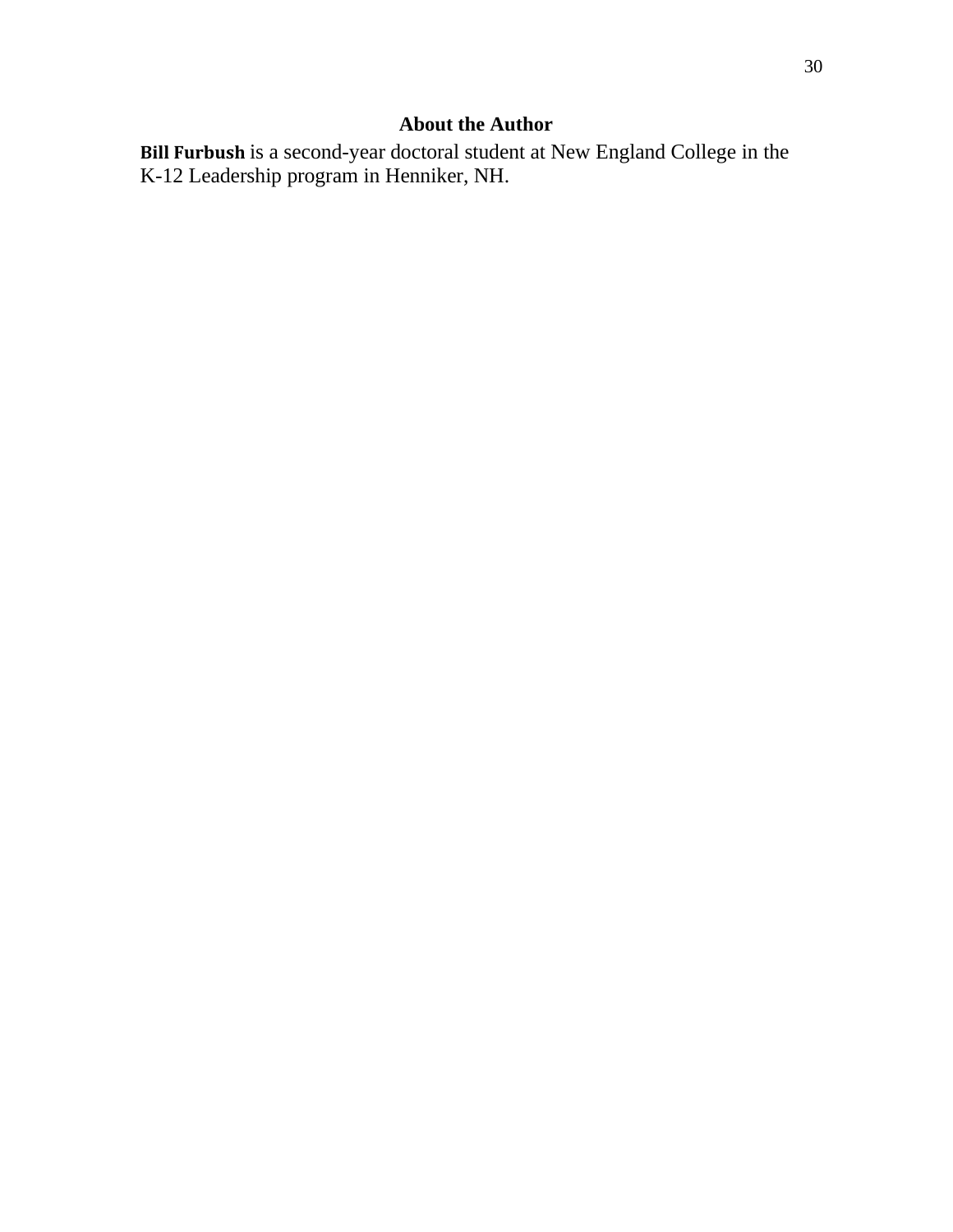# *I used to think…Now I think…*

Kelley Gangi, Program Director, Teaching and Learning Alliance

#### *I used to think…*

Twenty-one years ago, I began my career as a middle school teacher in the New York City Public Schools. In the first year, I thought deeply about the ways in which I could impact the forty-one inner city children in my class. Many had family members with AIDS, fathers in jail, and little money for new clothes as they started middle school in East Elmhurst. I thought then the most important contributions I could make were compassion, persistence, and camaraderie. After all, I was also a school alumnus. Over time, my teaching career evolved into an administrative role. In my thirteen years as an administrator, I continued to think profoundly about impact. However, a culture of accountability, high-stakes measures, and rapid-fire reform changed my thinking. Nurturing and fellowship no longer dominated my decision-making. I spent less time with children and more time isolated with data, research, manuals, and webinars. As an administrator, I used to think that systemic reform was the only path to meaningful change. For example, I coordinated a rapid transition from traditional service provision to full-fledged RTI across nine grade levels in two years. I focused on quick transformation rather than persistent evolution. This was evidenced by a hasty two-year conversion from basal readers to balanced literacy in eight elementary schools spanning five towns. I traded community decision-making for top-down mandates implementing new math curriculum, wide-scale technology initiatives, broad professional development offerings, and special education restructuring with impunity. As an administrator, I used to think "the state" was the driver for meaningful improvement.

In my final year as a district administrator, I had the great fortune of connecting with a handful of other school leaders who were beginning to tire of this way of thinking. And then my perceptions changed. But first…

### *Unforeseen circumstances came about…*

An important event caused a gradual surge of revised thinking in the most recent years of my career. The incident was a traumatic introduction to fiscal crisis and the second a grave insight to the flawed system of educational hierarchy. The tide began to shift during my role as Director of Curriculum in the largest regional school district in Massachusetts. There my role, along with the other "directors," was not defined as "assistant superintendent" in the deliberate attempt to avoid direct supervision by a twenty-two-member school committee. This unwieldy governing body was highly detached from the reality of schoolhouses and perpetually held at bay by a skilled superintendent. The state funding formula was robbing regional districts of equitable subsidy, common core was bearing down on classrooms, and cuts were looming despite growing educational demands. Embattled factions rallied at school committee meetings to argue the value of string instruments, custodians, and moderate to vigorous physical activity levels in school gymnasiums. It was a quiet day in July of 2012 when the deluge burst through.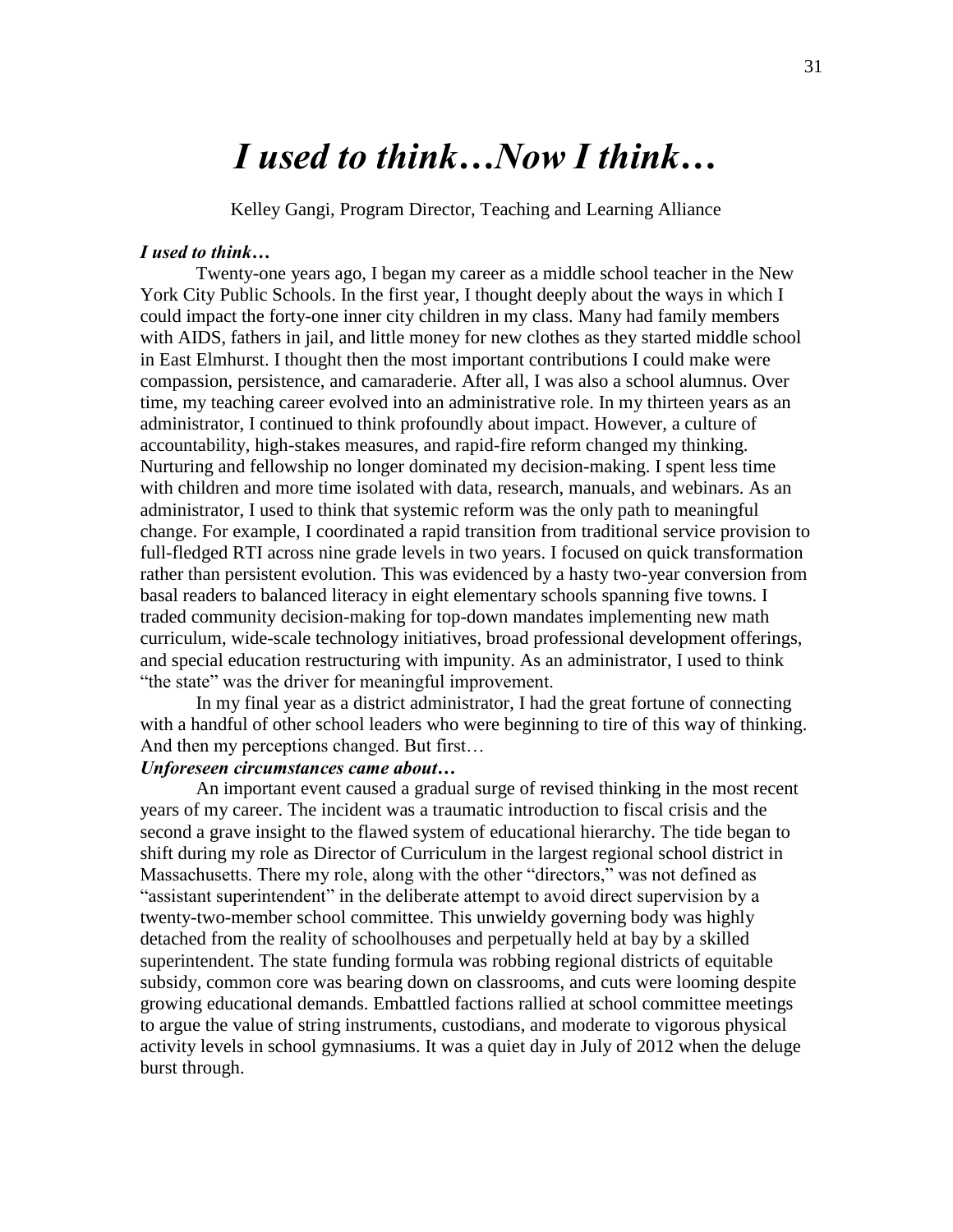While most central staffers spent the week scattered across their vacation destinations, the business manager was propping his letter of resignation on the superintendent's keyboard. We took turns reading the letter when we returned. Staring in disbelief, we read the account of the spreadsheet errors, the resulting multi-million dollar shortfall, and his hasty departure to Colorado. A bombshell shortfall of that magnitude quickly decimated years of strategic initiatives, tactical hires, grant allocations, and proposed enhancements for the current fiscal year. With just weeks to go before opening schools, we slashed millions in programming to cover the deficit and faced angry mobs at school committee meetings. A local paper, The Telegram and Gazette, captured public sentiment in the October 4, 2012 headline, "\$2.7M snafu irks W--- Regional School District towns." Some committee members demanded a forensic investigation despite clear evidence of careless spreadsheet miscalculations. A surprisingly fragile system was about to crumble.

In the unfolding year, we took turns buying sandwiches to feed our embattled and exhausted superintendent, proposed further cuts, tried our best to raise moral in our schools, and rebuffed politically charged accusations from a deeply fractured school committee. In the end, we held tight to high educational standards, refusing to cut classroom teachers. But the costs were massive. We lost all instructional coaches, one principal, instructional supplies left by vendors in school loading docks, and many other sacrifices. Ultimately, almost all central staffers would be gone by the end of the year after doing their best to stabilize programs and restore financial solvency. I was hopeful as I left for an assistant superintendent position in a bucolic western Massachusetts town.

My short time in this western Massachusetts district assured me of the second pivotal realization of my career. Classroom teachers and school principals worked collaboratively and diligently in this district. Students excelled and standardized test scores were holding at positive levels. My charge, among other goals, was to address the persistent achievement lag among high needs populations. In a district with substantial funding, highly committed educators, a brand new state of the art high school, and technology spilling from every classroom doorway, this seemed a compelling and achievable goal. Unfortunately, I soon realized I was powerless, even here, to effect change from within. The district was an arena for politics, stoking unabashed inequities, inefficiencies, and unethical behavior. The disconnect between the leadership and the schools they were meant to govern was vast. The system was humming along serving adults rather than children. I could not be an accomplice.

As a former teacher and curriculum coordinator, I used to think that education was a place where students were at the center of all decisions. Unfortunately, in my roles as director and assistant superintendent, I realized that students were often the last thought. The central office distance from "the classroom" contributed to this. The influence of school committee members had an even greater impact. Few school committee members were educators in districts where I spent my career. Interests were political or personal to leverage a whole system for the adults, rather than the children.

Now I think the system is broken beyond repair. *Now I think…*

While this story has a lot of gloom and doom, my experiences did wake me to the reality of a new possibility. Perhaps the solution to better schools isn't found within the systems themselves. Perhaps the communities outside the district "walls" hold the power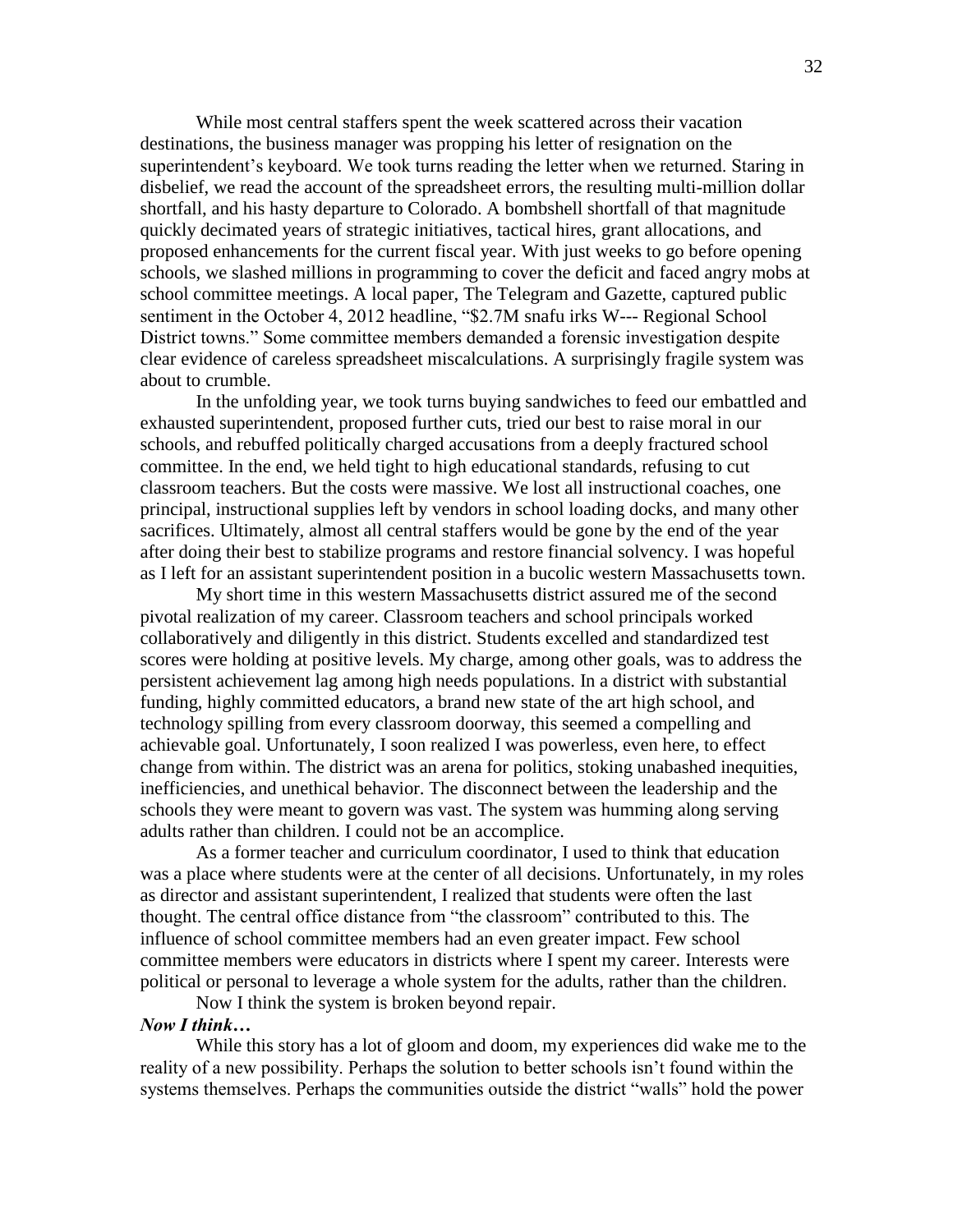to disrupt the linear, dysfunctional nature of leadership. In his work *Choosing the Wrong Drivers for Whole System Reform* (2011), Michael Fullan identifies the endemic problem: the "wrong drivers" lead to reforms and management in our schools. Specifically, Fullan identifies these malefactors as misuse of accountability measures to punish schools, principals, and teachers, promoting individualized governance strategy rather than collaborative decision-making and leadership, using technology to distract from and mask real instructional issues, and "fragmented strategies" that fail to integrate the components of the system. These faulty drivers were sadly evident in the two systems in which I spent the last eight years of my career. Through my work at a nonprofit reform partner to districts, I see application of erroneous drivers as pandemic.

That realization makes two truths evident to me. First, meaningful change, if it is to come to schools, must emanate from outside district walls. Community organizations, nonprofits, donors, and higher education institutions must drive the changes our students need. Second, the linear form of leadership existing within districts is ineffective. Organizations with \$80 million dollar operating budgets cannot have one person managing the books alone. Institutions with thousands of students, hundreds of employees, and dozens of complex mandates, each requiring application of in-depth scientific research, cannot have stay-at-home moms, landscapers, recent high school graduates, and paralegals governing educational policy.

Now I think principals, teachers, and students must exert the influence over policy, curricular choices, professional learning opportunities, and areas of targeted expenditure. Schools must partner with organizations across industries to uncover improved practices for fiscal management, problem solving, and leadership development. Nonprofits, community organizations, and even corporate entities have much to offer districts in these areas. Additionally, districts must study models for decentralizing leadership and decision making so that a single individual can no longer have the power to bring down a whole system, whether through negligence or impropriety. In *Surpassing Shanghai: An Agenda for American Education Built on the World's Leading Systems,* Marc Tucker describes the decentralized nature of the Canadian educational system and the resulting success of this model. While his account describes localized control over decision-making on a grand scale, the same benefits can be seen by localized decision making in district schools.

The decentralized approach, with effective partnership and research-supported rationale, can lead to highly effective drivers in our schools. Fullan describes effective drivers as those that "foster intrinsic motivation of teachers," "engage educators and students in continuous improvement," "inspire collective or team work," and impact "all teachers and students," not just those on intermittent committees or in select student populations. In *Investigating the Links to Improved Student Learning*, Louis, Leithwood, and Wahlstrom  $(2010)$  describe this collective approach to leadership as "participative" leadership" through which leadership is shared among groups of stakeholders. In my new role beyond district walls, I can see the clear need for these reforms. I used to think that a few should hold the power and determine what was best for many. Now I think that many, including those looking in from outside, are key to leverage the change for which our students, teachers, and principals impatiently wait.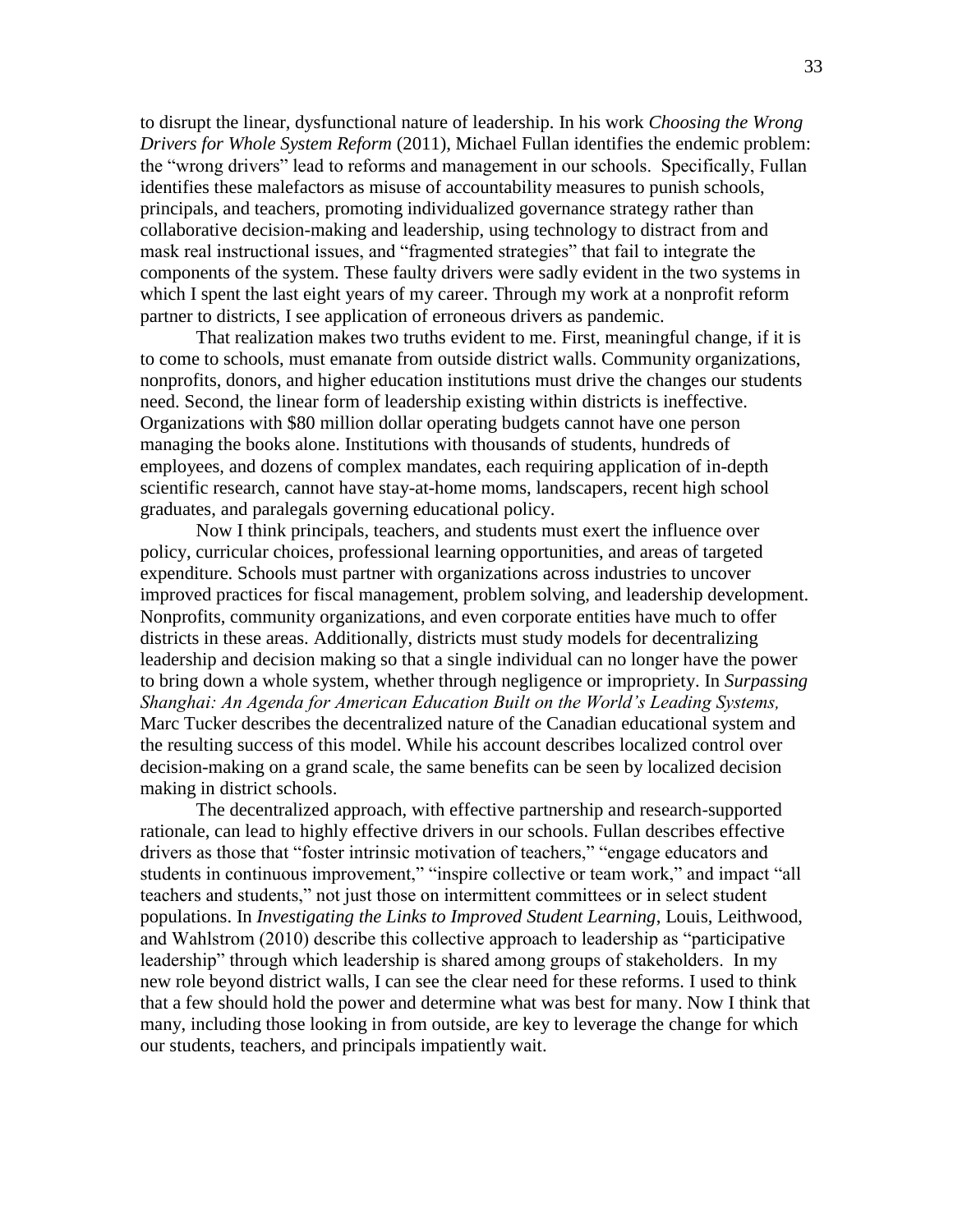#### **References**

- Fullan, M. (2011, April 1). Choosing the wrong drivers for whole system reform. Retrieved October 28, 2014, from [www.michaelfullan.ca/articles/](http://www.michaelfullan.ca/articles/)
- Louis, K., Leithwood, K., Wahlstrom, K., & Anderson, S. (2010, July 1). Investigating the Links to Improved Student Learning. Retrieved December 8, 2014 from [http://www.wallacefoundation.org/knowledge-center/school-leadership/key](http://www.wallacefoundation.org/knowledge-center/school-leadership/key-research/Documents/Investigating-the-Links-to-Improved-Student-Learning.pdf)[research/Documents/Investigating-the-Links-to-Improved-Student-Learning.pdf](http://www.wallacefoundation.org/knowledge-center/school-leadership/key-research/Documents/Investigating-the-Links-to-Improved-Student-Learning.pdf)
- Tucker, M. (2011). *Surpassing Shanghai: An agenda for American education built on the world's leading systems*. Cambridge, MA: Harvard Education Press.

#### **About the Author**

**Kelley Gangi** spent twenty years of her career in public education having served as a classroom teacher, curriculum coordinator, director of curriculum, and assistant superintendent in urban, suburban, and rural school districts in New York and Massachusetts. Currently, Kelley is Program Director for Teaching and Learning Alliance, a  $501(c)$  (3) non-profit organization of master K-12 educators who provide transformative in-school coaching and leadership training at primary and secondary schools throughout New England. In addition, Kelley is the co-founder of TeachPoint, a robust educator evaluation software solution now used by 54,000 educators in nearly 2000 schools across the United States. Kelley earned National Board Certification at the middle school level, holds a master's degree in reading, and is a second-year doctoral student in the K-12 Educational Leadership program at New England College in Henniker, New Hampshire.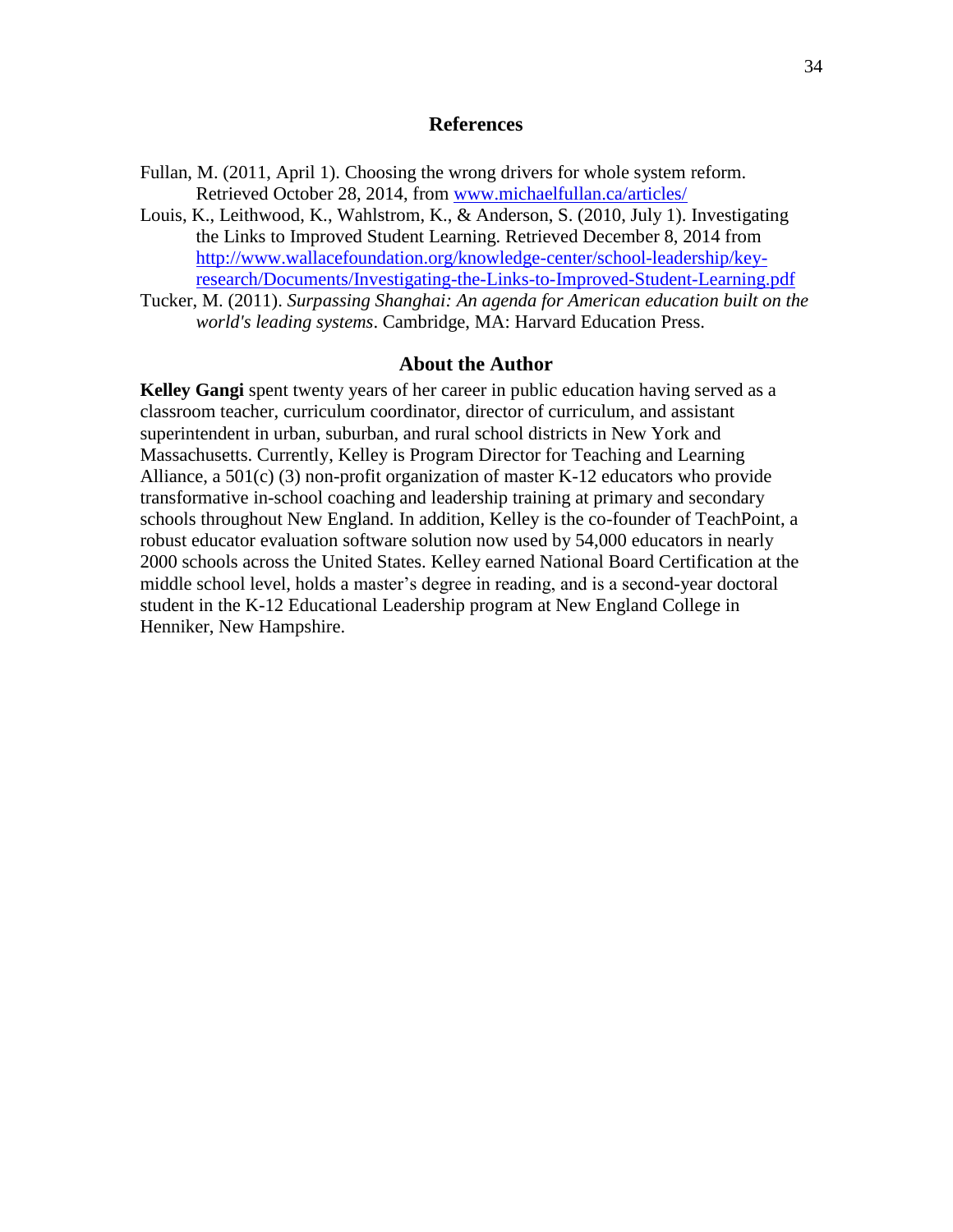# *I Used to Think . . . And Now I Think . . .*

Austin E. Garofalo, Principal Gilbert H. Hood Middle School, Derry, New Hampshire

I used to think our education system did not need to change, and now I think just about everything I used to believe was right with education, has to change. I used to think I could change the world for the better, but when I entered the world of education as a teacher in the fall of 1980 I did not think anything needed to change. I had been very successful in our education system, some people I knew had been extremely successful, some had struggled to be successful, and others were not successful at all. As far as I was concerned this was the way education had always been, always would be, and how the education system should work. It was the age-old industrial model of sorting, working perfectly well to provide our society with unskilled laborers, military service personnel, manufacturers, skilled laborers, management personnel, teachers, and highly skilled doctors, lawyers, and entrepreneurs.

Now I realize everyone has the right to be able to succeed in our education system and in our schools, and the age-old industrial model of sorting must finally be abolished . .. forever. Larry Cuban (2012) tells us "the United States has a three-tiered system of schooling based on performance and socioeconomic status"  $(p. 27)$ . I agree and would take this a step further to say our schools and many teachers have this same sorting system. In my earlier years of schooling and then when I first became a teacher I knew certain kids who I thought were just not suited for our education system. They were sorted out into vocational departments or schools, special education rooms or special schools, and all sorts of remedial rooms, programs, or schools. I still believe we need these options, but only to provide choice or as a short-term, flexibly grouped intervention for the students who might need different supports.

In the beginning of my career I believed there were students who are not suited for education, and now I realize our education system is not suited for them. I used to think everyone could learn, but I believed that each person had a certain finite ability, which is why like Gardner (2012) I had "the notion that there is one "best way" to educate everyone" (p. 42). I now realize there are all types of smart people, many different learning styles, and the need for teachers to adapt to the learning needs of their students (Gardner 1993, 2012). I knew people didn't learn at the same pace, but I thought there were those that "got it," those that got the "gist", and those that never got it. Thanks to *Better Learning Through Structured Teaching: A Framework for the Gradual Release of Responsibility* (Fisher & Frey, 2008) and classroom and school-wide strategies of differentiated instruction, interventions, and flexible grouping, I now understand that everyone can eventually learn anything (DuFour, DuFour, Eaker, & Karhanek, 2004; Tomlinson, 2014).

It seemed there were some kids too smart for our schools who just cruised along barely being challenged and getting straight As just for being in the classroom, and then moving on to the real education system predominately made up of private schools and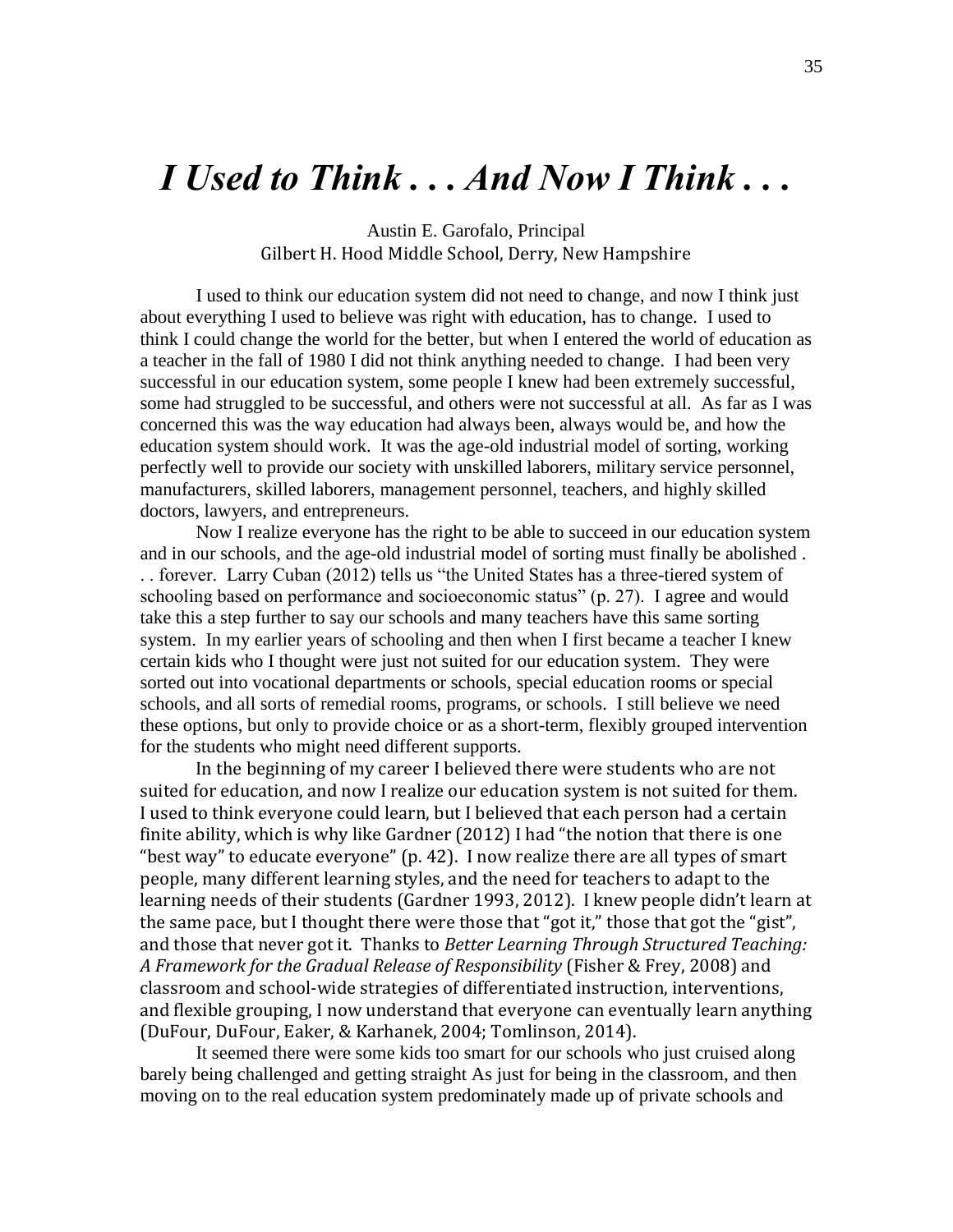prestigious colleges. Most of us learned how to play school very well, or as Littky (2012) puts it, "I played the game and got straight A's; I knew I wasn't really learning, but I was too busy with the game to figure out what to do about it" (p. 102). There were other students who just did not do school, either because they could not do school or they did not want to do school. I also agree with the change of heart Gardner (2012) had when he states "education . . . was directed toward selection, (but now) we want to educate the entire population in its glorious diversity"  $(p. 48)$ .

I used to think curiosity and creativity were a part of being young, and as children grew these characteristics dissipated. In contrast to each other, as children became older I saw an increase in challenges of authority and a decrease in levels of motivation for schooling. Now I realize that over time our education system robs many students of their natural curiosity and creativity, and some students begin to act out or become disenfranchised. This is due to boredom and having no connection to the education system and the people in that system (Azzam, 2009). I used to be comfortable with teachers being the experts and delivering knowledge to students who were just expected to learn it, but I did not realize then how many of these "expert" teachers were more concerned with what makes their own job easier as compared to what is in the best interest of the students (Elmore, 2012; Hess, 2012). Now I see the teacher as a facilitator of learning, whose main responsibility is to do whatever it takes to make sure each and every student is able to learn (Marzano, 2007).

This starts with caring for each child, forming positive relationships, and providing choice for students so they become engaged in the learning process. Through the development of a professional adult culture, a school climate is produced that invites all students to participate and promotes a feeling of belonging (Preble & Gordon, 2011). Students and teachers should want to come to school and work, and it is when we treat all people with dignity and respect that this can be accomplished. I often tell students that more important than classroom learning is the lessons they learn about life. Teachers and other staff members are the role models for learning in this system, which encompasses learning in both the content knowledge as well as in life skills (Duckworth, Dweck, 2006; Tough, 2012).

I used to think curriculum was the most important factor related to student achievement, and like the actor working with an outstanding script, greatness would automatically occur. Now I know that teachers have the greatest effect on student achievement, and therefore quality teachers must be educated, hired, and developed for the benefit of all students. The idea that anyone can be a great teacher is simply not reality (Simon, 2012). Teachers need strong knowledge in what they teach and about the child development of the age group they teach (Ravitch, 2010). The number one role of administrators is to support the teaching and learning process with research-based and targeted professional development, and school board members should assist the administration in this effort. Parents should be welcome in our schools and they should have a role in the decision-making process. Partnerships should be established so civic and business leaders become involved in the education of the children in the community. First and foremost, education should service the students. We need to listen to their wants, meet their needs, and remember that it is for their learning that the entire education system exists (Jewell-Sherman, 2012).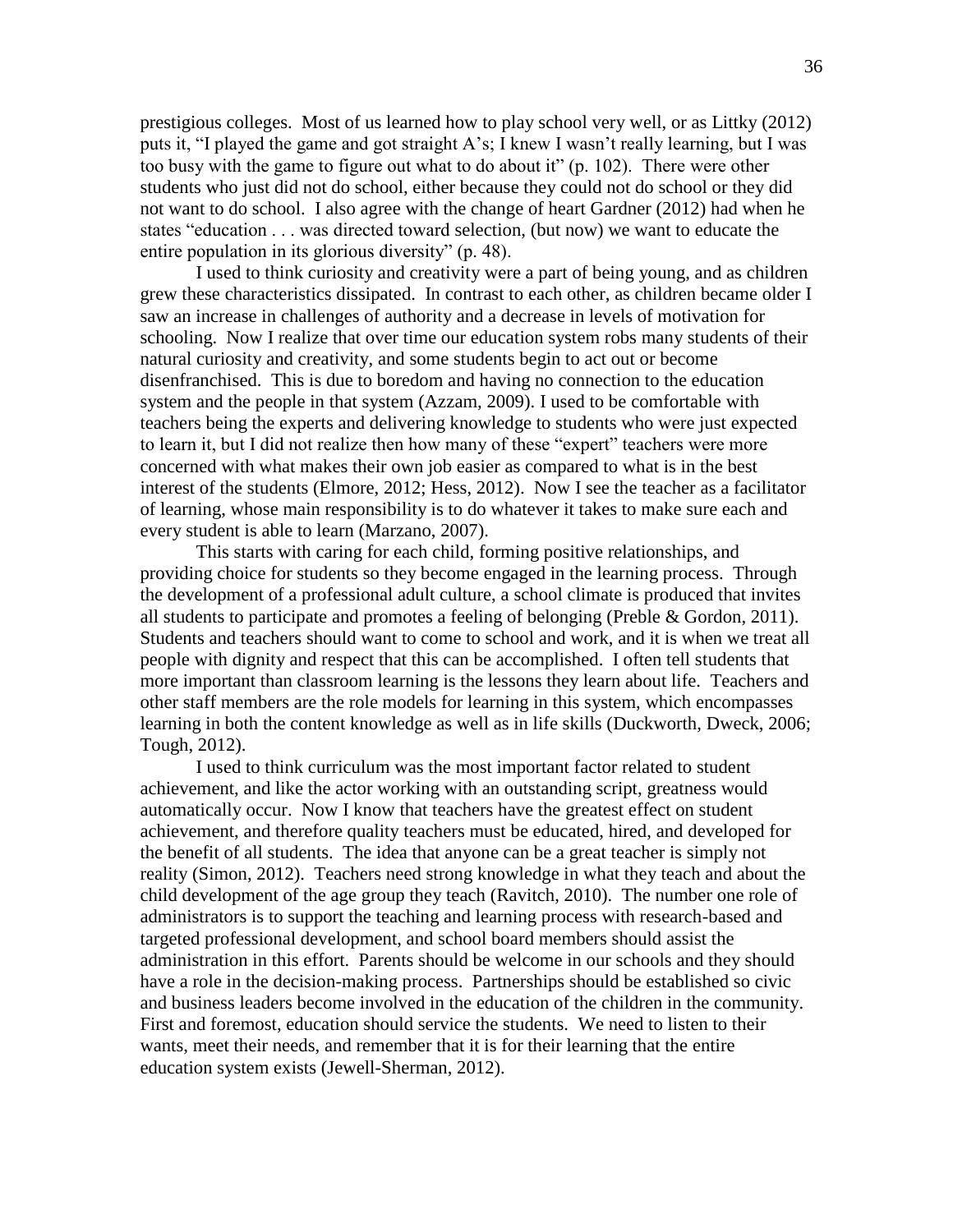I used to think special education students were better served by being in their own room with other students of their same mental capacity, and now I think the majority of students should be included into the regular education population and classrooms as much as possible. When I went to school  $\sim$  50 years ago and when I started teaching  $\sim$  35 years ago, I understood why kids were separated into levels according to age, ability, and their own overall capacity to learn. Why would someone who struggles to learn ever want to be in with much smarter kids? Why should we hold back smarter kids while we try to get other kids caught up to where the smarter kids were? My high school had honors, "A" level, "B" level, "C" level, and remediation level so everyone was with students who were at the same level. Again, it was a sorting process, and I believed education was great at doing this and it was what education was supposed to do.

I used to think students should be sorted and separated into different classroom levels, different schools, and even out of district placements, and now I think this practice can often be archaic and sometimes even barbaric. Thomas Hehir (2012) says children should stay within the district, should attend their neighborhood school, and should be included in regular classrooms. He goes on to list the benefits of this type of inclusion by stating it "enables the children to be with their natural supports,  $\ldots$  provides them with greater opportunities to meet new friends within their community, . . . reduces the burden on families,  $\dots$  demonstrates disability is part of life,  $\dots$  (and reduces) costs" (p. 57). To make this work well, though, attention must be given to making sure that this inclusion does not create a different type of isolation for these students.

Many children struggle with one or more disabilities and more and more children enter our world with disadvantages of poverty, lower class, and a poor family structure (Sawhill, 2006). I believe education should provide opportunities to produce adults with the ability to apply their knowledge and understanding to function in the world in which they live. This cannot be accomplished with a one size fits all industrial age approach to education. The achievement gap is often evident from birth, but definitely develops to the greatest extent in the early years prior to entering the public school system. Therefore, educators must reach out in a variety of ways to positively parents and very young children with a focus on closing the gaps for all students (Fielding, Kerr, & Rosier, 2011; Haberman, 1995; Payne, 1996).

I used to think American schools were part of an equal opportunity education system and everyone had the same chance to succeed, and now I think American schools were created for the wealthy and the privileged and they need to change dramatically to include all students equally. At first I believed it did not matter where you were from or what your background was, because everyone was accepted into the ranks of public schools. Free and appropriate education was offered to all children no matter what their race was, what religious beliefs they had, what their ethnic background was, and how much money they had. Teachers taught the curriculum to every child so each student had an equal chance to master the same information. According to Deborah Jewell-Sherman  $(2012)$ , "A stellar public school system, while still a distant reality, is bedrock to the realization of the best tenets of democracy" (p. 87). I agree with this and with the idea that our schools still have a long way to go to fulfill this purpose. This means schools need to be more democratic by servicing the needs of ALL students. In contrast to this need for a more democratic environment, Richard Elmore (2012) states, "Currently we live in a political, social, intellectual, and cultural environment that seems to value hard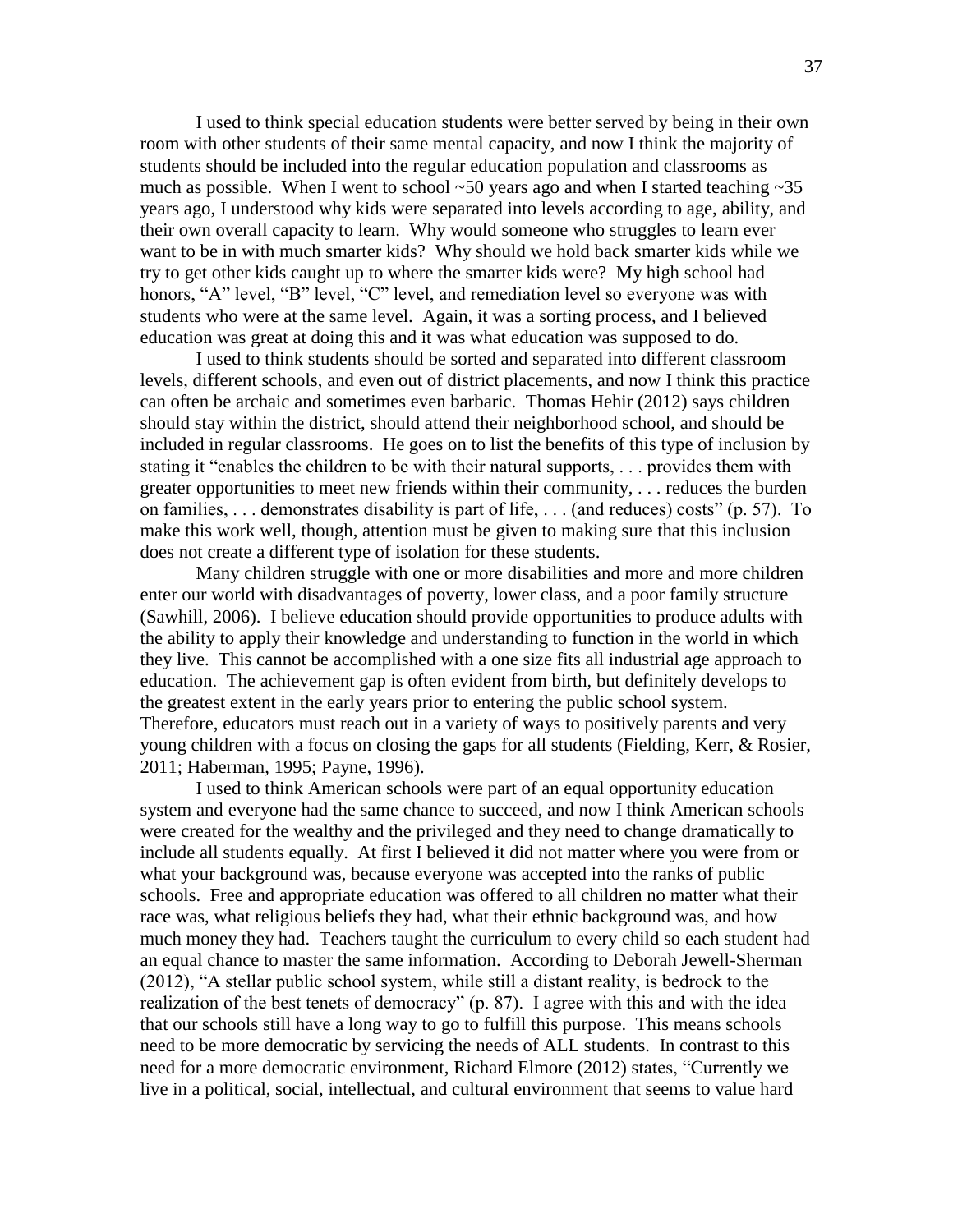ideological boundaries and fixed truths" (p. 2). Hopefully this will change in our society and likewise in our schools.

My original belief was the differences in the amount of effort a student put forth was the main reason differences emerged in student achievement outcomes. In other words, it was only dependent upon student effort or lack of effort. There were definitely smart students, average students, and not so smart students, but I believed it was mainly due to how much effort each individual student put forth. Low achievement levels were the fault of students who did not take school seriously and often didn't care. Parents who cared about school prepared their children for school with high expectations, while parents who couldn't care less often had children who felt the same way. Teachers worked with the students who wanted to work and tolerated the students who spent their time goofing off. The teachers taught the material and it was up to the students to decide if they wanted to learn it. I still believe students have a role in their education, but I have changed my mind about it all being up to the student. Beverly Hall (2012) believes a change is necessary, but she indicates "educating students who come to school from challenging environments will never be an easy endeavor and improvement must be evolving and constant"  $(p, 56)$ . I was not alone in these beliefs, and the problem is there are many educators who still hold onto these beliefs. It is time to own up to our responsibility to educate all children, and to understand that first we need to recognize that we need to change and must be willing to change. Until we recognize that fact, we cannot expect the education system as a whole to have any type of positive and sustainable change.

I used to think that by the beginning of the  $21<sup>st</sup>$  century, our education system would be back on top of the world, but of course that is not the case. Now that we are approaching the middle of the second decade of the  $21<sup>st</sup>$  century it is time to make sure our education system is responsive to  $21<sup>st</sup>$  century students. We need to move away from the Carnegie Unit, our industrial system based on time, and a reliance on classrooms as the only means of delivering instruction. Bramante and Colby (2012) emphasize the need to utilize mastery of competencies to determine student achievement as compared to simply an arbitrary grade in a class, and they discuss the idea of learning "anytime, anyplace, anyhow, (and at) any pace"  $(p. 57)$ . Compared to a grade, specific teacher feedback in a timely manner is a much more beneficial means to report progress to students and parents (Barnes, 2013). Grades need to be competency-based and evaluated by rubrics so the disproportionate and detrimental "zero" in the antiquated 100-point scale will once and for all be abolished (Wormeli, 2006).

I used to think our education system did not need to change, and now I think just about everything I used to believe was right with education, has to change. I have come clean about my old ways of thinking about our public education system in America, and it pains me to admit many of those former beliefs. I do have high hopes though, because if someone like me with such strong opinions can change, there is hope for so many other educators in America today. I used to think our education system was never going to change, and now I know it can change, I know it slowly is changing, and I know it will have positive and sustainable change that will restore our pride in the American public education system.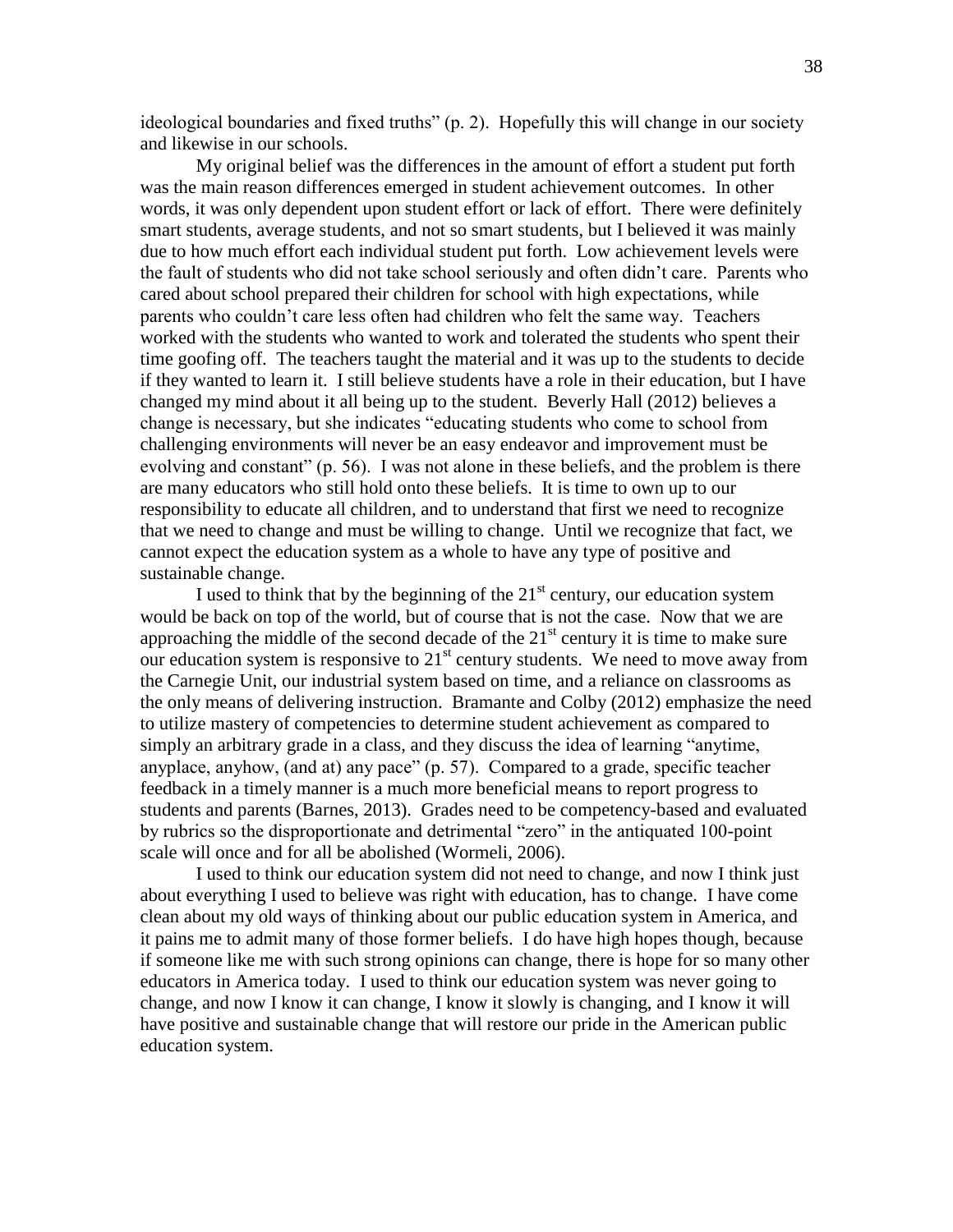#### **References**

- Azzam, A. M. (2009, September). Why creativity now? A conversation with Sir Ken Robinson*. Educational Leadership, 67(*1), 22-26.
- Barnes, M. (2013). *Role reversal: Achieving uncommonly excellent results in the studentcentered classroom*. Alexandria, VA: Association for Supervision and Curriculum Development.
- Bramante, F., & Colby, R. (2012). *Off the clock: Moving education from time to competency*. Thousand Oaks, CA: Corwin Press.
- Cuban L. (2012). *What schools can do in a democratic society*. In R. F. Elmore (Ed.) *I used to think . . . and now I think . . .* (pp. 25-31). Cambridge, MA: Harvard Education Press
- Duckworth, A. L. (2013). True grit. *The Observer: 26*(4), 1-3.
- DuFour, R., DuFour, R., Eaker, R., & Karhanek, G. (2004). *Whatever it takes: How professional learning communities respond when kids don't learn*. Bloomington, IN: Solution Tree.
- Dweck, C. S. (2006). *Mindset: The new psychology of success*. New York, NY: Ballantine Books: Random House. Pages: 15, 27,
- Elmore, R., F. (Ed.). (2012). *I used to think . . . and now I think . . .* Cambridge, MA: Harvard Education Press.
- Fielding, L., Kerr, N., & Rosier, P. (2011). *Annual growth for all students, catch-up growth for those who are behind*. Kennewick, WA: The New Foundation Press.
- Fisher, D., & Frey, N. (2008). *Better Learning Through Structured Teaching: A Framework for the Gradual Release of Responsibility*. Alexandria, VA: Association for Supervision and Curriculum Development.
- Gardner, H. (2012). *From progressive education to educational pluralism*. In R. F. Elmore (Ed.) *I used to think . . . and now I think . . .* (pp. 41-48). Cambridge, MA: Harvard Education Press
- Gardner, H., (1993). *Frames of Mind: The Theory of Multiple Intelligences.* Edition: 2<sup>nd</sup>. New York, NY; Basic Books,
- Haberman, M. (1995). *Star teachers of children in poverty*. West Lafayette, IN: Kappa Delta Pi.
- Hall, B. (2012). *Five years is not enough*. In R. F. Elmore (Ed.) *I used to think . . . and now I think . . .* (pp. 49-56). Cambridge, MA: Harvard Education Press
- Hehir, T. (2012). *Reflections on inclusion*. In R. F. Elmore (Ed.) *I used to think . . . and now I think . . .* (pp. 57-64). Cambridge, MA: Harvard Education Press
- Hess, F. M. (2012). *You say "expert," I say . . . not so much*. In R. F. Elmore (Ed.) *I used to think . . . and now I think . . .* (pp. 71-79). Cambridge, MA: Harvard Education Press.
- Jewell-Sherman, D. (2012). *Hope in the possible*. In R. F. Elmore (Ed.) *I used to think . . . and now I think . . .* (pp. 81-88). Cambridge, MA: Harvard Education Press
- Littky, D. (2012). *Whoever wanted a standardized child anyway?* In R. F. Elmore (Ed.) *I used to think . . . and now I think . . .* (pp. 101-111). Cambridge, MA: Harvard Education Press
- Marzano, R. J. (2007). *The art and science of teaching: A comprehensive framework for effective instruction*. Alexandria, VA: Association for Supervision and Curriculum Development.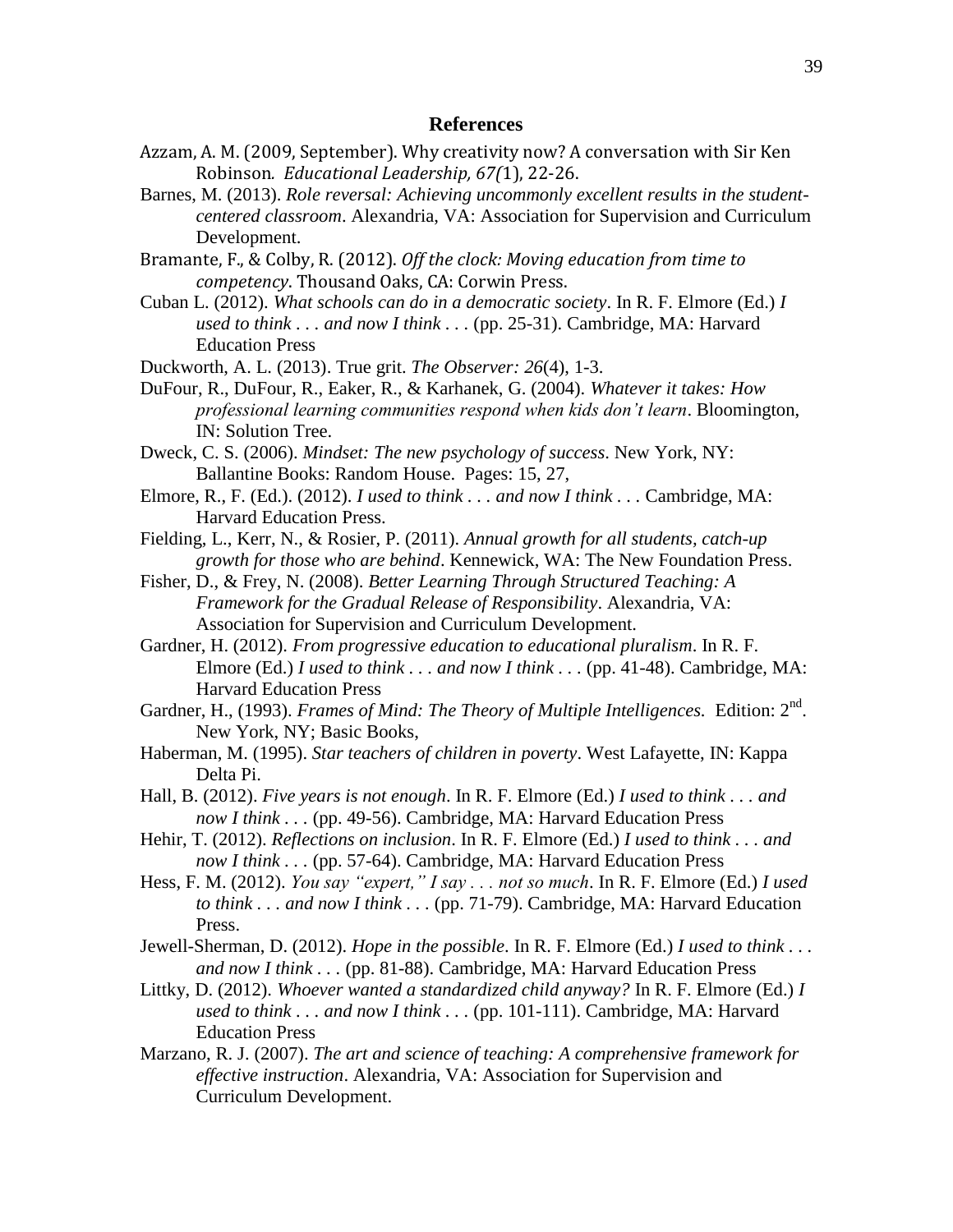- Payne, R. K. (1996). *A framework for understanding poverty*. Highlands, TX: aha! Process.
- Preble, B., & Gordon, R. (2011). *Transforming school climate and learning: Beyond bullying and compliance*. Thousand Oaks, CA: Corwin Press.
- Ravitch, D. (2010). *The death and life of the great American school system*. New York, NY: Basic Books.
- Sawhill, I., (2006, Fall). Opportunity in America: The role of education. *The Future of Children, Princeton-Brookings.* Policy Brief, 1-7.
- Simon, M. (2012). *High-stakes progressive teacher unionism*. In R. F. Elmore (Ed.) *I used to think . . . and now I think . . .* (pp. 147-153). Cambridge, MA: Harvard Education Press
- Tomlinson, C. A. (2014). *The differentiated classroom: Responding to the needs of all learners*. Alexandria, VA: Association for Supervision and Curriculum Development.
- Tough, P. (2012). *How children succeed: Grit curiosity, and the hidden power of character*. New York, NY: Houghton Mifflin Harcourt.
- Wormeli, R. (2006). *Fair isn't always equal: Assessing & grading in the differentiated classroom*. Westerville, OH: Stenhouse Publishing.

#### **About the Author**

**Austin E. Garofalo, C.A.G.S.**, earned a Bachelor of Science in Physical Education and a Masters of Education in Guidance and Counseling from Springfield College, and a Certificate of Advanced Graduate Study in Leadership and Administration from Fitchburg State University. He is currently pursuing a Doctorate of Education in K-12 Leadership at New England College in Henniker, New Hampshire. Austin is serving his 10th year as Principal of Gilbert H. Hood Middle School in Derry, New Hampshire, after one year as Assistant Principal and four years in Salem, New Hampshire as a high school Assistant Principal. Previously, he spent nine years as a special educator at Pinkerton Academy. He began his career as a physical education teacher in Exeter, New Hampshire. Austin is on the Executive Board of the New Hampshire Association of School Principals (NHASP), currently as President Elect, and President for the 2015-2016 school year, followed by one year as Past President in 2016-2017. Prior to his 15 years with NHASP, he spent seven years on the Board of Directors of New Hampshire Partners In Education, with two terms as their President. The topic of Austin's dissertation is student motivation with a focus on middle school, and the title is *Teaching Student Motivational Character Competencies to Middle School Students*. The research study looks to determine if the teaching of the character competencies of growth mindset and grit in advisory can improve a student's growth mindset, grit, or both, and to see if a causal effect of improving student motivation in the classroom exists.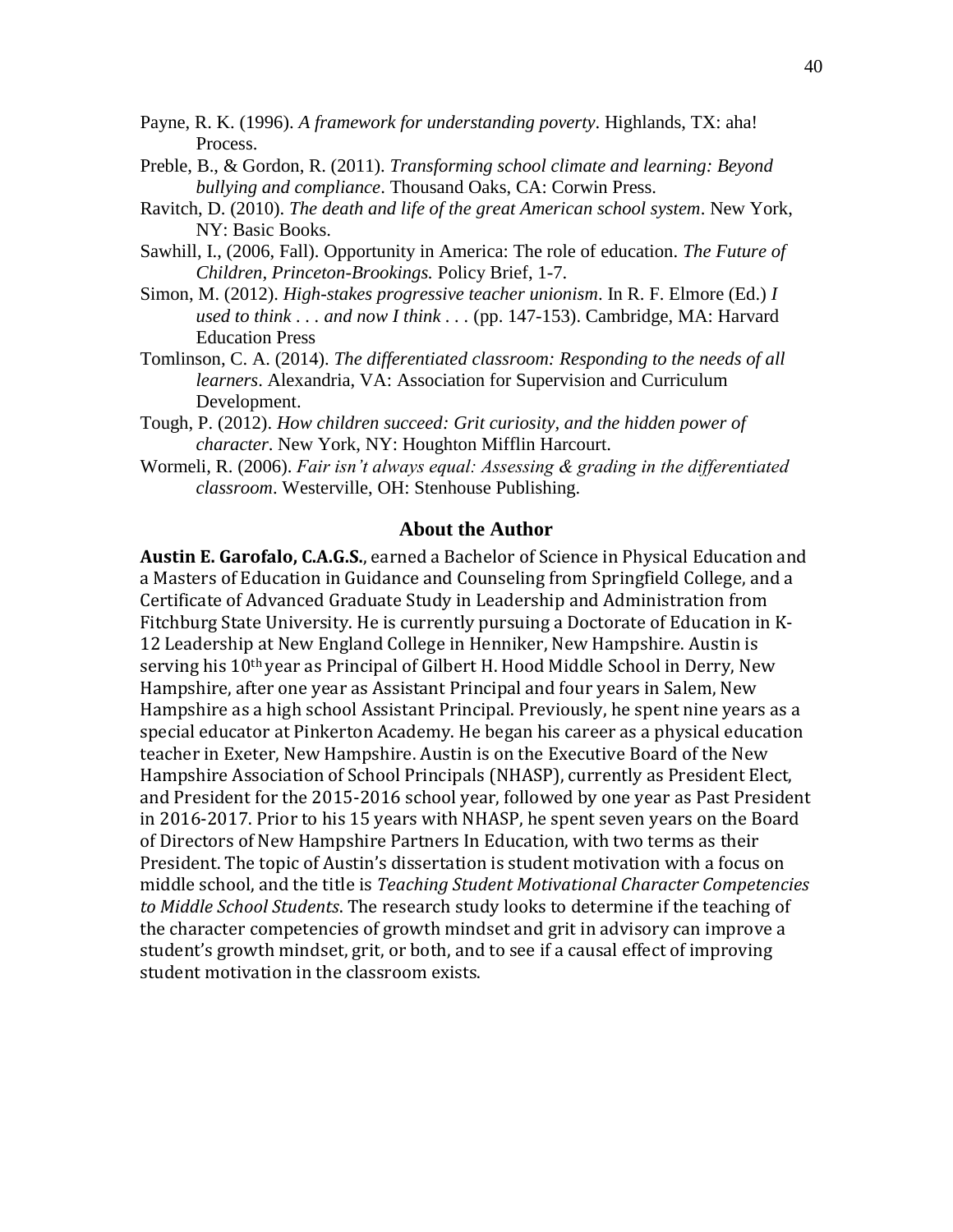# *I used to think…now I think…*

#### Candace R. Harrison

I used to think that private schools afforded better educational opportunities than public school did. As a student of Catholic schools (for the purposes of religious education), I thought that I was exposed to richer and more relevant content than my neighborhood friends who seldom had homework and were using textbooks years behind me. None of them were learning to speak French fluently, none wore uniforms, and none appreciated religion quite like I did either. Within my neighborhood, I thought I was going to be smarter than my peers. Yet at school, I was just a blond haired girl in the third row. Not realizing that I should have had the sense of some individuality and independence, I was the perfect sheep in the flock.

Before my children were born I had already decided that they would attend a private school. Different than my parent's thinking, the intent was not necessarily to promote religious instruction, but rather, my philosophy was that private schools had something big that public schools did not. That was, private schools offered a pool of parents who truly cared about their children's education. In other words, all (well most) of the children did their homework every night, they were all tucked in warm beds at night with a story read and a full belly. Hearty breakfasts were served with love every morning and kids came to school with hats and mittens- they came to school ready to learn. And learn they did. The teachers were able to take the material and shoot it off like rockets and all (well most) of the kids were flying along. My theory was that if parents are willing and able to care about their child's education, half of the battle had been fought and won. My children were destined for private schools. That was until my son, the youngest reached third grade.

My daughter, like many children, was on or before target in every developmental stage of her growth, spoke in sentences before two and continued on a path of social, emotional, and academic success throughout her school career. The Catholic school she attended was almost perfect for her (she hated the uniforms by 6th grade). My son, on the other hand, born at less than 4lbs and delivered at 28 weeks in July had to fight from the beginning. Eventually catching up and reaching every milestone, he was less mature than his peers by the age of 8. He too, attended private school, but eventually was overwhelmed with the demands. He couldn't keep up with the "flock" any longer. Private school was not for him.

Private versus public, it's a debate that is boiling through living rooms across the country. There are many advantages of both private and public schools, yet it is important to think of the stakeholder, the child to determine which is best. No longer to I believe that private schools are the best for every child. Now more than ever, I have come to appreciate the advantages of public schools.

One of the advantages of private schools is that because they do not receive funding from the local or federal government, they are not required to follow rules made by policymakers. Leaders of these institutions are able to use any curriculum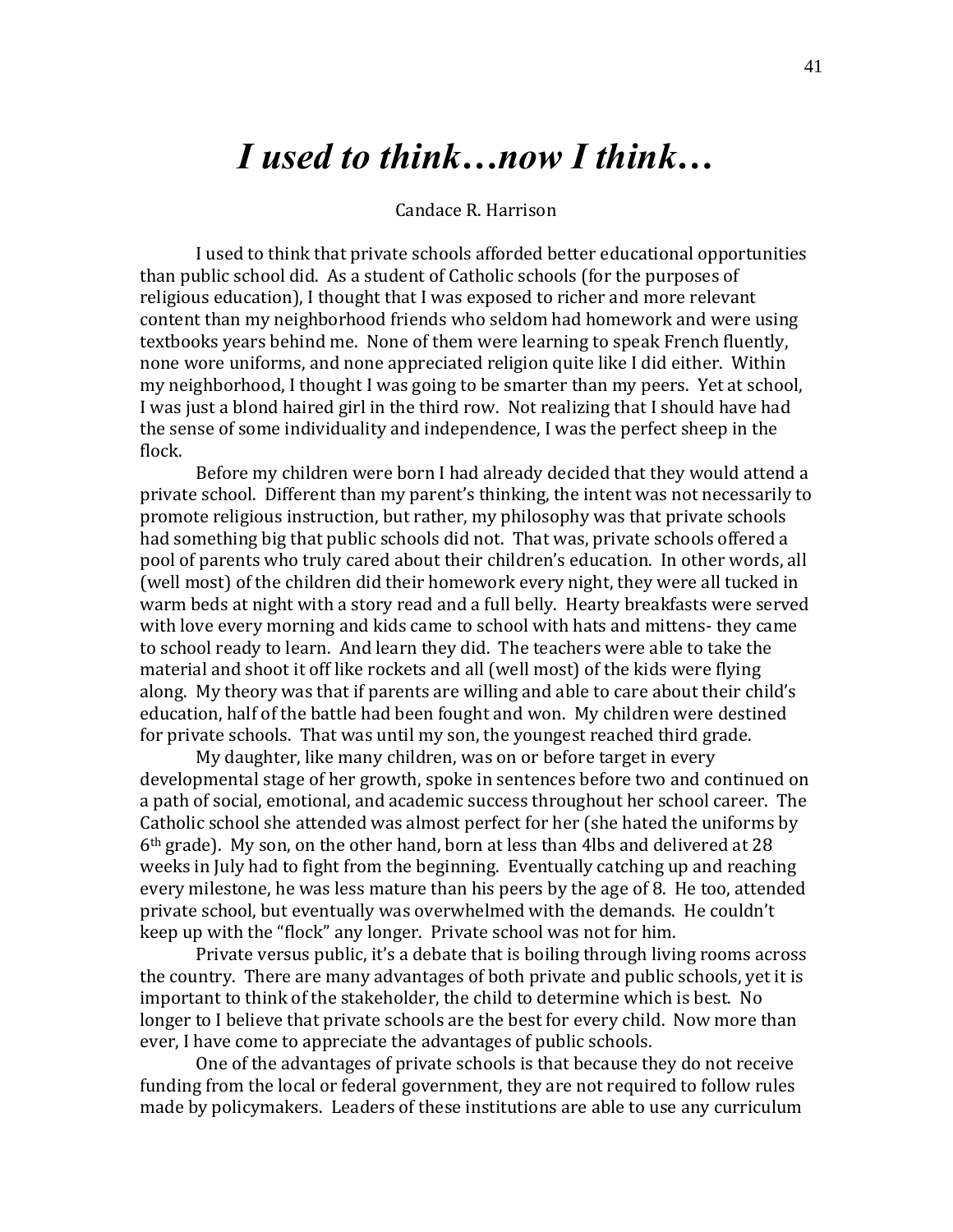design that they prefer. They are often able to provide a more challenging curriculum, which sometimes results in higher standards for students. They can also offer specialized instruction in some areas.

Another advantage is that class sizes are smaller in private schools. Reason for this are because enrollment is typically (not always) lower due to the high costs for parents associated with private schools. Also, private schools are able to be selective about the students who attend. Once again, because they are not government funded and do not have to follow state and federal guidelines, they are able to turn away unwanted students, including students with special needs, students who do not score high enough on entrance exams, and or students who do not meet other criteria deemed by the school. We can assume that these are the reasons why standardized test scores in reading of eighth grade students in private schools were higher than those of their peers in public schools.

Over the years, doing my research has opened my eyes regarding the many disadvantages of private schools despite their advantages. According to Kelly Wallace (2014) private schools are not required to hire highly qualified teachers or even personnel with a teaching certificate. Many private schools employ educators with an undergraduate degree in any area or with a degree in a specialized area, but not necessarily in teaching. Some private schools do not pay teachers very well, which may or may not lead to less of a commitment from teachers. Furthermore, some private schools do not have the funding to offer professional development opportunities for their teachers, which are needed to promote best practices. Personally, I spent many hours as a parent volunteer in my children's classes. Issues of classroom management were nonexistent, which impressed me, but there were other important things that were noticeably missing: science, technology, and differentiation. When my son, who did not have a learning disability, needed his learning needs met, the school did not have the time or resources to adapt or to differentiate lessons for him. Issues were brought about his lack of ability to keep up with the workload and the only solution that I was given was to put him back into second grade after his third grade year had already started. Our choice was to transfer him to a third grade in a public school and to make a plan with his new teacher to watch his progress closely. It turned out that my son was kept back in third grade, but we were an integral part of the team with the teacher who made that decision. The decision was based on data, observations, and what was best for my son. Later, he graduated from the University of New Hampshire (UNH) on the dean's list, ready to take the world on.

Public schools come with advantages of their own as I learned first hand by sending my son to a public school beginning in third grade, and later learned for my self as a public school educator. The guidelines imposed by state and federal mandates are in the best interest of the children. Most recently, accountability at state and local levels are required for educators. School districts are now required to provide more instruction and interventions to help prevent enrollment in special education. Response to Intervention (RTI) has gained momentum as a screening tool for students who are at risk. Special needs students are expected to take responsibility for their behavior and are subject to the same rules as the rest of the students. In 1990, IDEA (Individuals with Education Disabilities Act) was revised.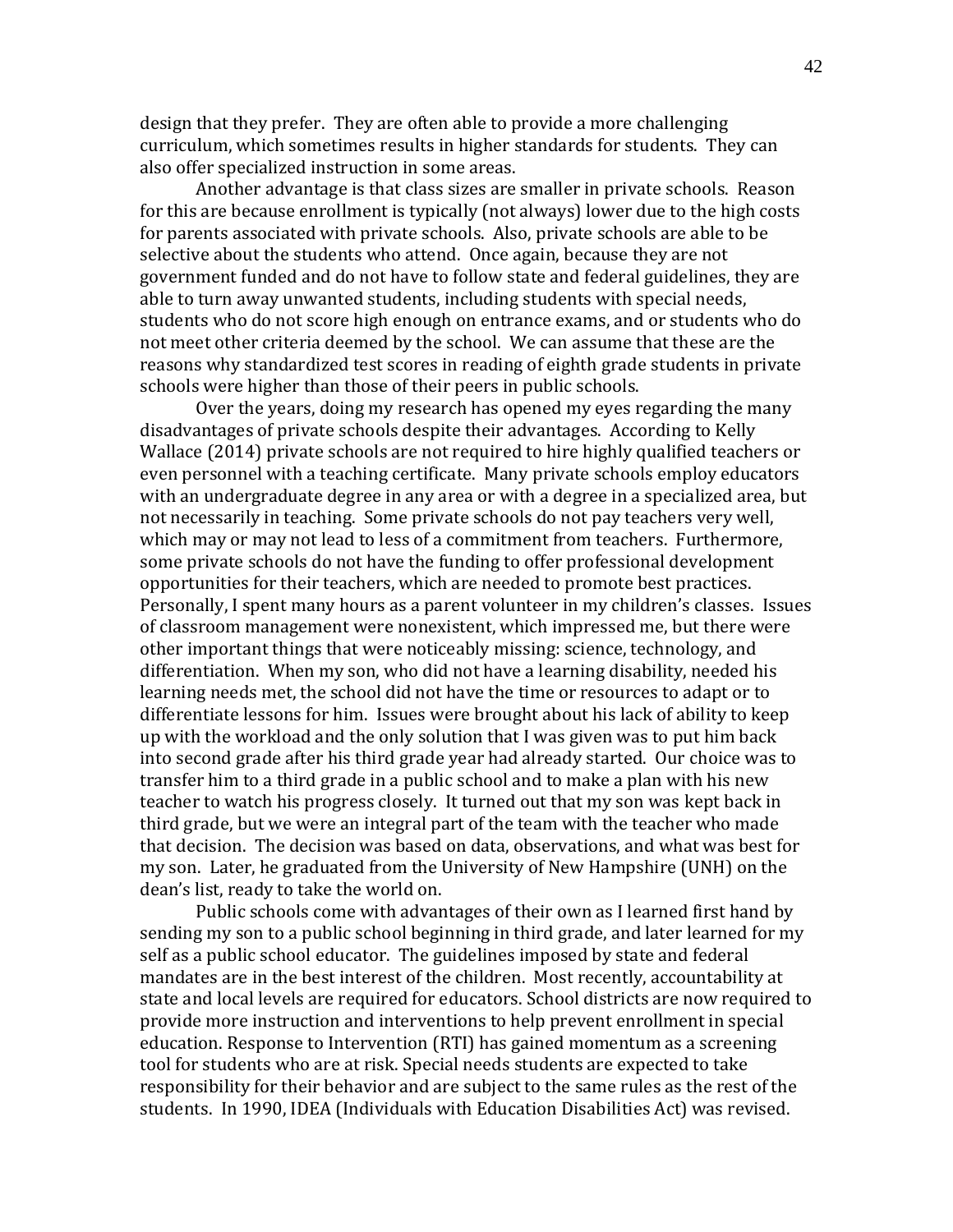Additions include students to be included in state and national assessments, inclusion (Least Restrictive Environment, LRE) and regular classroom teachers now required to take part in an Individual Education Plan (IEP) team (US Department of Education, 2004).

A research study conducted by Stanford Social Innovation Review found that public school students performed higher in math. "That is, contrary to the dominant thinking on this issue, the data show that the more regulated public school sector embraces more innovative and effective professional practices, while independent schools often use their greater autonomy to avoid such reforms, leading to curricular stagnation (Lubienski, 2000)." Public schools don't charge tuition, while private schools do. There are many other advantages of public schools that include the fact that public schools usually provide transportation for students who live more than a few blocks away, whereas private schools usually do not. Consistent with research results, with ninety percent of all American children in public school, public education is a uniting element and can be seen as an important factor in our democratic way of life. Because public school education now includes magnet schools and charter schools, as well as traditional public schools, there are - right within the public education system - choices that have many of the features of education that used only to be attainable in private schools. Furthermore, as a result, public school teachers may, in some cases, be better qualified than private school teachers. Also, because pay for public school teachers is overall better than pay for private school teachers, (though this differs by school) better qualified teachers may be drawn to teaching in public schools.

In conclusion, I believe that public schools are by far, better able to provide for today's 21st century learner. My beliefs are just on a whim however, it is clear to see that research backs up my understandings so I say this with sound confidence and from both personal and professional experience.

#### **References**

- Katsiyannis, A., Yell, M. & Bradley, R. (2001). Reflections on the 25th anniversary of the Individuals with Disabilities Education Act. *Remedial and Special Education, 22*(6), 324-334.
- Lubeinski, Christopher A. (2000). *Stanford Social Innovation*. Retrieved from http://www.ssireview.org/articles/
- Author Unknown. *Pros and Cons of Public School Attendance.* Retrieved from http://www.publicschools.org/pros-cons-public-school-attendance/
- U.S. Department of Education (2004). *Table 45: Children 3 to 21 years old served under IDEA, Part B, by type of disability (1976-77 through 2008-09).* Retrieved from [http://www.ed.gov/policy/speced/guid/idea/idea2004.html.](http://nces.ed.gov/programs/digest/d10/tables/dt10_045.asp?referrer=list)

#### **About the Author**

**Candace Harrington** is a second-year doctoral student at New England College in the K-12 Leadership program in Henniker, NH.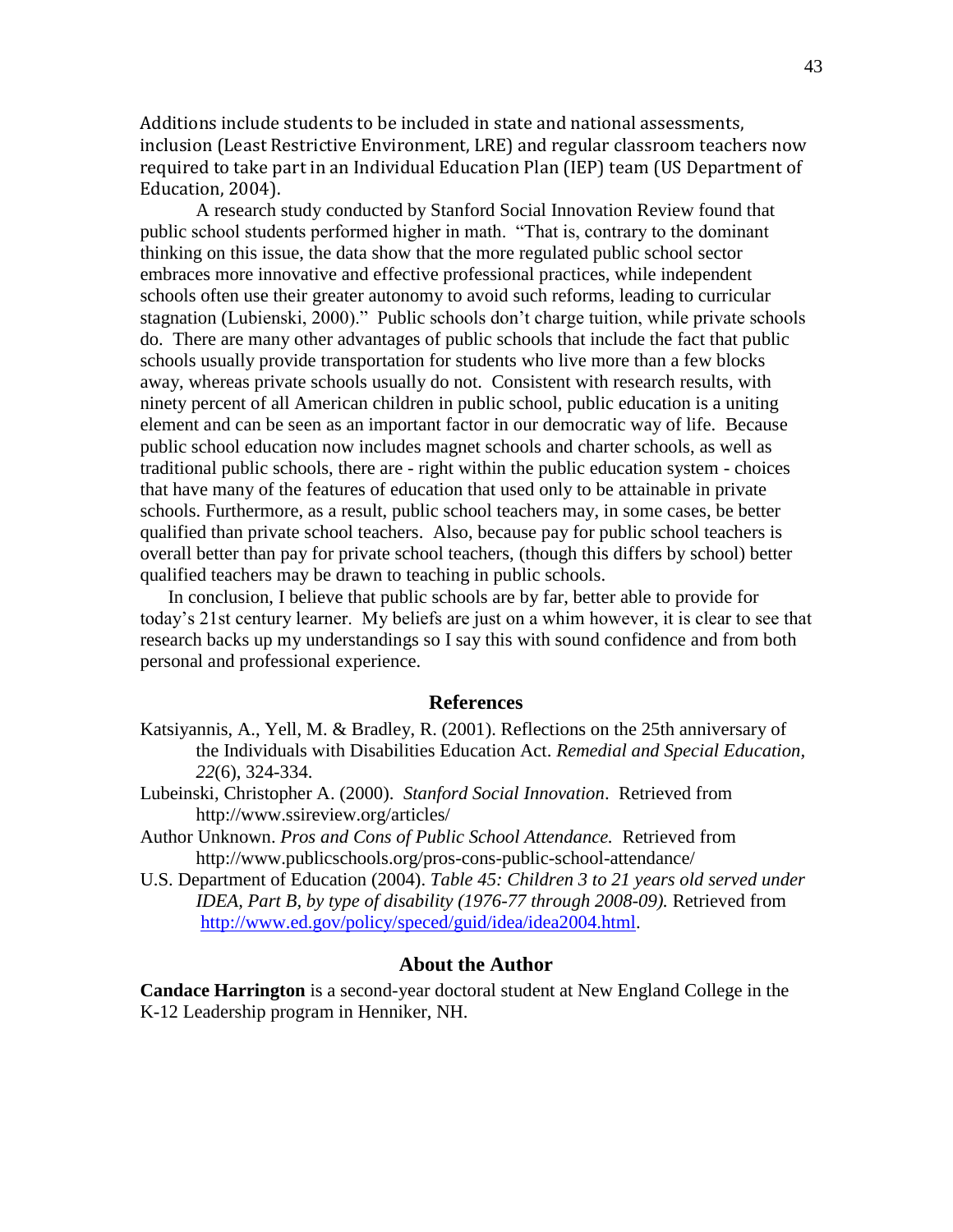# *The Path Less Traveled*

#### Michael Herrington

Unlike most of my colleagues, my career in education started prior to my formal education in the subject. Years prior to entering a school in a professional capacity, I had been talked out of perusing an education degree. After college, where I completed a bachelor's degree in Fine Art, I was unfulfilled professionally and emotionally lost. At this time, I had moved to New Hampshire and was providing day services for adults with mental disabilities and living with and caring for a handicapped adult at night. I began to rethink about entering the teaching profession.

Wary of going back to school for another degree that I would not use, I decided to take a job as a paraprofessional in behavioral collaborative at a local school district. In this way I could see if this was a viable career path for me and minimize my financial risk and worries. In the beginning of my career, I had no concept of educational theory, let alone purpose and application. My professional beliefs about learning were based solely on my previous personal experiences and what I could pull from observing teachers in the classroom.

My first year as a paraprofessional, I used to think that all levels of education held value to everyone. My unarticulated belief at this time was education for education's sake. I remember being surprised when I heard stories about parents that seemed not to value education, or even in some instances seemed to loath the institution of public school. These viewpoints stunned me because I honestly thought that the natural and proper path for a young student was to finish high school and at least attempt college when they felt they were ready for the task. I was so blinded by these beliefs that I had convinced myself that my own difficulties with this path were an aberration and a poor reflection of me as a person, rather than on the overshadowing views of society, which strongly and silently command the choices of its youth.

Over time, the team that I worked with in the behavioral collaborative became a strong unit. With the support of the principal, my paraprofessional counterpart and I were able to integrate the services of the special education teacher and school psychologist into the general education classroom, providing a successful inclusion model for kids with emotional disturbances. During this time, I was able to use my colleagues as resources. I could ask questions about behavior management, teaching strategies, anything that could Improve myself and make me better at my job.

While working with struggling students at this stage in my career, I remember thinking that each student could overcome their difficulties through sheer force of will and hard work. I struggled through middle school and I have memories of my parents keeping me up late to fix spelling and grammar on my homework. I thought that the struggles that I went through built perseverance and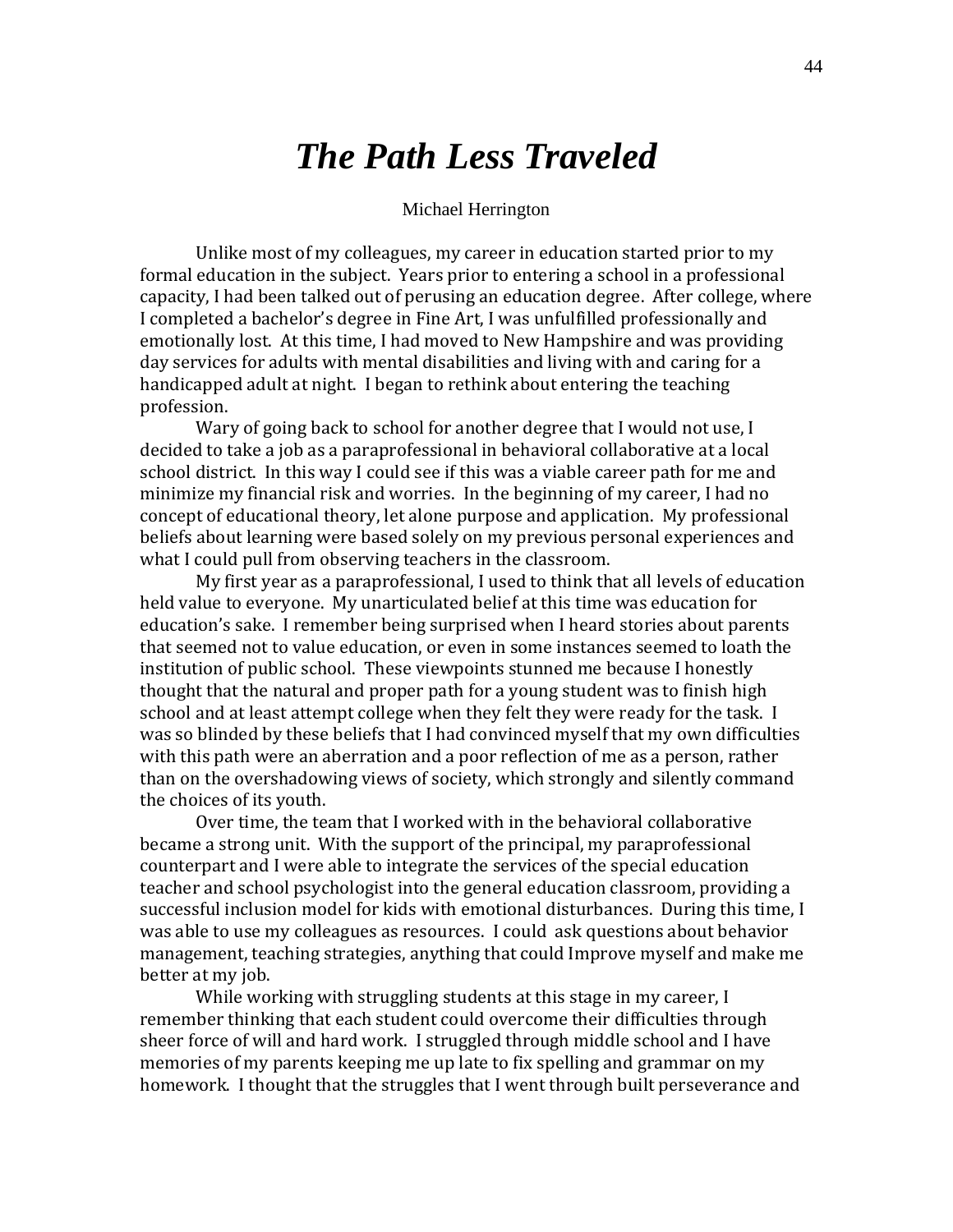character and I thought that I could build those personality traits in my students by emphasizing the importance of hard work and a healthy effort.

From the beginning, I wanted to be good enough to meet my student's needs. I thought that my good intentions and positive attitude would somehow make up for my inexperience. I watched "difficult" students work hard and make gains with teachers who truly and openly cared for them. I took this observation in and believed that through forging strong relationships with my students I could somehow help them learn and facilitate the closing of the student's educational gap, as if somehow there was a relational disconnects that needed to be bridged for the student to be successful.

The collaborative that I worked in was so self sufficient, that I did not readily see the need for formal leadership beyond daily management and the facilitation of discussions. Those that I worked with were so good that I used to think that all teachers had an inherent moral compass pointing toward a common goal. I used to think that when teachers said they were in education for the students they unequivocally meant it, with no addendums or qualifiers. I believed that all teachers were noble and sacrificed almost anything for their students.

After three years as a paraprofessional, the collaborative I worked in broke up and the tight knit group of professionals went their separate ways. The special education teacher transferred to regular ed, the psychologist and the principal left the district and I was left in the unknown. With these changes came opportunities. A job opening appeared for a special education teacher in my school. My colleagues pushed me to apply for the job under an alternate certification. With thoughts that I was not qualified to teach, I followed the process and landed an interview.

During the interview I faced a group of people who knew exactly what I knew and what I didn't. These people had watched me interact with students, handle academic and behavioral difficulties; however, beyond some basic competencies I believed my inadequacies were apparent. The only thing that I could do is make a promise, that if I got the job I would do everything I could to learn as much as possible so I could benefit my students. Within two years of getting the job I was on my way to keeping that promise, I had received a master's degree in special education and two advanced endorsements, one for learning disabilities and another for emotional Behavioral disturbances. During those two years, my learning and application of educational theory and pedagogy were simultaneous. My previous experience as a paraprofessional gave me a framework to draw from, build, and reflect on. I began to see why the things I did as a para worked and didn't work.

My ideas on what true learning was developed with time, experience, and education my. Primarily and most importantly, my experience has given me a wider view of people and the world. I try not to automatically place people in a category and assume they are on the same path as me. I do my best to fight the notion that there is a "right" path to be taken. I look to understand and try and find value in alternate view. I still believe hard work is a major cornerstone in any form of learning, but I have witnessed hard working struggling students give up on education because there was no reward. I see now how praising effort more than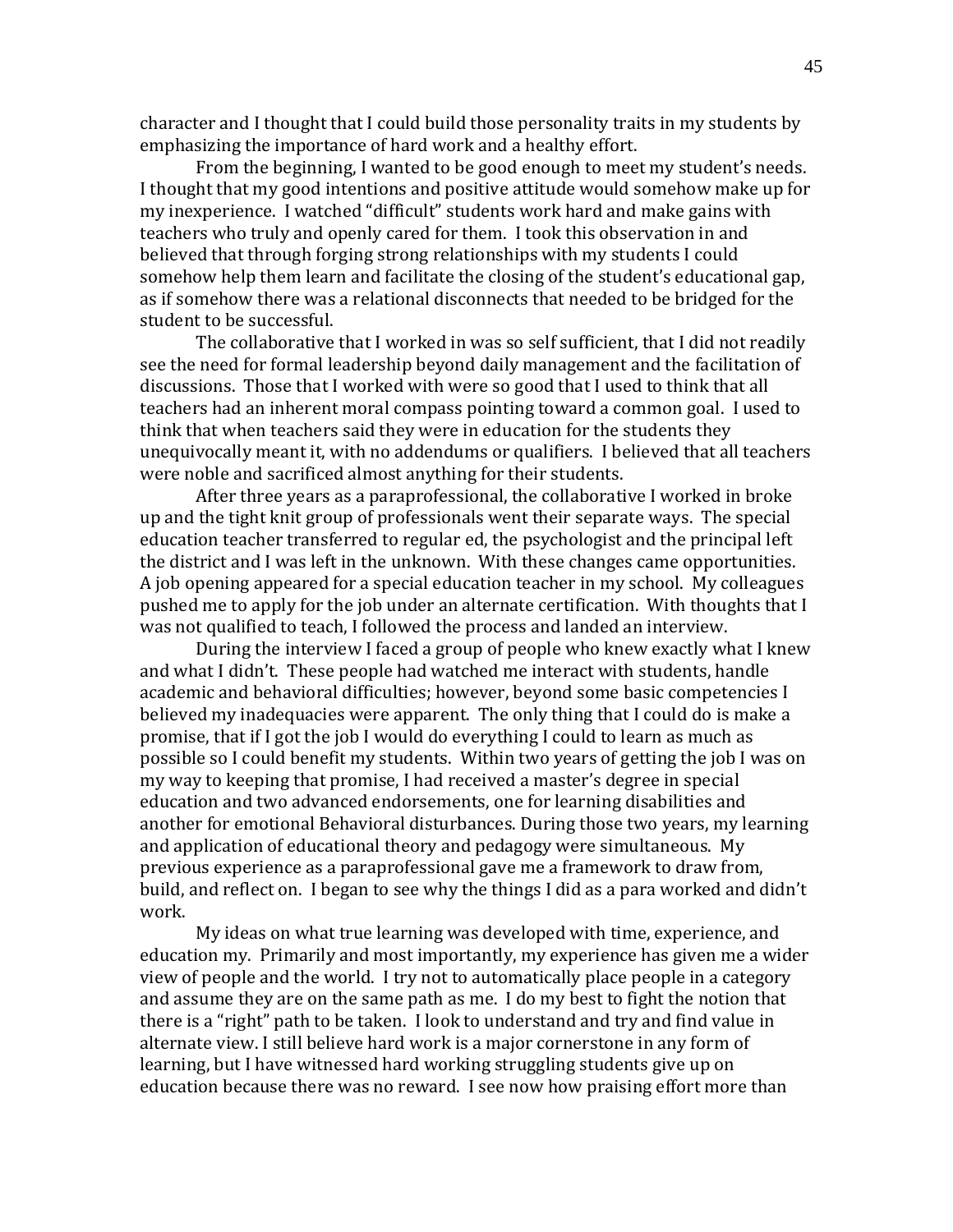conventional educational progress creates students that understand the power of effort and therefore become lifelong learners.

I still whole-heartedly believe that relationships are the strongest catalyst for learning. I have come to understand that deep meaningful relationships with students are by in large highly undervalued in the standardized education of today. I have also come to understand that relationships are just the beginning of learning and not enough by themselves. Good teaching must be a combination of among other things; relationships, pedagogy, content knowledge and good teamwork. Where I struggled so hard to fulfill my promise to my peers and become "good enough" for my students, I know realize that is impossible task. Experience and my growing family have taught me though teachers may need to make sacrifices for their students, there is a limit to what can be expected. I have accepted that as teachers, our students deserve more then we could humanly give them and our best hope is that we do our best in a given time and constantly improve ourselves for our next student.

Most recently to evolve are my views on educational leadership. Where I used to see little room for formal, organized leadership in a school, I now see the conflicting beliefs within a school that oppose organized and systematic reform. I see the importance and difficulty of building consensus to move forward with a common goal in mind as well as the importance of the school's cultural environment. As individual teachers, we are limited on what we can accomplish, but I believe that through strong visionary leadership we can bring together all the stakeholders of public education and improve outcomes for every student.

The path that I have taken, though different from many of my colleagues is not unique and in my opinion it would serve education well as a whole if more professionals took this route. All of my experience points out the value of substituting sitting through course work focused on learning abstract ideas for gaining experience by learning from professionals in the field, dealing with real issues with tangible outcomes.

Where prospective teachers now work toward earning a grade for a degree, they could be working to fulfill a promise to not only the professionals they work side by side with, but also the young students for which they work. Perhaps the educational system and American culture as a whole does not give enough value to paths outside of the traditional norms and is not ready to mold their teachers by methods based heavily on internships rather than coursework. However, it is possible that teachers who take such a path themselves would better recognize the individual paths of their students and be better suited to help them start their lives outside of formal education.

#### **About the Author**

**Michael Herrington** is a special education teacher who started his career at the Cutler School in the Monadnock Regional School District in South Western New Hampshire. Originally starting with an alternative four certification, he has erned a master's degree in special education at New England College in Henniker, NH and advanced endorsements in learning disabilities and emotional behavioral disturbances at Granite State College. Michael is currently working as a special educator at the Monadnock Regional Middle High School and is a second year doctoral student at New England College in the K-12 Leadership program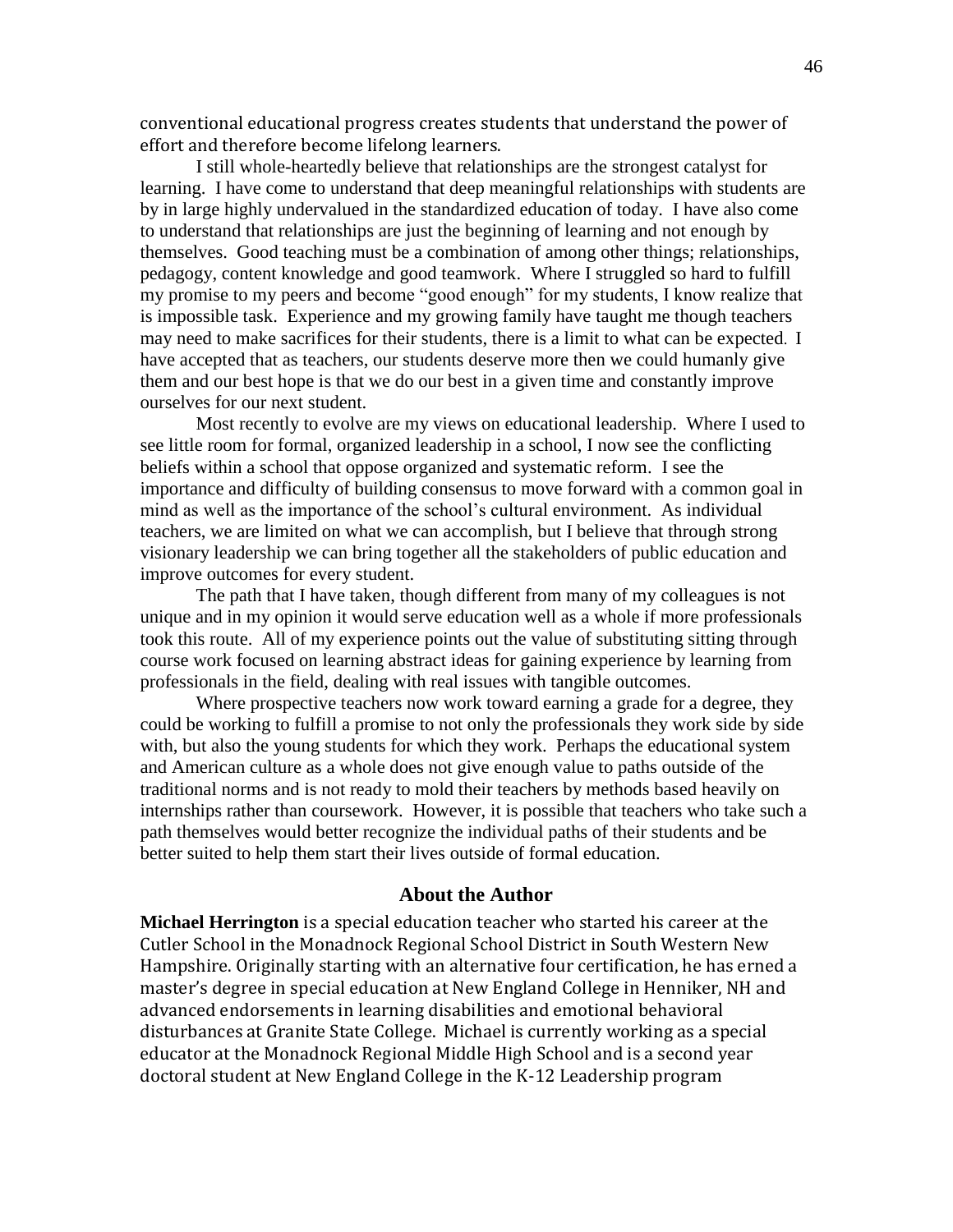# *I used to think… Now I think…*

Alexandre Magalhaes, School Superintendent

### **I used to think…**

My teaching experience began as a math teacher at a comprehensive high school and continued in this role for more than ten years. I was a product of a liberal arts high school education and believed that a comprehensive high school education provided the most prominent road to success. I truly thought that the curriculum provided an academic course sequence and a wide array of choices that prepared students to succeed in college and beyond. I used to think that a college degree was the most important factor in getting a good paying job. Although I still believe that it is a good educational choice for students, as two of my children attended a traditional high school education, I know believe there are other high school choices of equal value that prepare students for college and career readiness which ultimately gives students better employment opportunities.

I used to think that vocational education, also known as Career and Technical Education, CTE, was an alternative high school for students that are uninspired, low performing, and low achieving students with a lower tier of a high school education. I believed the objective of a career and technical education was to prepare students for the workforce after high school graduation and felt that CTE was a good alternative education for students who may otherwise drop out of school. I assumed that CTE high schools prepared students with skills for low paying jobs and assumed college was a stretch for students. This was my perception as a high school student and as a teacher at a traditional high school.

### **I now think…**

I began teaching at a vocational high school when a former colleague recruited me to join him as a part of a growing math department. With some hesitation and in trepidation, I accepted the offer to teach math at a vocational high school. I quickly discovered that the existing programs and culture did not challenge students academically and that most seemed satisfied with their mediocre performance. The Massachusetts Comprehensive Assessments Standards (MCAS), school standardized math test results at the school revealed very low outcomes in comparison to the state average. I found out later that one of the reasons they wanted me to join their school was due to my experience with MCAS and that I was instrumental in aligning the math curriculum with MCAS frameworks at my previous position.

Prior to my second year at the school, I was asked to pilot a stand-alone geometry course for tenth graders. This occurred due to the MCAS results data showing our students did poorly on the geometry portion of the test. The following year students who took the course had the highest scores in the school. I remember when I asked to teach this course I was told that vocational students were not capable of mastering geometry like other students in the state and that they should not expect vocational students to be part of state assessments. I used to think that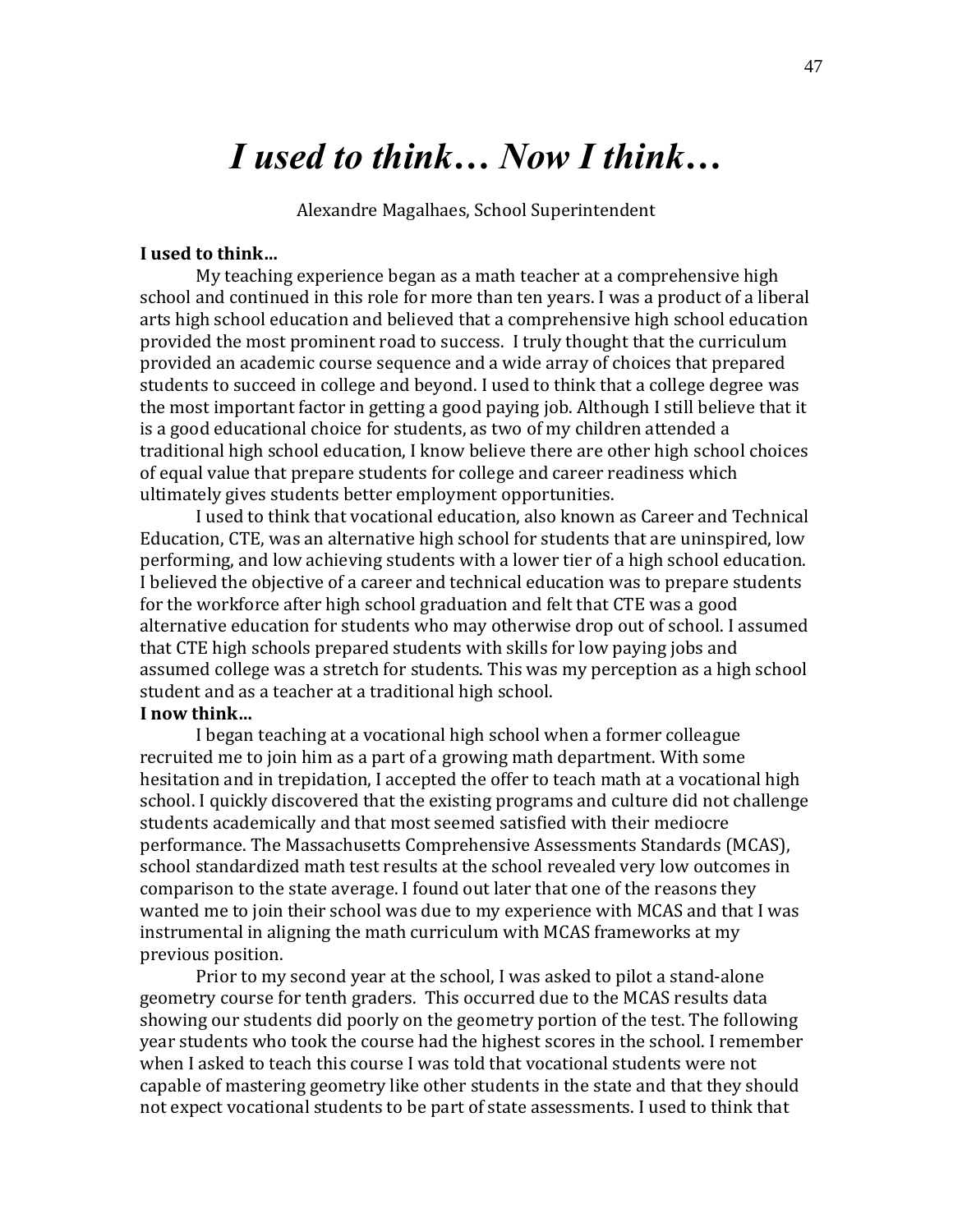way too, but after teaching one year at the school I began to have a different perception of these students. I did not see them as "vockies" but as students who where capable of performing academically as any student in the state. Although I approached my academic coordinator to consider raising the level of instruction and provided him with a course of sequence that would enhance the math curriculum, he did not think the students could handle a rigorous course of study. In my fifth year at the school I was hired as the academic coordinator and the former principal became the superintendent. During my interview process I explained my vision of increasing the MCAS scores and preparing all students for post secondary education through an academic and technical education approach. It was not easy to persuade veteran staff that they needed to raise the bar from what they have been teaching for years. Although change was difficult it worked to my advantage I know those staff members would support my vision. I would often talk to these people prior to meetings in an attempt to get them to speak. This enabled others to hear my vision from other staff members. I used MCAS data to realign the curriculum and in my third year our school received the Massachusetts Compass Award for having the highest gains from one year to the next, and always achieving Adequate Yearly Progress, AYP.

The next step of my vision was to bring in Advance Placement programs to our school. I found AP programs would add the rigor to our course of study and be advantageous to our students who are pursuing a post secondary education. While I had many staff doubting that our students could handle the rigorous course of study because of the time commitment required and the type of scheduling at vocational schools; one week in academics and one week in technical programs. I designed to have students in a cohort where they would all have the same schedule and the teachers would meet once a week to collaborate their lesson plans to support a common theme. This way they would all know what each teacher was reviewing for the week and therefore did not over burden students with assignments. The feedback we received from the students was that they did not like the cohort model because they were in the same class with the same students for four years. In our third year I redesigned the schedule so that honor students would only have the same math and English class together but other classes were dispersed among students in their grade. Today we offer five AP courses: Calculus, English Language & Composition, English Literature & Composition, Biology, and U.S. History, an academic course of sequence unheard of for vocational schools. Students are not only taking these courses at higher rates but also increasing their scores in these subject areas. The irony is that most teachers were scared to teach AP courses in the past, now they are positioning themselves to teach AP classes by asking to attend week long summer AP training and this has allowed us to redesign our academic curriculum which will provide students a college ready academic course of sequence.

I now think that traditional and vocational education can provide students with an educational experience that will prepare them to be successful in a postsecondary education. Parents often ask me what is the difference between the two educational experiences. My answer is that they both prepare students for college, however the traditional school provides a liberal arts education and the vocational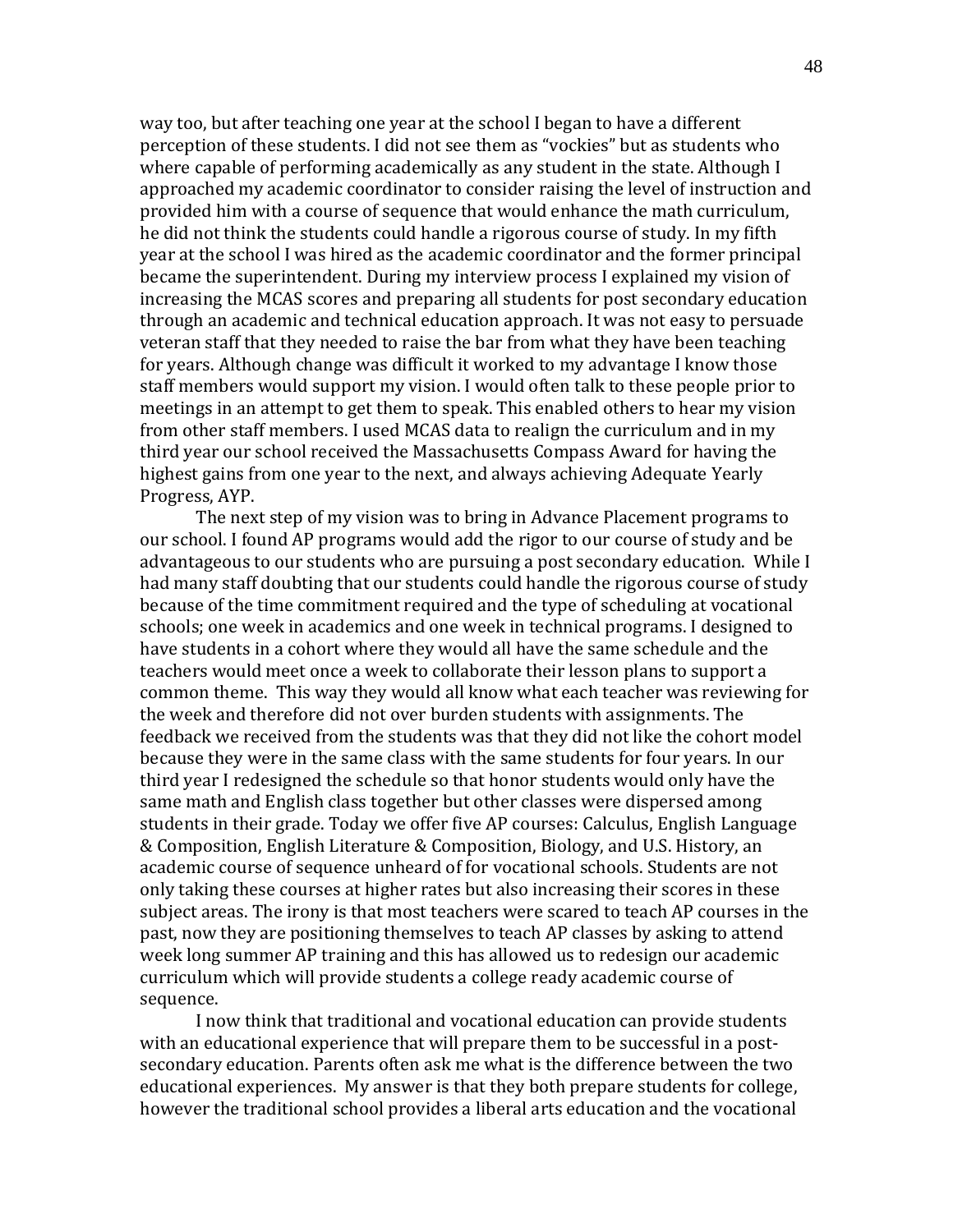education or CTE prepares students for a trade or career. In my opinion, I no longer think that vocational education is an alternative option for low performing students, rather it is an education that provides a curriculum that engages students in an educational process where all students can benefit.

Five years ago, a new position called Program Administrator was created for me. In this position I over see all technical and academic programs. I believe it was created because in my third year as academic coordinator, the technical coordinator went out on medical leave. I was asked at this time to supervise both the academic and technical programs. Although this was a daunting task, it was a learning experience that I was excited to take. I was able to observe technical staff instruction, review their curriculum, and develop a better understanding of how they kept a group of students focused on a skill or task all day. I was so impressed by how engaged the students were, that I offered the academic staff to chose a day to observe the shop of their choice. The reasons for offering this were to allow academic teachers to see the other side of students and their work ethic and for the academic staff to observe project based instruction in a technical class. I was very fortunate to get the support from the principal to allow me to hire substitutes as replacements when needed. I also found that technical teachers were not very effective when they had to teach in front of the class during their related period therefore I offered the same option for the technical teachers to observe the academic teachers during class. To this day, all staff members are encouraged to observe other staff members and share best practices to enhance instruction and student engagement. These observations continued through the development of the integration committee, where academic and technical staff looks at ways of integrating curriculum. This committee was instrumental in designing the senior project where all seniors must have a sign off by their English teacher, for the written portion of their project, and their technical instructor for the constructional part. The students are then required to present their project to an outside audience.

As Program Administrator, I am also involved with assessing the academic and technical programs. My first year in this position there were two programs, Drafting and Machine Tool Technology that were not attracting students to the field. After observation and evaluation of the two programs, which were similar in many ways, I decided to combine them into one program, rather than consider another program to meet the demands of the market they represented. Initially this was a very unpopular move because the instructors did not want to work together and they could not understand how it would work. In fact, they had the advisory board in my office encouraging me not move forward with my plan. To make a long story short, it is now one of our most popular programs. Students draft a product; send it to a 3D printer for testing as a prototype, then move on to manufacturing the product. To this date we have all our seniors on Co-Op, paid work experience, and our juniors will be going out after second semester. Recently we have been approached by Johnson & Johnson to train their engineers on the manufacturing process because they see the advantage of the design to machining process used by our students.

In my current position I have opened three new programs, an application process that takes one full year to complete, that are often oversubscribed. Dental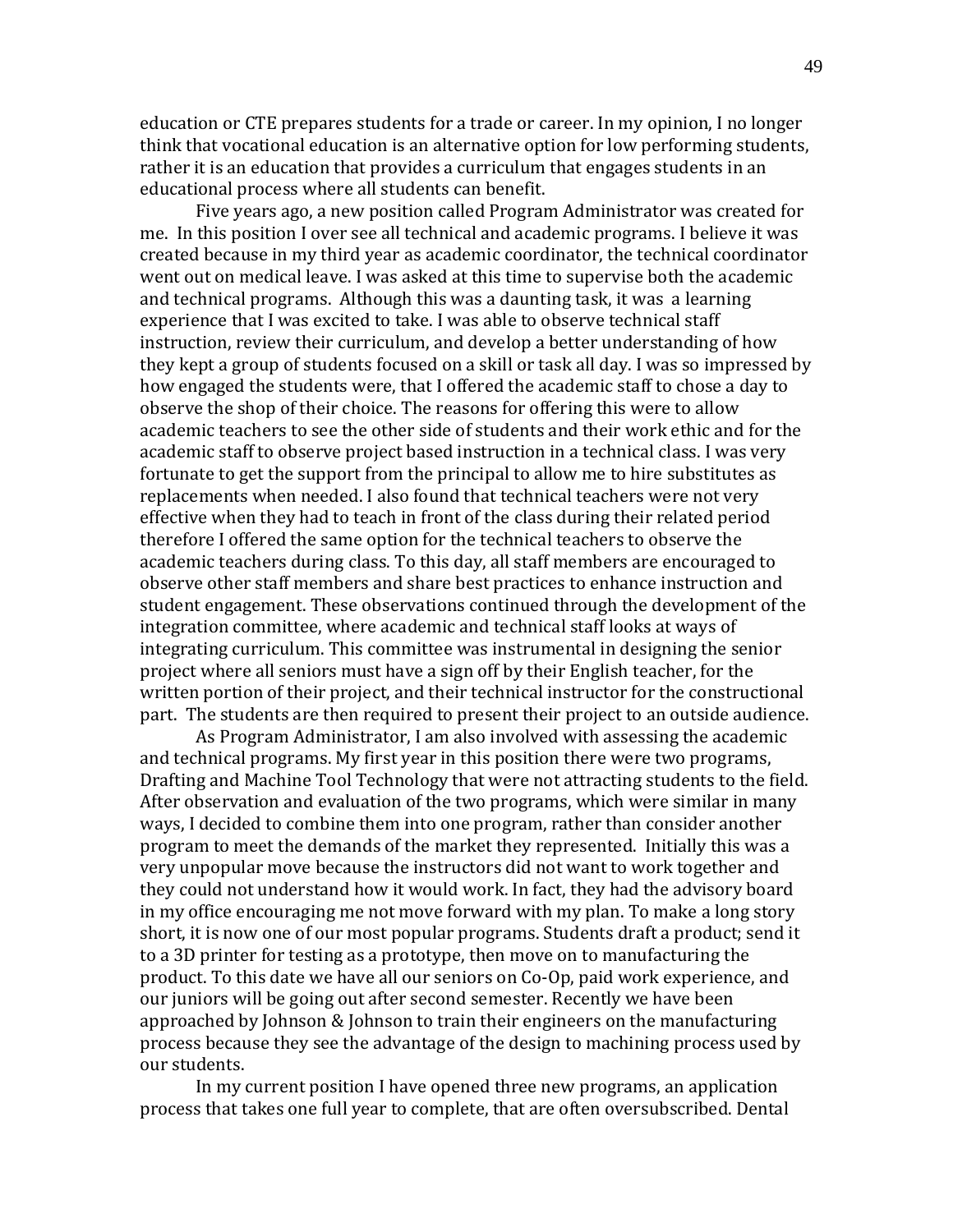Assisting is very popular with students that want to go into dental or health related careers. Biotechnology is on its second year and these are students that want to enter into the science field. Marketing is on its first year and has shown a lot of interest with students that are looking for opportunities in the business field. I now think that these programs offer students opportunities for career readiness by preparing them with the academic and technical education and work-related skills necessary to be successful in postsecondary education (including associate and baccalaureate programs), training, and employment.

As mentioned earlier, my two oldest sons went to traditional high schools; my daughter attends a vocational high school and is in the dental assistant program. I now believe that a vocational high school education provides a prominent road to success as a truly "college and career" readiness education. When Littky (2011) describes how he turned around Thayer Junior/Senior High School he credited to "paying attention to students and making education more real and part of the community, the drop out rate declined dramatically and college rates increased"(p. 106). He seemed to describe many objectives that vocational education offers; using advisory boards to help develop curriculum and recommending equipment that meets industry standards. Students engage in paid internships during the  $11<sup>th</sup>$  and 12th grade. Students also build close relationships with their technical instructors over the four years. These relationships help build confidence and self-esteem through independent and collaborative work with peers and instructors.

### **Reference**

Littkey, D. (2011). *I used to think-- and now I think--:* In R. Elmore (Ed). *Twenty leading educators reflect on the work of school reform* (pp. 101-112). Cambridge, Mass.: Harvard Education Press

#### **About the Author**

**Alexandre Magalhaes** is the superintendent of a Career and Technical Education school district and currently a second year doctoral student in the New England College doctorate program in K-12 Leadership. His 26+ years of education experience includes being a bilingual student, math teacher, varsity coach, school committee member, curriculum and academic coordinator, and many other extra-curricular activities. He taught in a comprehensive high school as a math teacher for approximately 12 years and has been in a career and technical education institution for over 12 years as a math teacher and administrator.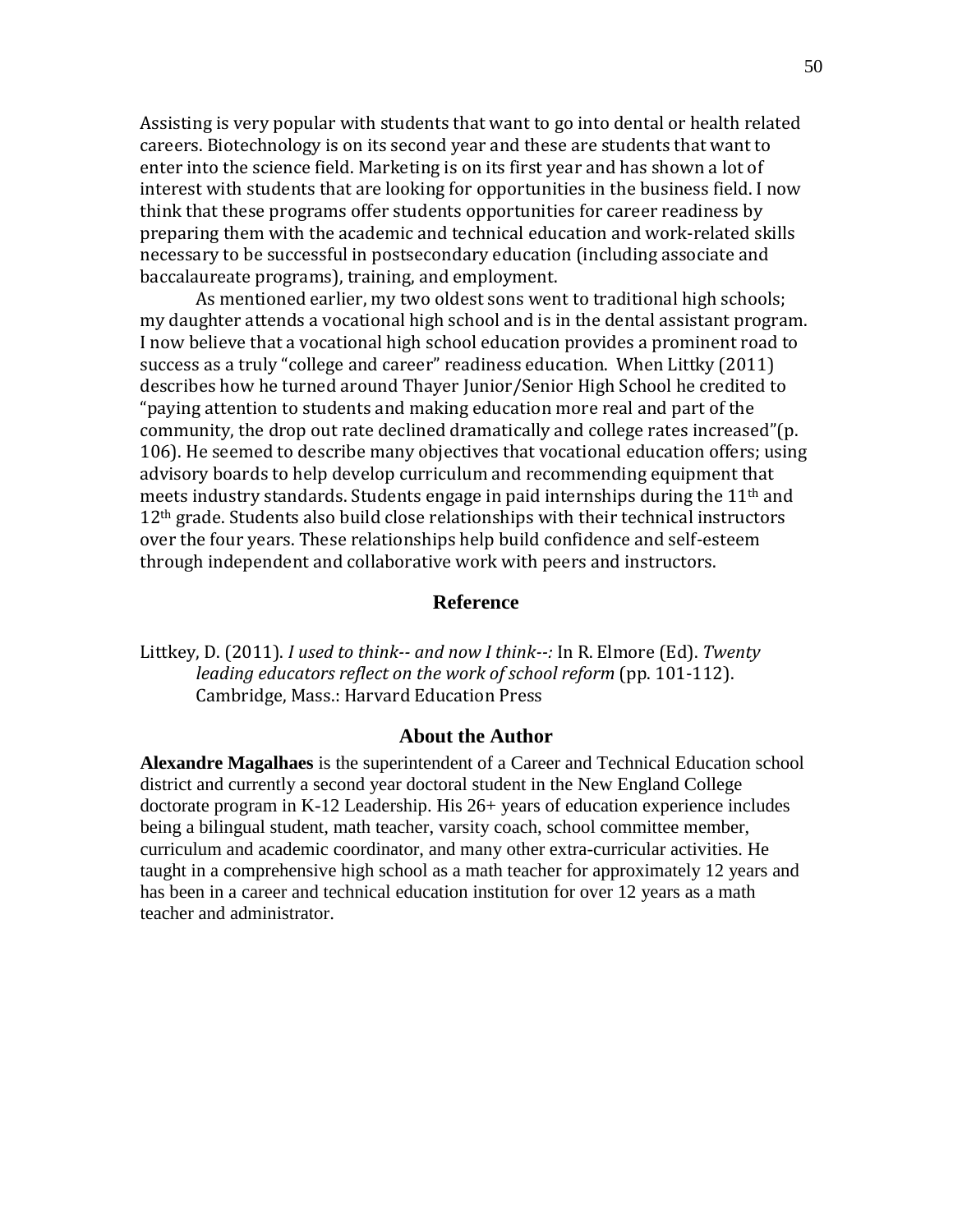# *I Used to Think…..And Now I Think*

Betty C. Mulrey

Director of the Holy Cross Early Childhood Center, Manchester, NH

I started out in life with a B.A in mathematics, planning to get a job in the field and moving on from there. However, the "baby boom" was in full force and jobs were scarce. Instead, I went with a friend to Europe, spending many months there on "a dollar a day," riding the trains and seeing architectural and artistic masterpieces on a daily basis. From this I learned about the incredible influence and significance of the arts on the human race.

I returned home eventually, and decided to serve my country in the military. This was a curious decision on my part, as I protested against Vietnam in college and was against most anything military at that time. I remember watching in fascination as college students burned their draft cards. But, here I was a few years later heading to Officer Training School in San Antonio. It was through studies there that I first realized the academic side of what it means to be a leader. From this I learned about the vision, planning, and logistics involved in military operations both past and present.

The Air Force had a plethora of material for us to study on how to lead organizations. I was sent to communications-electronics school at Keesler AFB in Mississippi, where I learned more than I ever imagined about radars, electronics, and communications systems. There came a day when I had to brief a general on a battlestaff as to the communication-electronics status of the air fleet where I was stationed in North Syracuse. From this I learned that given enough motivation, anyone really can learn anything. Here was I, random female math major, actually learning about and understanding radars and border defense systems. Heavens!

While I was in the Air Force, I had the opportunity to take college courses free of charge. I used this opportunity to obtain a master's degree in business administration. What is interesting about this pathway is that I had no interest in business whatsoever before taking on this field of study. One might say I did it just to say I could do it. From this I learned that even though we have preconceived notions about things, experiencing them can change those notions significantly. I found myself just fascinated with the business courses, including those on management and human resources. To this day, I find myself reading up on companies and how they are managed.

I served my time in the military and then took some time to raise my family in New Hampshire. Things got interesting when my husband was sent by his employment to Riyadh, Saudi Arabia after the Gulf War, taking myself and our three young children with him. We lived there for four years. On our compound was a preschool which my children attended. Being an overprotective mother, I volunteered at the school to keep watch over my children, and ended up teaching at the center and eventually directing it. From this, I learned about diversity and multicultural awareness, as there must have been over seventeen nationalities present at that little school. I also learned about the importance of politics in education, as the school was run by the U.S. Air Force on a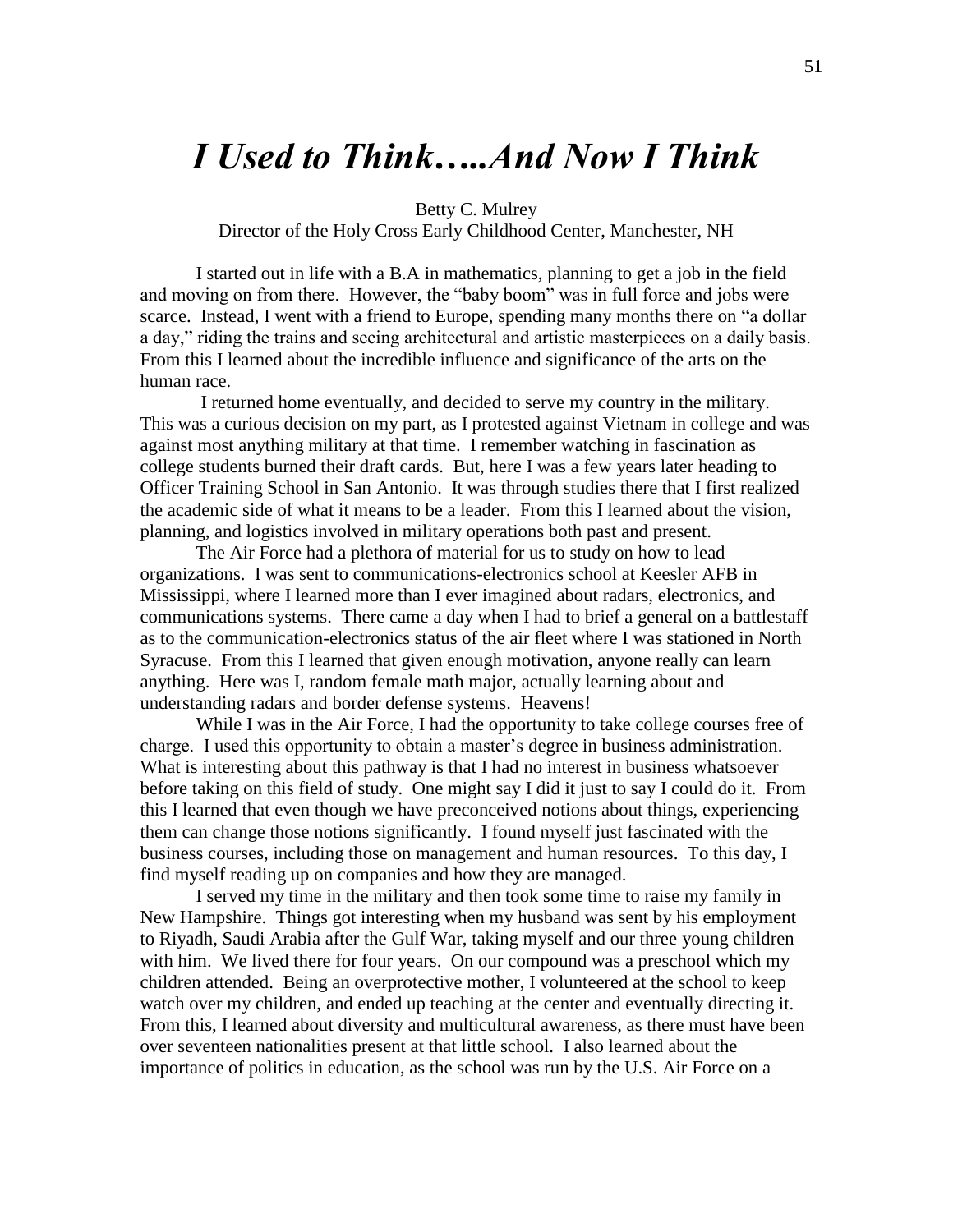compound owned by the Saudis, and managed by a private firm. Serving three masters was quite the balancing act.

On our return flight to the U.S., we had an overlay of 3 hours in an airport in France due to aircraft delays. We were in an isolated section of the airport, and there was absolutely nothing to do. Some children I didn't know came over to me and asked me to play with them. I was taken aback, but decided to take up their offer. There were no toys, so I made up puppet shows and games to play with the children using coffee cups, napkins, spoons, and anything I could find lying around. That was a "light bulb moment" for me. The three hours easily passed, the children and I were completely engaged, and I realized that this had to be my career. Early childhood it had to be!

I returned home and enrolled in early childhood courses, eventually getting a master's in education, specializing in early childhood. I taught kindergarten and preschool for a number of years, hosting student teachers in my classrooms along the way. From this, I learned much about teaching, and about how to facilitate learning for student teachers. I also realized that the process of learning is forever ongoing, as the elements of research and culture unite in a continuously evolving process.

One of my classroom families invited me to apply for a principal position at a small elementary school in rural Mason, NH. This I did, and I worked as a principal/teacher there for a number of years. When I arrived, the school district had just become their own School Administrative Unit (SAU). I therefore started with an empty office! I had to create many documents from scratch, such as building security plans, Title grant applications, a teacher evaluation system, and so forth. From this, I learned in depth about the requirements and paperwork necessary in administrative positions in public schools.

Over the years, I have learned about the importance of politics in organizations, and in getting stakeholders on board with initiatives and with proposals for change and growth. Prior to this, I believed that mission goals and theory were sufficient to get things done. Little did I know that politics could supersede those things in a flash!

My next career move was as an instructor at Merrimack College and at Granite State College. I learned how to design and facilitate early childhood courses at the collegiate level, as well as how to develop other courses such as those dealing with leadership, diversity and social justice. I was Lead Faculty for Early Childhood and Early Childhood/SPED at Granite State for a number of years, which gave me the opportunity to design early childhood courses from a systems perspective, aligning these courses with the college mission, with state standards, and with needs of teachers entering the world of education as a career. It's quite the experience to consider what new teachers now require in terms of skills and disposition for  $21<sup>st</sup>$  century learning.

I find that every time I teach a college course, I myself grow as an educator. Time and again the students in my courses open my eyes to things I had not known or seen before. I now find myself proactively asking my students for input, materials, and ideas. Many comply with this request, and I am able to share with the rest of the class what these students have contributed. Much of it I add to the content for the next time the course is taught.

I spent a year working at a private startup early childhood center, which taught me about state child care licensing standards. I observed carefully as the director at this center worked on building expansion, filling her classrooms with students. I also took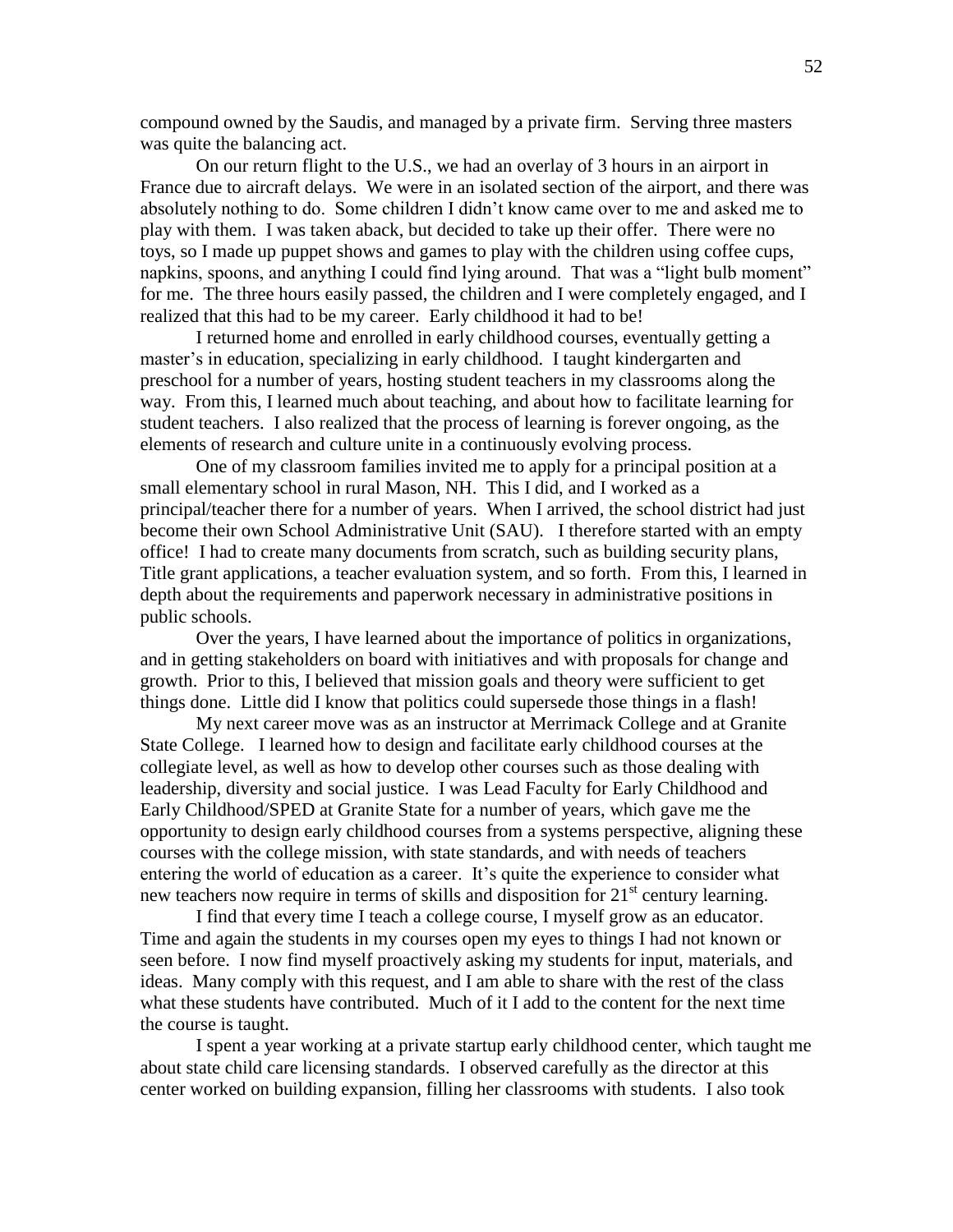note of relationships the director had with town officials and with the landlord from whom she rented her center.

I am currently in a new position as director of an early childhood center in Manchester, NH. This is a remarkable center based on the Reggio Emilia philosophy from Italy. Children in this center work on long-term projects, as both planned and emergent curriculum take into account child interest and passion. From this, I have learned about the importance of school climate, philosophy, and ways to incorporate "academic learning" into an artistic, hands-on, exciting environment filled with natural items, natural light, and documentation of learning. I have learned that assessment and documentation can take forms which are pleasant and valuable.

I have often wondered how individualized learning can happen in group educational settings. I know how much my own children gained from both group interaction at school and individually or with siblings at home. I believe that we as educators should reduce or eliminate standardization and tests in our schools, replacing them with meaningful and personalized education. Let's give our schools the right to develop their own programs and to be held accountable for them.

My current place of employment is an early childhood center with children ages three through five. Personalized, rigorous academic learning here has a magical ingredient: an academic tutor! We have a former director of the center who, in her "retirement," comes to us from 7 a.m. to noon. She takes each child for fifteen minutes, and gives each child personalized activities and challenges. Math, reading, and writing are covered in many forms, including hands-on materials and use of manipulatives. Our academic tutor knows exactly where each child stands in these key academic areas, and she is easily able to take each child to the next level. She selects from the wealth of activities on her shelves what would be appropriate for each child given their individual learning profiles. She sees every child daily – so each child can grow, regardless of where they stand academically. This individual academic emphasis allows the other teachers in the center to do more integrated curriculum and to have more play and exploring time, allowing for optimal social/emotional growth and child choice. Littky (2011) refers to the idea that real learning comes from real experiences, and forming one's own ideas of what learning is and how to apply it. He also mentions that curiosity, moral courage, application of knowledge, and perseverance are as important as reading, writing, and speaking.

Human resources are essential to a quality education system. We share with many countries the issue of low teacher salaries and the challenge of finding quality people to staff our schools. China has made strong strides to develop a system of organizing teaching in order to address the significant disparity in teacher competence in that country (Tucker, 2011, pp. 28-29). Ways have been found to attract stronger students to teaching colleges, and to make teaching a profession which can include stability in income and position.

The field of early childhood education in the United States suffers not only from low wages for teachers, but also from the need for stronger professionalism and increased knowledge on the part of teachers. Early childhood educators need an excellent disposition for educating the very young, but this is not enough. Many of these educators do not have the professional education background necessary to support solid knowledge of child development and developmentally-appropriate practice. For example, in New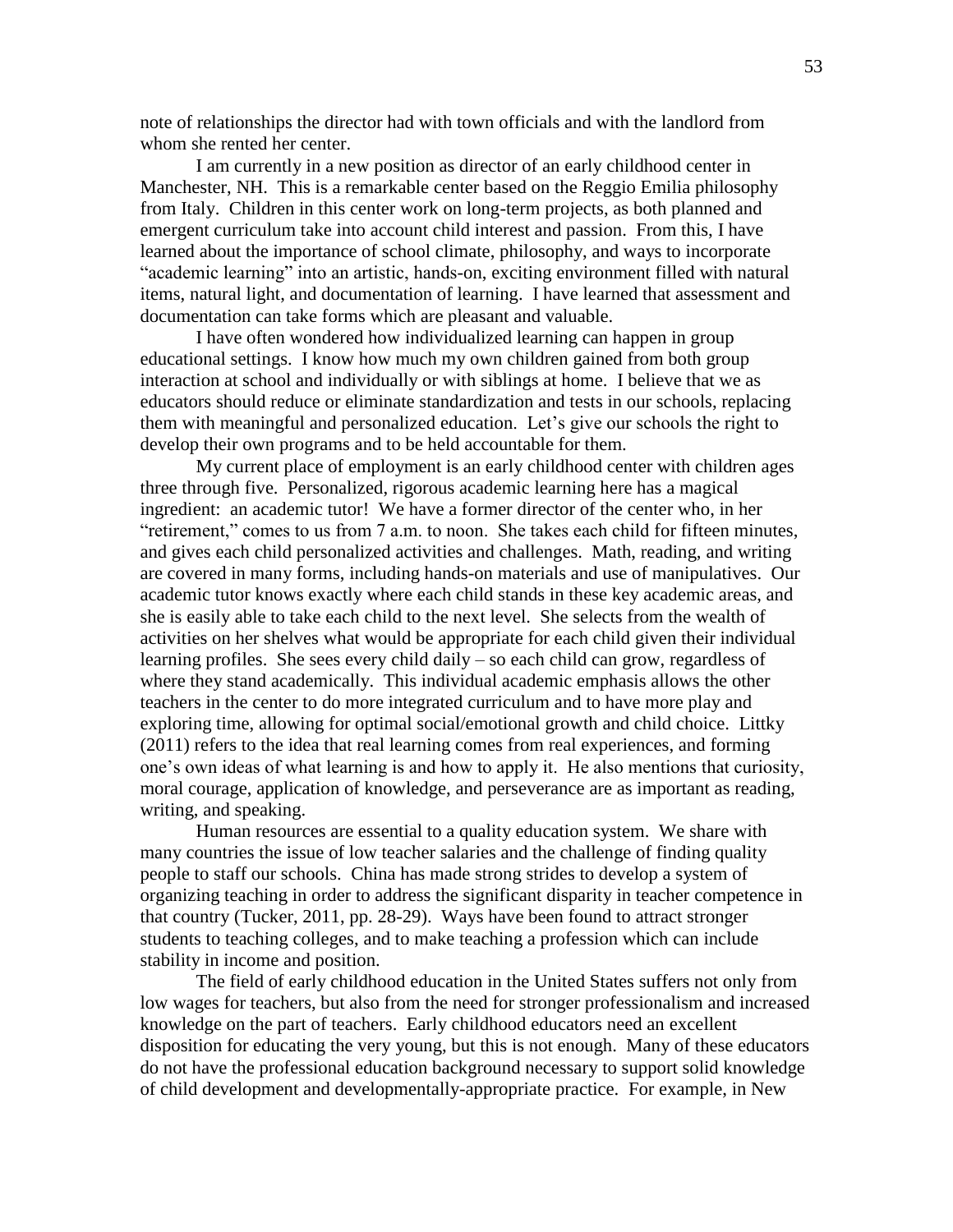Hampshire one only needs nine early childhood credits to be an associate teacher having one's own classroom. No credits are necessary to be a child care assistant. Yet, the effect of what early childhood educators do in the classroom and the ways in which they interact with children can affect those children for a lifetime.

I used to think that "the experts" were quite knowledgeable, and that the system could be trusted to them. I now believe that we need to rethink our perspectives and the very roots of our beliefs. For example, it may well be worthwhile to think in terms of holistic education, as described by Ron Miller (Elmore, 2011, pp. 121-125). Our world, its spirit, its sustainability, and its delicate condition need to be key to any reform of the education system. Learning about other school systems, such as Montessori, Waldorf, and Reggio Emilia among others, will broaden perspectives and allow us to see how others have handled these issues. I think (as Miller suggests) that we should look carefully at untapped human potential in schools, talking about what organic education means, and investigating how we can trust the inherent developmental wisdom of life.

I used to think of our world as a "global melting pot," with our many cultures and identities blended together. Now I think in terms of our cultures and identities as not melted together, but rather interwoven into a magnificent quilt of experience, knowledge, and tradition, keeping the essence of individual identity. Sonia Nieto says that we don't have much effect in general on changing our students' worlds, and we shouldn't expect our teachers to leave their "culture and identity at the door" (Elmore, 2011, pp. 129-133). Parents, families, cultures and diverse ideas can play major roles in learning. They should all be at the discussion table and all be part of the solution to addressing tolerance and social justice issues in our world, our community, and in our classrooms. I believe as Nieto says (p. 133) that we should take strong steps now "standing up with, not for, those who are most powerless in society and working with them to create change." Determining how to accomplish this should involve all stakeholders in the system, constantly reaching out to new stakeholders as they emerge. This new paradigm of thought may lead us to the idea that there are no special needs and no disabilities, but only our own individual needs and abilities whatever they may be.

A chat with Gail Poitrast at a Granite State College faculty meeting led me to apply to New England College for their doctoral program. From this program, I have learned some things which have validated what I believed was true over the years, and some things which I didn't know previously. Brain research has been an eye-opener for me, as I now have new and valuable perspectives on the human brain and how we learn. It has been fascinating to find out about the many paths learning can take on the way into long-term memory, and the implications for this process in the educational system.

I am in the process of learning about visionary leadership, and I look forward to continually researching educational systems around the globe. I have found that competency-based education far outweighs the traditional grading system. Learning can expand beyond school walls into the outside community and world. There are many ways to assess and document competency.

 I have also learned a great deal from my fellow cohort members and my course instructors as they have shared research and ideas about education and its progression into new and uncharted realms. Collaboration, mutual feedback and discussion have opened many doors for me, broadening my mind, knowledge, and understanding in remarkable ways. I hope to continue and add to this collaboration in the future.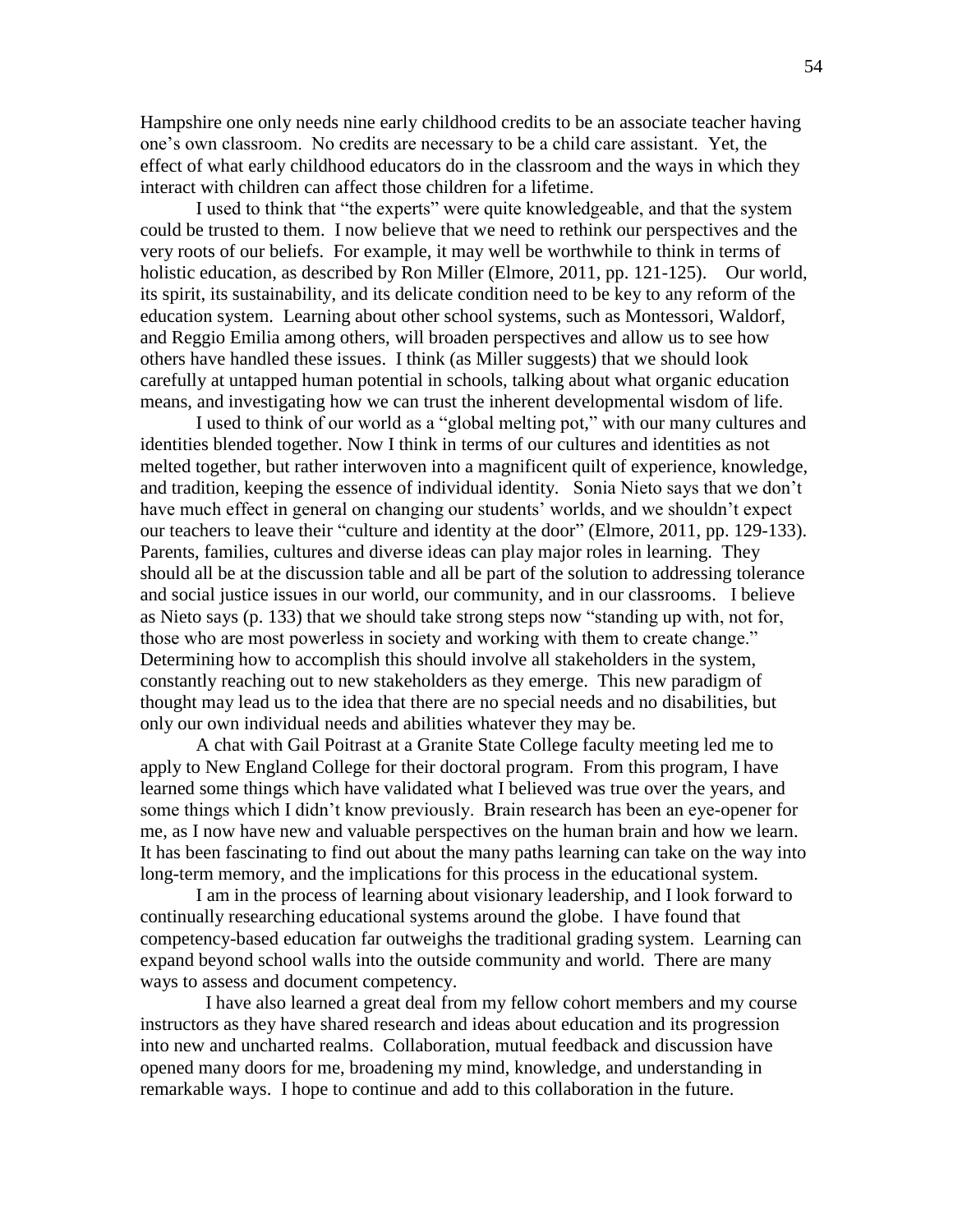#### **References**

- Nieto, S. (2011). Critical Hope, in Spite of It All (Sonia Nieto). In R. Elmore (Ed.). *I used to think-- and now I think--: Twenty leading educators reflect on the work of school reform*. Cambridge, Mass.: Harvard Education Press.
- Miller, R. (2011) "School Reform" is Not Enough (Ron Miller). In R. Elmore (Ed.). *I used to think-- and now I think--: Twenty leading educators reflect on the work of school reform*. Cambridge, Mass.: Harvard Education Press.
- Littky, D. (2011). Whoever Wanted a Standardized Child Anyway? (Dennis Littky). In R. Elmore (Ed.). *I used to think-- and now I think--: Twenty leading educators reflect on the work of school reform*. Cambridge, Mass.: Harvard Education Press.
- Tucker, M. S., &Ruzzi, B. B. (2011). Japan: Perennial league leader. In S. Tucker (Ed.).*Surpassing Shanghai: An agenda for American education built on the world's leading systems* (pp. 79-112). Cambridge, Mass.:Harvard Education Press.

#### **About the Author**

**Betty Mulrey** is a second-year doctoral student at New England College in the K-12 Leadership program in Henniker, NH. Betty C. Mulrey was raised in VA, residing the last 30 years in NH. She has three wonderful children. She holds an MBA and an M. Ed, specializing in early childhood education. She served in the USAF as a communicationselectronics officer. She has taught in public and private settings, including a lab school where she mentored student teachers. As a principal, she organized and designed an elementary school structure for a new school district. She is faculty at Merrimack College and Granite State College. She enjoys presenting workshops on children's literature, the role of therapeutic puppetry, puppetry in literature, story-telling, collaborative relationships, building meaning through the arts, and teaching tolerance. As a task force member, she designed indicators for culturally competent early childhood programs. She is on the development committee for a New Hampshire online charter school. She sings in a local chorus and the NH Chamber Choir.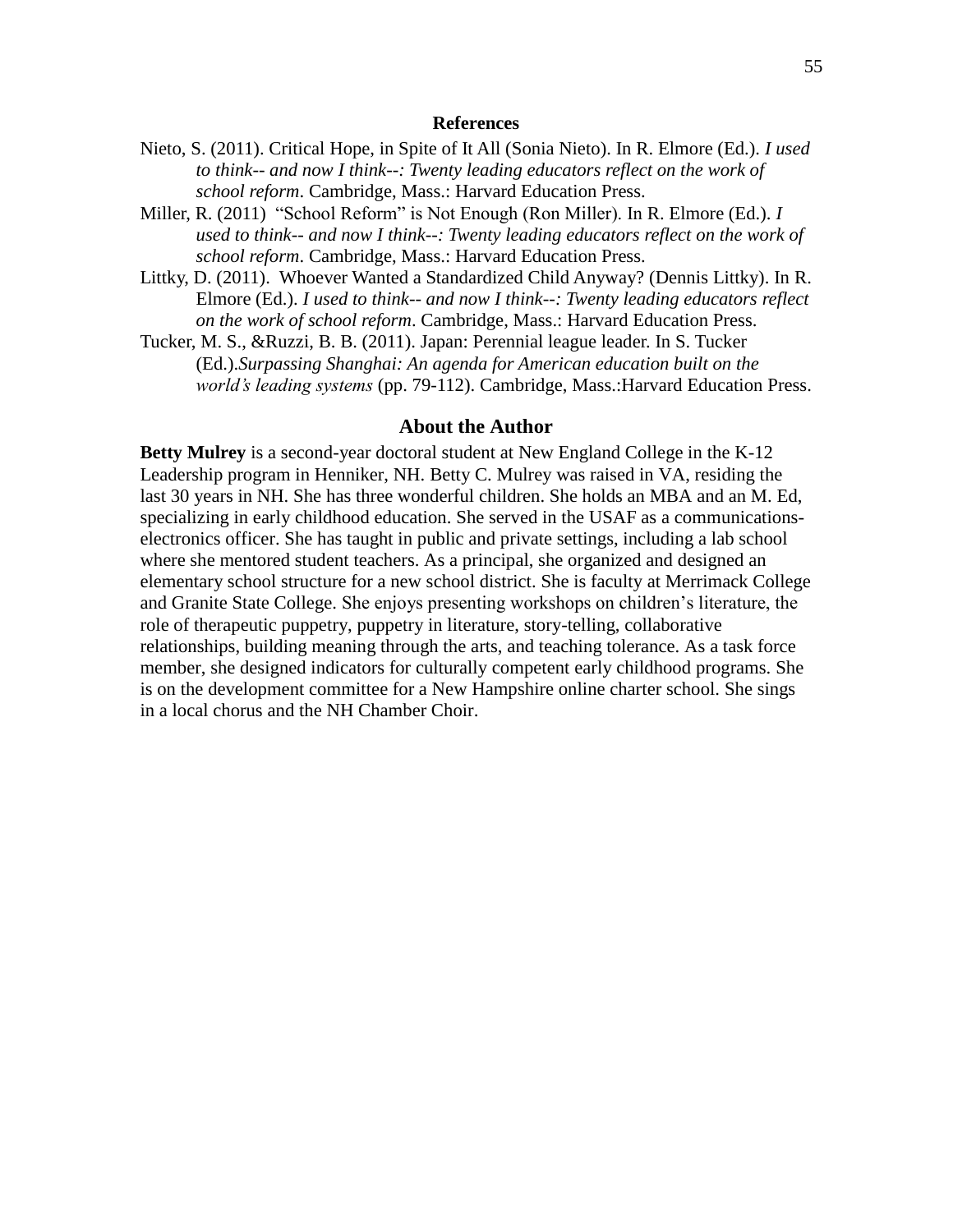# *Reflecting on Learning*

Melissa J. Muzzy, M. Ed., C.A.G.S.

When reflecting on my experiences with education, I have a long history of over 41 years, upon which I can draw. Beginning school at the age of four, I found a place in which I was eager to explore and socialize. Since my father was in the military, my family moved often and I found myself transferred from one school to another, often multiple times in one school year. As one might conclude, as a result of this there were gaps in my skills and knowledge that persisted into high school and college. Despite these gaps, I was able to persevere because at home my parents fostered a belief that school was important. If I studied hard and worked harder, I could achieve anything. Through this reflection, I see where, as Dennis Littky (2011) describes it, I learned the game of school well and was successful at it. This was not a shared success with all my siblings.

Neither of my parents graduated from high school and while they did go on to pursue General Education Diplomas, my siblings and I were brought up with the expectation that we were all going to graduate high school and go on to college. I never doubted it. As time passed, each of us had different experiences with public education, which ultimately impacted the directions we pursued beyond high school. Our different personalities, learning styles, and levels of determination set us apart not only in our goals but also in how we saw ourselves achieving them. Not all of us fulfilled my parents' expectations to graduate high school or attend college. Initially, I struggled to see these differences as examples of success; however, with time and experience comes understanding. As we all came from a similar background, the differences in our experiences can be largely attributed to our perceptions about school. While our paths may have been different, my sisters, brother, and I can all claim degrees of success based on how we individually define it. These experiences and observations have shaped and reshaped my beliefs about education and what I think I know about teaching and learning.

My perceptions about education include personal experience as a student, a parent, and an educator. Perception is "the way you think about or understand someone or something' (Perceptions, 1991, p. 1001). Individuals use their perceptions or observations of the world to form their perspectives and beliefs. I use to think that the only path to success was the traditional academic model. This perspective was shaped by my perceptions of personal success I had with this path. This perception is challenged daily as I work with students for whom this model is not supporting their success. I now understand that schools need to rethink how we measure success and the paths available to achieve it.

My perspective on teaching and learning is shaped by my perceptions. Perspective is defined as "one's mental view of facts, ideas, etc. and their interrelationships" (Perspective, 1991, p. 1008). It is the point of view formed by these observations and experiences. In reflecting on my own learning and beliefs about learning, I have come to understand and respect that differing perspectives are not right or wrong but rather an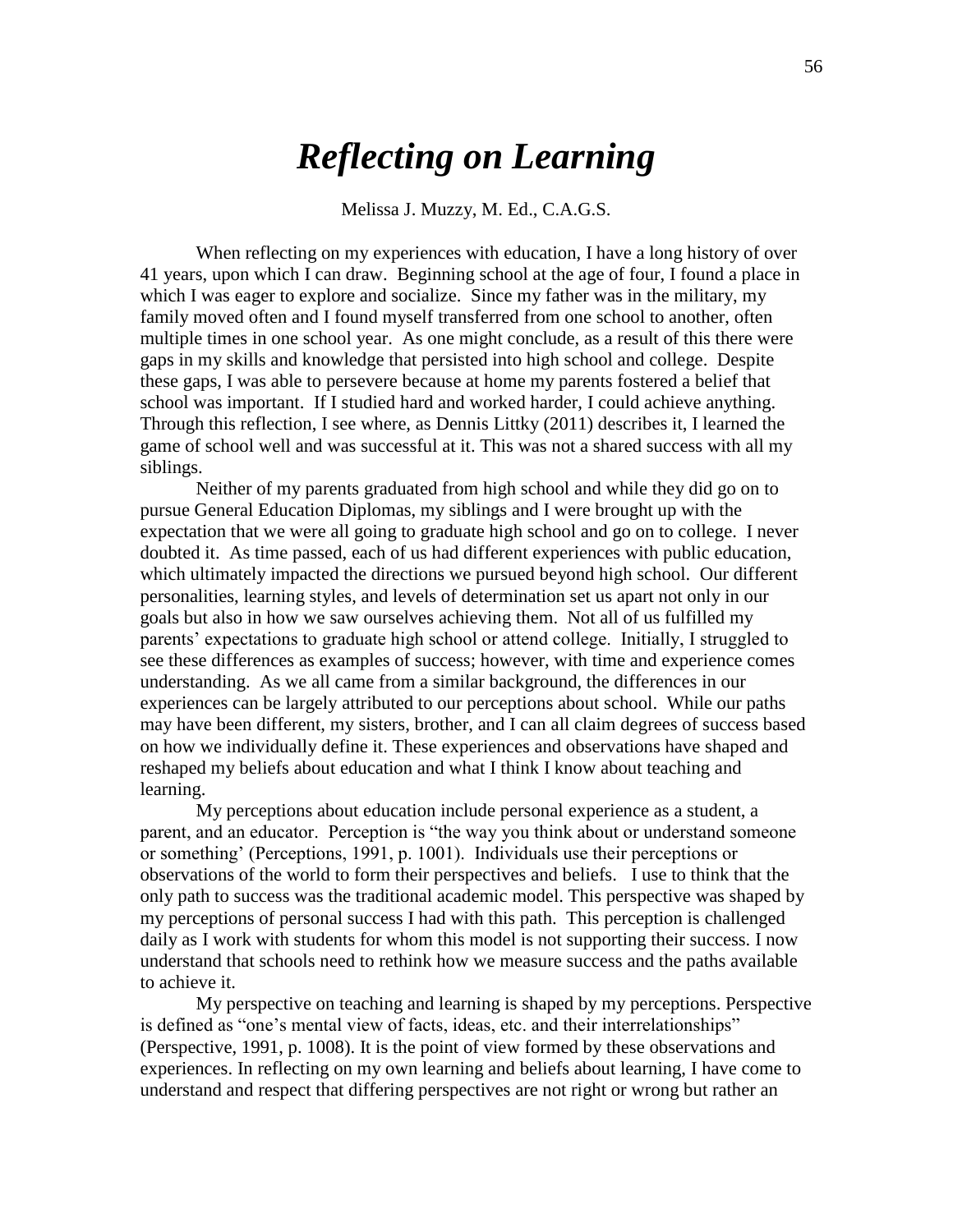opportunity to gain insight into another's thinking. With this understanding comes the realization that to be an effective educator and an inspiring leader, I need to let go of being in control and begin working collaboratively not only with colleagues, but students, parents, and community as well. This means being open to critique while maintaining confidence in self, and perhaps most challenging, admitting when I need help.

I used to think that all children can learn and that it is my job as the teacher to find the key to unlocking each child's potential. After all, I have the knowledge and training to help all students achieve; it is what I prepared for during my undergraduate studies and what motivates me in continuing my education. I find myself needing and wanting to know more the longer I teach. If I do all the right things, and use all the right tools, I can reach any and every learner. Patience, compassion, and understanding along with my skills and knowledge will enable me to reach all of my students. Now I know that this it true. However, I also now know I cannot do it alone. While students may work with "I can" statements, teachers need to work with "We can" statements. Every student can learn. At the same time, understanding how to reach all students is an unrealistic expectation for any single educator. In Finland, the education of children includes addressing the needs of the whole learner and each student has a "care group" that meets regularly to work collaboratively reviewing and addressing a learner's needs (Cheng, 2011). This team approach to addressing challenges allows educators to utilize one another's expertise to meet a shared goal and personalizing the learning experience for every student.

As teachers we have more opportunities than ever before to seek support from colleagues, administrators, families, and experts in a variety of fields, yet we continue to use terms that isolate teaching and learning such as my class, and my students. We need to begin using language that recognizes the collective responsibility of educating our future: our students, our classes, our teachers, our schools, and our communities. Now I believe that every child can learn and my role is to build trust, acknowledge success, address areas of opportunity, teach to my strengths, and connect resources, both people and materials, to individual learner needs. It still feels a bit overwhelming, but can be much more empowering for both the learner and the educator. Teaching and learning is a life-long journey.

I used to think that leadership was someone else's job, that I could make more of a difference as a classroom teacher to improve student learning than if I worked with other adults. Leadership is the superintendent's job, the principal's job, not the classroom teacher. While I see myself as a positive role model, I now also see someone who needs to follow through beyond showing and telling to supporting the actual doing involved in helping others becomes better teachers. If leadership is truly about a state of mind and less about position this transition is happening. The act of reflecting provides me with the opportunity to step outside of my daily activities to look at the impact I am having on others. Before dismissing the role of leadership to others, I needed to define it for myself. Leadership is "the act or instance of leading; guidance; direction" (Leadership, 1991, p. 770). I do this everyday along side my fellow educators. Together we have the skills and knowledge to help students set and meet learning goals. Natsiopoulou and Giouroukakis (2010) discuss the benefits for schools that encourage teacher leadership based on review of a school in Greece. By including teachers in the leadership of a school they become more connected with the goals and values and their collective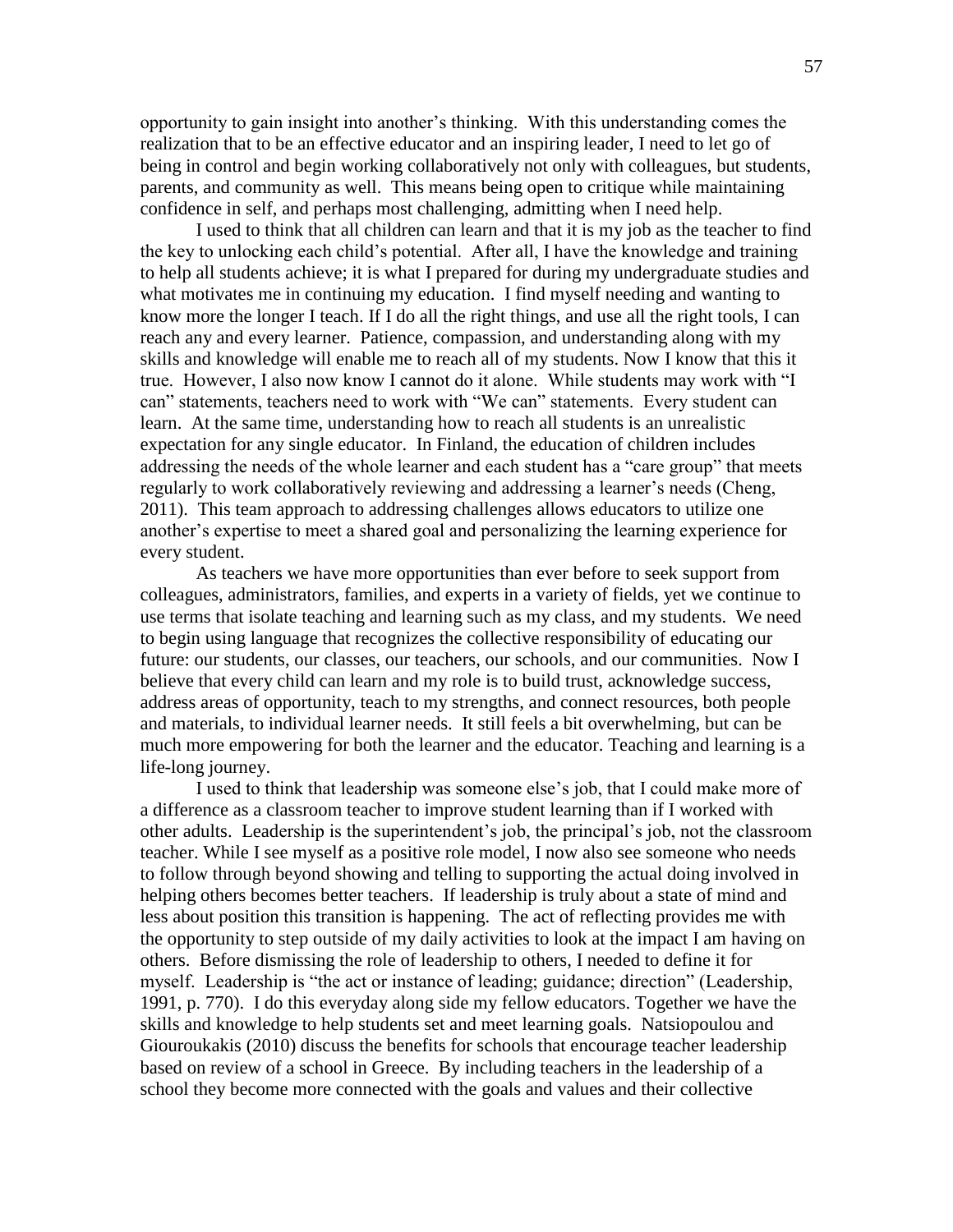responsibility to and for teaching and learning (Natsiopoulou & Giouroukakis, 2010). Empowering and supporting teachers to take on leadership responsibilities sends the message that their knowledge and expertise are valued. They are professionals.

I used to think that visionary leaders worked outside of the reality of implementation and the politics involved with making changes. My perception was that just as scientists work to test hypotheses in very controlled conditions limiting the impact of potentially interrelated factors, visionary leaders work through ideas in small unique settings, which often are not easily duplicated. Educational reform requires innovation that works within the system. Traditional education models have changed very little over the past 50 years and alternative routes are exclusionary based on socio-economic status, either you are eligible because you make too little or you have options because you can afford them. I now understand that while there are many obstacles with leading reform that challenges traditional practices and structures, visionary leaders see these as areas of opportunity; imagining the possibilities and having the skills needed to move individuals forward. As a developing visionary leader the ideas surrounding anytime, anywhere learning resonates strongly with me. Bramante and Colby (2012) state, "...forwardthinking [leaders] embrace using students' strengths to conjure up exciting options that can be made available for their students as a positive change in how they go about the business of getting students to learn" (p.81). While pathways supporting this type of learning are expanding, the traditional school model continues as the dominant direction for many learners not all of who are successful. My expanding perceptions cause my perspectives to shift, clarify, and strengthen. Now, how can we, as educational leaders, facilitate expanding the possibilities? Drawing from Dr. Mary E. McNeil (2014), we need to begin exploring, "In what ways might we..."

### **Perceptions**

Perceptions belong to the individual. Sometimes they may seem shared, However, the very nature of individuality Reminds us that no one can see events exactly the same way. Perceptions are shaped by our experiences. They are changed, refined, or strengthen Throughout our lives by our sum of experiences. They are how we make sense of the world and our place in it.

Perceptions tap our emotions. Joy and happiness can blossom with friends While sadness and heartache can explode without them. Our self-perceptions are impacted by how we are seen by others. Perceptions can result in judgments. Whether authentic or truthful, they can lead to loneliness, Misunderstanding and hurtfulness compounded. Others may not see the hopelessness.

> But do not despair… Perceptions can bring strength and hope.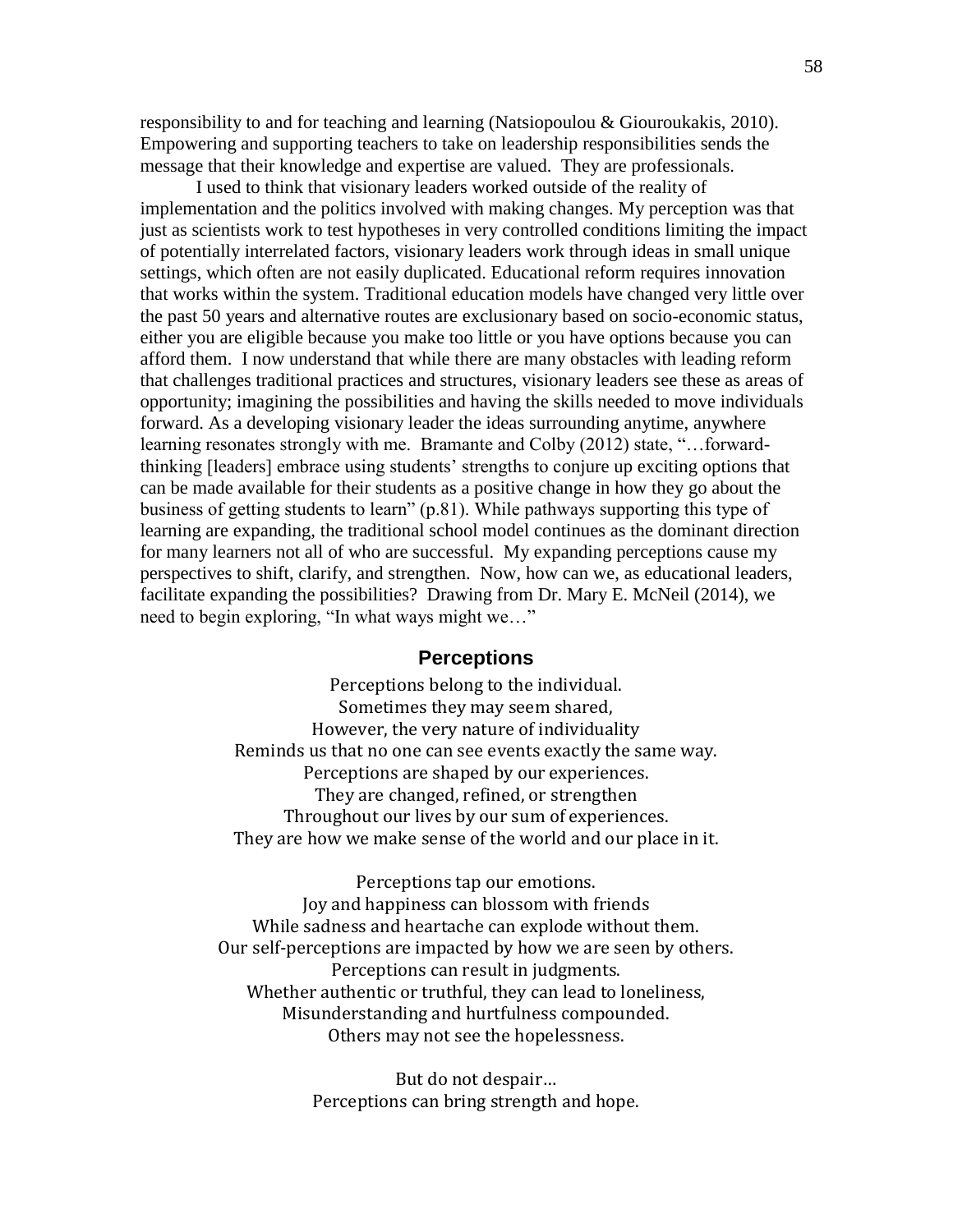Reminding ourselves to remember we do not all share the same experiences will guide understanding and reason. Search for the perceptions of others. They are a tools that can be used to develop insight, foster creativity, and build compassion. Seek to perceive perception.

#### **References**

Bramante, F. & Colby, R. (2012). *Off the clock.* Thousand Oaks, CA: Corwin-Sage.

Cheng, K. (2011). *Surpassing shanghai*. M. S. Tucker (Ed.). Cambridge, MA: Harvard Education Press.

Leadership. (1991). In *Webster's College Dictionary.* New York, NY: Random House.

Littky, D. (2011). *I used to think…Now I think…* In R. F. Elmore (Ed.). *I used to think…Now I think…* (pp. 101-112). Cambridge, MA: Harvard Education Press.

Natsiopoulou, E. & Giouroukakis, V. (2010). When teachers run the school. *Educational Leadership,* 67 (7). Retrieved from [http://www.ascd.org/publications/educational](http://www.ascd.org/publications/educational-leadership/apr10/vol67/num07/When-Teachers-Run-the-School.aspx)[leadership/apr10/vol67/num07/When-Teachers-Run-the-School.aspx](http://www.ascd.org/publications/educational-leadership/apr10/vol67/num07/When-Teachers-Run-the-School.aspx)

Perception. (1991). In *Webster's College Dictionary.* New York, NY: Random House. Perspective. (1991). In *Webster's College Dictionary.* New York, NY: Random House.

#### **About the Author**

**Melissa J. Muzzy** a reading and writing specialist at John Stark Regional High School in New Hampshire, earned a Masters in Education for reading and writing from the University of Rhode Island, a Certificate of Advance Graduate Studies in Education for special education from New England College, and is currently working toward a Doctorate in Education in K-12 Leadership through New England College. Her continuous pursuit in the area of education is fueled by the belief that everyone has the ability to learn and it is through the teaching of others that true knowledge acquisition is demonstrated. Acting as a role model for her children, students, and colleagues, she reflects on her practice and understandings, seeks critique, and embraces new ideas. In addition to working with students in the classroom setting, she has conducted workshops on using data, differentiation, and school policies. It is this work with adults that has lead her to pursue a degree in leadership and to explore ways of improving support for both students and educators. She is committed to encouraging and empowering others to achieve success and reach their goals.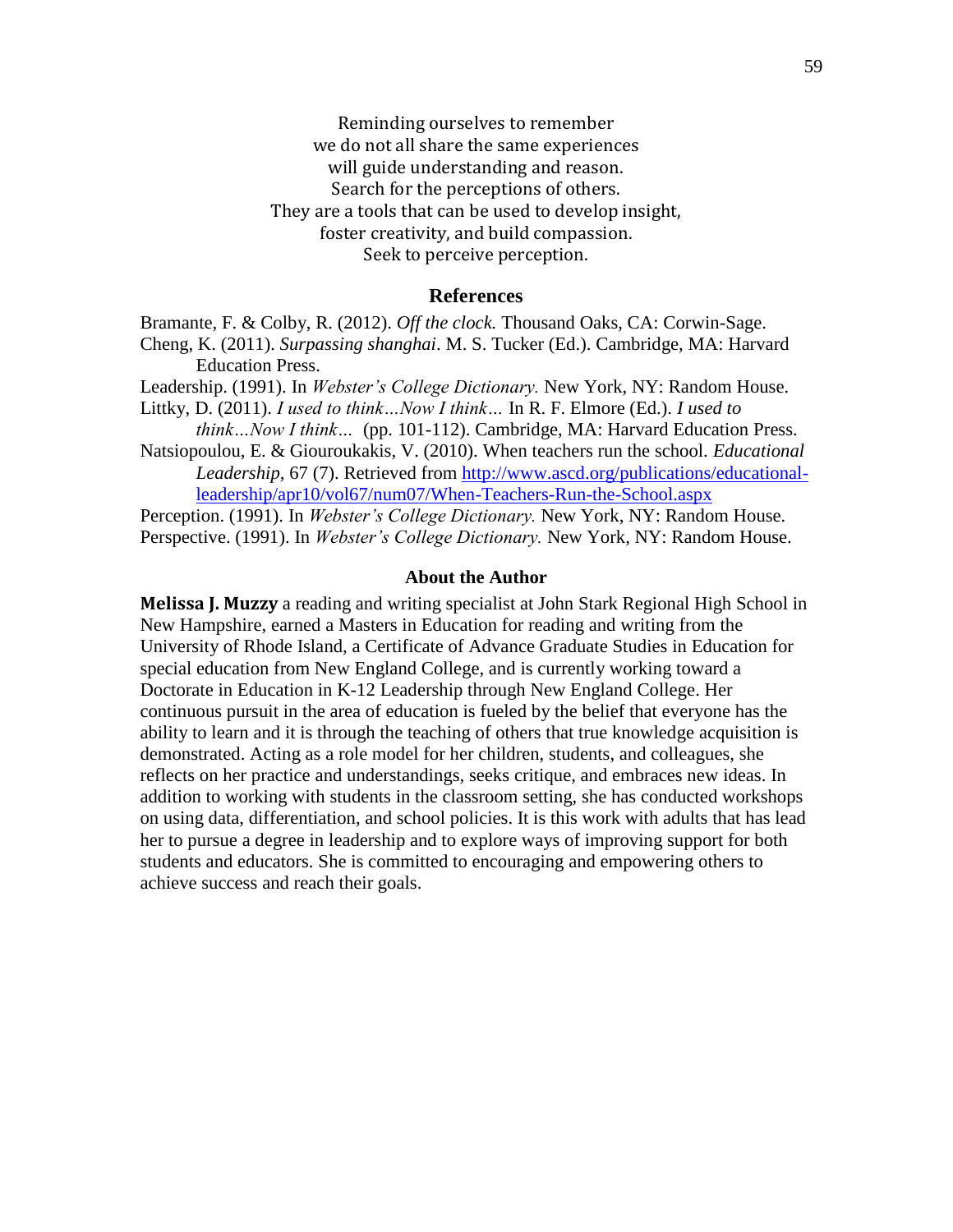## *I used to think...Now I think...*

Gail Poitrast

Lead Mathematics Faculty/Fellow, Granite State College Adjunct Mathematics Faculty, New England College, and Adjunct Mathematics Faculty, Virtual Learning Academy Charter School

I used to think teachers drove the instructional path of their classroom, and if one worked diligently to improve pedagogy, one-highly tuned, adaptable approach would work for all students. I first began my teaching career in the 1970's. My very first lesson plan was developed around the concept of allowing students to construct their own knowledge about area of a rectangle using the area model of multiplication. I was a strong believer in constructivist education and thought if I could help students discover major mathematical concepts, they would truly learn that concept. I felt I had a knack for developing constructivist mathematics lessons; however, the same instruction and lessons were geared to all students, sometimes working in pairs, groups, or as a whole-class, but still a one-size-fits-all model.

When I moved to teaching middle school students in the 1980's, I continued to pursue staff development and training, allowing me to fine tune my constructivist philosophy. I was a member of the first cohorts in New Hampshire to work extensively with Mahesh Sharma, a renowned mathematics educator, and began training in the concrete-pictorial-abstract-application model of instruction. It was my first formal, indepth work with manipulative materials, and I took to it like a duck to water. It was a yearlong training, and I immediately began applying what I had learned in my math classes. However, differentiation still was not apparent in those classes.

Now I know even the best one size does not fit all. Knowing others realize this as well was heartening. Thomas Hehir, a strong supporter of inclusionary education, speaks about how he now must consider that for some students, inclusionary education may not be the best fit (Hehir, 2011). Like Hehir's continued belief of inclusionary education as his ideal, my belief in constructivist education is still my ideal; however, I also realize it is not the best approach in every situation and for every student.

I also now believe student voice and choice is critical in the educational process. Student choice gives students the freedom to make choices about their education in tandem with their parents, teachers, and other involved stakeholders. If a student and teacher do not feel a constructivist approach is the best way for the student to learn, I need to listen to and to have a dialog with the student, exploring adaptations and other alternatives. Research has shown student choice improves student learning, especially when students are given cognitive choice (Birdsell, Ream, Seyller, & Zobott, 2009; Nistal, Dooren, & Verschaffel, 2012). Student choice also correlates strongly to the basic principles of Universal Design for Learning (UDL) by offering ways of customizing information, guiding goal setting, enhancing the capacity for monitoring progress, and optimizing individual choice and autonomy (National Center for Universal Design for Learning [UDL], 2011).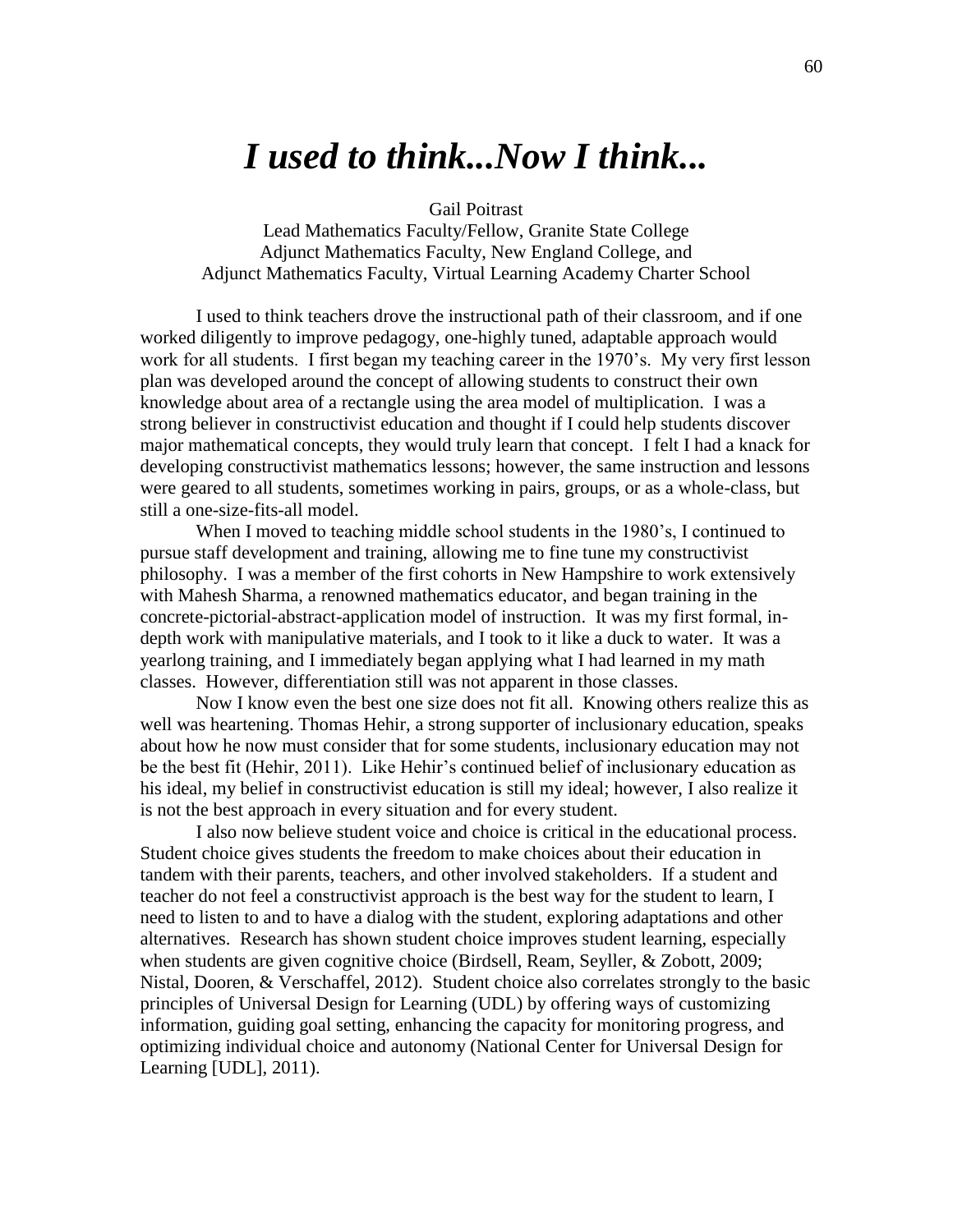I used to think the progress we were making in the 1980s to educate teachers in the use of manipulative materials, cooperative learning, teams and co-teaching, interdisciplinary units, and constructivist-based teaching was the beginning of a major movement by teachers to improve instruction. I truly thought those techniques would be an integral part of the majority of math classrooms by the turn of the  $21<sup>st</sup>$  century. Now I realize how difficult systemic change is both difficult to initiate and sustain.

In the 1980s and early 1990s, I was lucky to work in a middle school not encumbered by standardized, high-stakes testing; teachers could be creative in both their curriculum and the daily schedule. Our small middle school had one class each for fifth, sixth, seventh, and eighth grade, and each of the four content area teachers had his or her area of expertise and certification. I taught fifth, sixth, seventh and eighth grade mathematics. More importantly, though, our team ran our schedule and developed our curriculum based on state and national standards. We co-taught and team-taught interdisciplinary units and met almost on a daily basis to discuss student work, future plans, and students of concern long before PLC became a buzzword. Our team wrote and published a teaching manual for a fifth through eighth interdisciplinary unit on Planetary Research Operations Based Exploration (*Project P.R.O.B.E.*) containing lesson plans covering all four disciplines. Students, more than two decades later, still are in contact, remarking on how that unit was their most memorable middle school learning experience. Our P.R.O.B.E. manual was part of the middle school methods course at Plymouth State University in the early 1990's. At that point in time, yearly testing was done, but it was more a summative point of interest for parents and, unless something extraordinary popped up, underwent only general review by teachers with an eye towards curriculum and skill improvement. Administrators understood that with entire grade sizes of 12 to 25 students, results varied tremendously from year to year. I still consider the period of time from 1985 to 1997 as the time in my teaching career where I flourished and grew the most as an educator.

In the late 1990's, I moved to the high school, and especially in the early years, was given many opportunities to grow and improve my pedagogy and classroom instruction. I regularly attended and sometimes spoke at conferences, flew to Australia with a group of educators to observe math instruction in Melbourne, collaborated as a department chairperson to institute professional development and other opportunities for teachers within the department, and took part in a major data study to develop an action plan for the high school to improve mathematics instruction. Then I watched as opportunities for growth and professional development within our school district become scarcer and more difficult to obtain permission for, and many of the initiatives I was part of began to wither and become forgotten as newer initiatives were given precedence.

Now I know, unfortunately, true change takes time and commitment from all stakeholders if it is to be sustained. One example from personal experience is the action plan developed to improve mathematics instruction at the high school. Looking back now with the added advantage of Bolman and Deal's theory of restructuring (2013), I do think we adequately addressed the human resource frame, but I do not think we paid enough ongoing attention to the political frame, making sure major stakeholders were kept apprised of our progress. Initially, when we presented our report and plan to school administrators and the school board, we had their support. However, as time went on and despite our warnings noticeable change would take time, our initiative got lost in the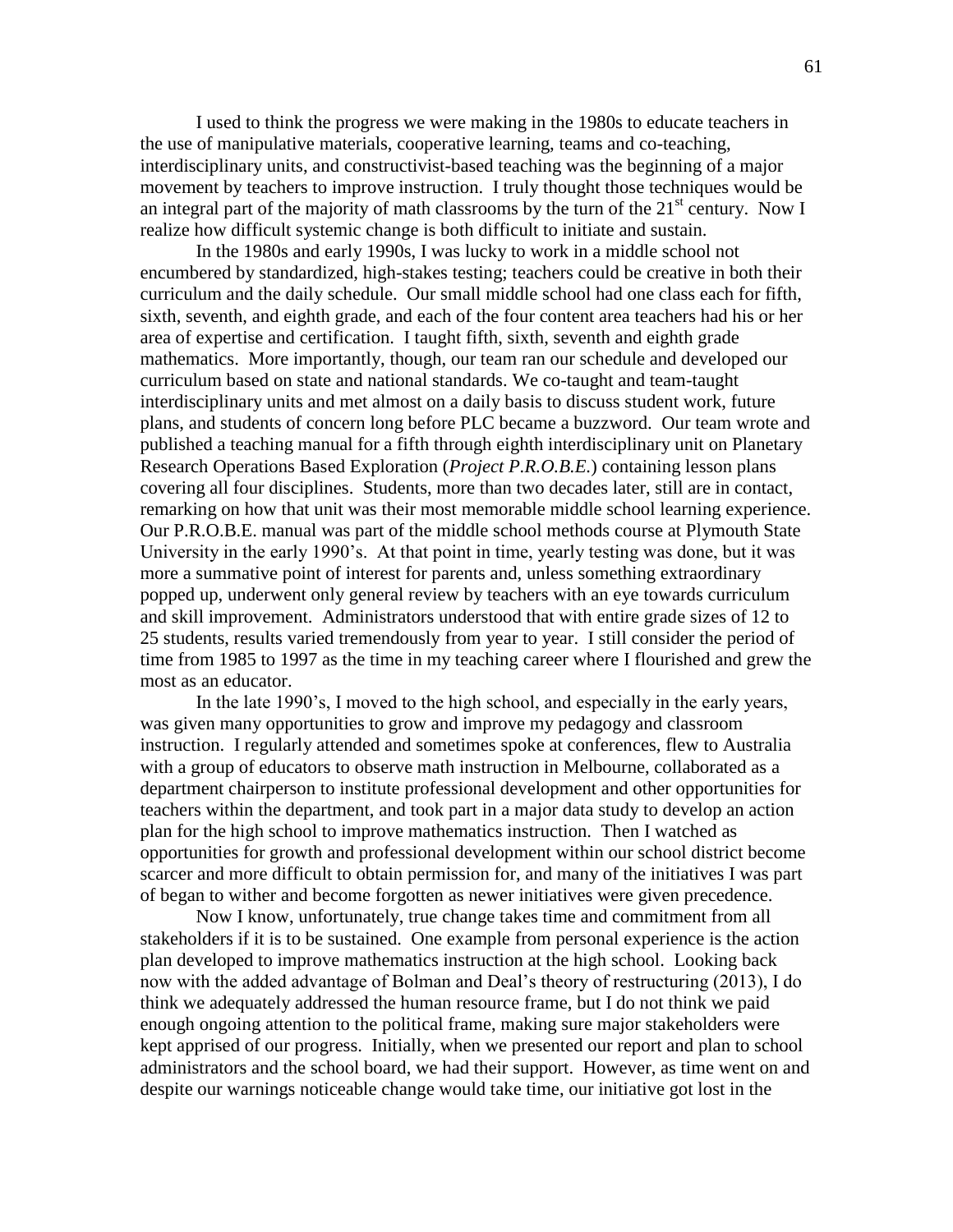shuffle of new initiatives and other ideas. We lost our opportunity because of our failure to maintain constant communication of our project's status and value to our stakeholders. Ultimately, not continuing to convince others of the progress and importance of our project was our plan's downfall. Knowing what I have learned as a result of my doctoral studies and careful reflection and research, I would have planned a timeline for the project with many more opportunities to connect with our various stakeholders.

I used to think a staff development opportunity worthwhile if I came away with one important point/technique/lesson I could implement in the classroom. I remember early in my career, my mentor told me if I changed 10% of what happened in my classroom each year, I would maintain reasonable, sustainable change. If I went to a workshop (and I attended plenty through the years), and I found a lesson plan or technique I felt was a good fit with my students and the curriculum, I tried it. As the result of attending several workshops sponsored by the National Council of Teachers of Mathematics (NCTM), I implemented more cooperative learning activities and technology-based activities with my students. After visiting Australia in 1998, I began using the "Australian tasks" with my students. These were a series of activities having the ability to extend and differentiate into extremely rich learning experiences for students.

Within a year of beginning my doctoral program at NEC, I went to a formative assessment conference where Dylan Wiliam was the guest speaker, followed by a series of workshops on researched, effective best practices by Dr. Robert Greenleaf. These were some of the first workshops I experienced featuring meta-analyses and research data as a basis for implementing various formative assessment techniques and other best practices. While I am sure research was mentioned in previous staff development opportunities I have attended, it was certainly not a focus or highlight as it was with these presenters.

Now I question any new approach that has not been the focus of careful research and study prior to its implementation into the classroom or school community. As a result of careful research into best practices, I was glad to find some researched best practices were ones I have focused on throughout my career, while also finding some I hope to implement and expand upon in my own brick-and-mortar and online classrooms. The best practices I now think are most critical for improving student learning include creating and sustaining student-teacher relationships; the effective, timely use of formative assessment in the support of student learning; cooperative learning; co-teaching opportunities; student expectations and self-grading; and allowing students voice and choice in their learning (Greenleaf, 2014; Hattie, 2012; Wiliam, 2011).

Finally, I used to think brick-and-mortar schools provided students with the best chance for an equitable education. I was a student of a brick-and-mortar school, and I flourished in that environment. I spent my career trying to improve student learning in the traditional classroom setting. In 1997, I had the opportunity to teach my first online class for the University of Phoenix. As I have always enjoyed a new challenge, this seemed to me a cutting edge opportunity. There certainly was a steep learning curve! The entire course was structured in an Outlook online mail format. The curriculum was prescribed, but even at that time, there was an emphasis on training and online communication. From that point on, part of my teaching was done outside the traditional brick-and-mortar setting. I now teach online for other colleges and for the Virtual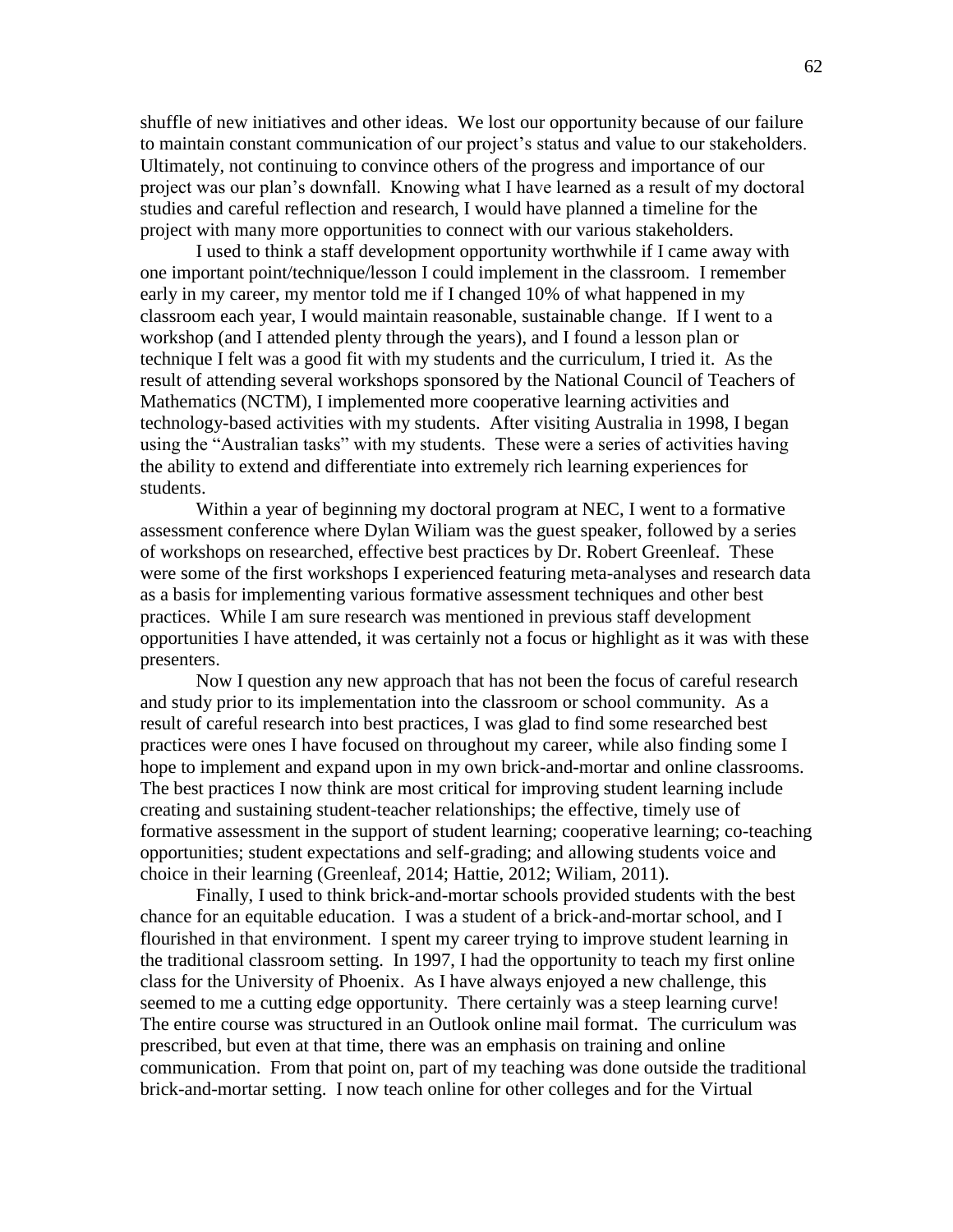Learning Academy Charter School (VLACS). The online learning platforms are much more sophisticated than they were in those early years.

I now think learning can occur anywhere, anytime and anyplace. Like Marshall S. Smith (2011), "I believe that when we look back on the coming decade, we will see it as a time when technology became our most important teaching and learning tool" (p. 172). Currently, over two million K-12 students engage in online learning and these numbers are growing exponentially (Barbour, Grzebyk, & Eye, 2014). Online student populations are diverse, many more students are choosing online courses as a way to earn credit recovery or to graduate from high school, and virtual student populations are extending into elementary grades (Hawkins, Graham, Sudweeks, & Barbour, 2013). As Smith (2011) states, "If we act even a little rationally over the next few years, we will be able to integrate the power and usefulness of modern technology with a coherent and challenging curriculum for all"  $(p. 173)$ .

I now believe blended learning models will individualize student learning while allowing for individual district flexibility. Implementing a blended learning model involves changes in the school culture; the structure of the school; how human resources will be used, trained, and supported; and how the program will be guided. For a program to succeed, it is very important the majority of stakeholders support the program: students, teachers, staff, administration, parents, and community members. For this to occur, all parties must have voice and choice throughout the project to ensure their support. This program must be supported by others as needed throughout the process and guided by a taskforce/committee/group represented by all interested and impacted groups. By doing this, a school culture of engagement and student voice and choice will be supported.

Beyond the benefits to student learning, I believe possibly the biggest impact of blended learning programs will be on our teachers and staff. Not only will faculty need to learn new teaching techniques, but they will also need to learn to become proficient with the technology and learning platforms they will be using. It is critically important their staff development is robust and continuing. As I mentioned earlier, I have too often seen programs start the implementation process, but there is never the necessary reflection and adjustment needed for a program to succeed. Hopefully staff development will be robust and continuing, as the good news is many school districts have begun implementing blended learning within their brick and mortar schools, and many different models are emerging. To me, this is very exciting!

Since beginning to teach at VLACS last summer, I have had conversations with many students where they shared with me their reasons for taking an online class. Some are enrolled or moving to becoming enrolled in VLACS full time, while others are just taking one or two courses. The various reasons range from course availability issues in their home school to students with medical issues precluding them from attending school, schedule flexibility, setting a comfortable learning pace for themselves, and unresolved bullying issues in school. These conversations have helped me realize the importance and necessity for giving students flexibility in their learning choices.

Since my first class of fifth grade students in a school in Massachusetts in 1974 to my online and face-to-face secondary and post-secondary students today, I have been blessed with a career where not only was I given the opportunity to sustain life-long learning, but hopefully I was able to guide and support the learning of my students along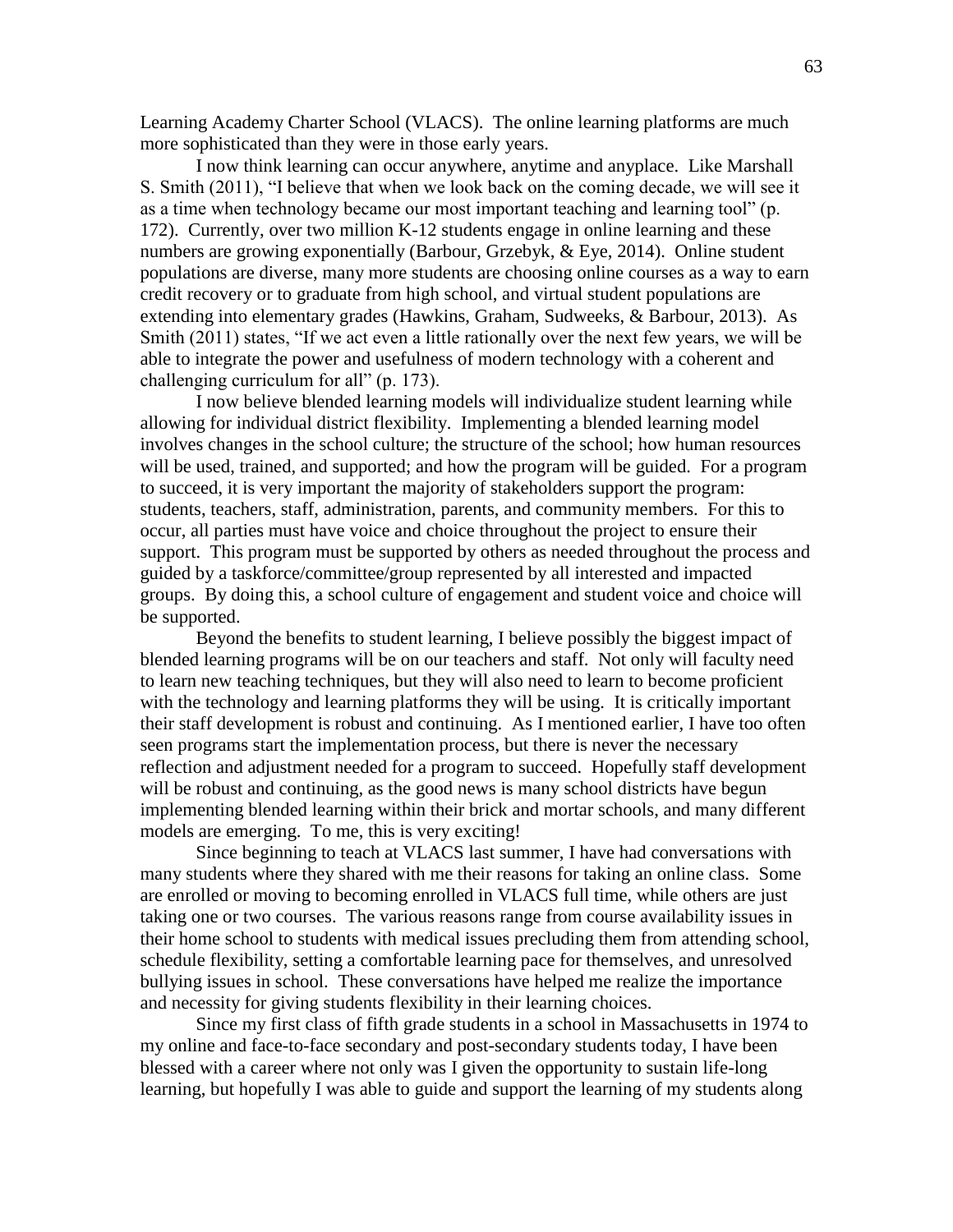the way. There is still no better feeling than helping a student attain that "ah-ha" moment! More than anything else, the one thing I know now is we can never stop learning, researching, and striving to find better ways to help all students learn.

### **References**

- Barbour, M. K., Grzebyk, T. Q., & Eye, J. (2014, January). Any time, any place, any pace--really? Examining mobile learning in a virtual school environment. *Turkish Online Journal of Distance Education*, *15*(1), 114-128.
- Birdsell, B. S., Ream, S. M., Seyller, A. M., & Zobott, P. L. (2009). *Motivating students by increasing student choice* (Masters thesis, Saint Xavier University). Retrieved from http://eric.ed.gov/?id=ED504816
- Bolman, L. G., & Deal, T. E. (2013). *Reframing organizations: Artistry, choice, and leadership* (5th ed.). [iBooks]. Retrieved from www.apple.com/apps/ibooks
- Elmore, R. F. (Ed.). (2011). *I used to think...and now I think...* Cambridge, MA: Harvard Education Press.

Greenleaf, R. K. (2014). *Achieving student growth: The powerful IMPACT of microfeedback formative assessment*. Newfield, ME: Greenleaf Papanek Publications.

- Hattie, J. (2012). *Visible learning for teachers: Maximizing impact on learning*. London: Routledge.
- Hawkins, A., Graham, C. R., Sudweeks, R. R., & Barbour, M. K. (2013, May). Academic performance, course completion rates, and student perception of the quality and frequency of interaction in a virtual high school. *Distance Education*, *34*(1), 64- 83. http://dx.doi.org/10.1080/01587919.2013.770430
- Hehir, T. (2011). Reflections on inclusion. In R. F. Elmore (Ed.), *I used to think...And now I think...* (pp. 57-64). Cambridge, MA: Harvard Education Press.
- National Center for Universal Design for Learning. (2011). *Universal design for learning guidelines*. Wakefield, MA: CAST.
- Nistal, A., Dooren, W., & Verschaffel, L. (2012, November). What counts as a flexible representational choice? An evaluation of students' representational choices to solve linear function problems. *Educational Research Complete*, *40*(6), 999-1019.
- Smith, M. S. (2011). Musings. In R. F. Elmore (Ed.), *I used to think... And now I think*  (pp. 155-173). Cambridge, MA: Harvard Education Press.
- Wiliam, D. (2011). *Embedded formative assessment*. Bloomington, IN: Solution Tree Press.

### **About the Author**

**Gail** Poitrast is a second year doctoral student in the Doctorate of Education K-12 Leadership Program, Henniker, New Hampshire. Gail has been fortunate to be able to learn about and to teach mathematics to students of all ages for over four decades. Convincing students they can learn math, assisting them in that journey, and sharing with other teachers effective methods of teaching and assessing mathematics have been strong goals throughout her career. As Lead Faculty of Mathematics for the School of Education at Granite State College, Gail not only teaches mathematics and mathematics education methods courses but also is helping to develop strong pre-service programs for future middle and secondary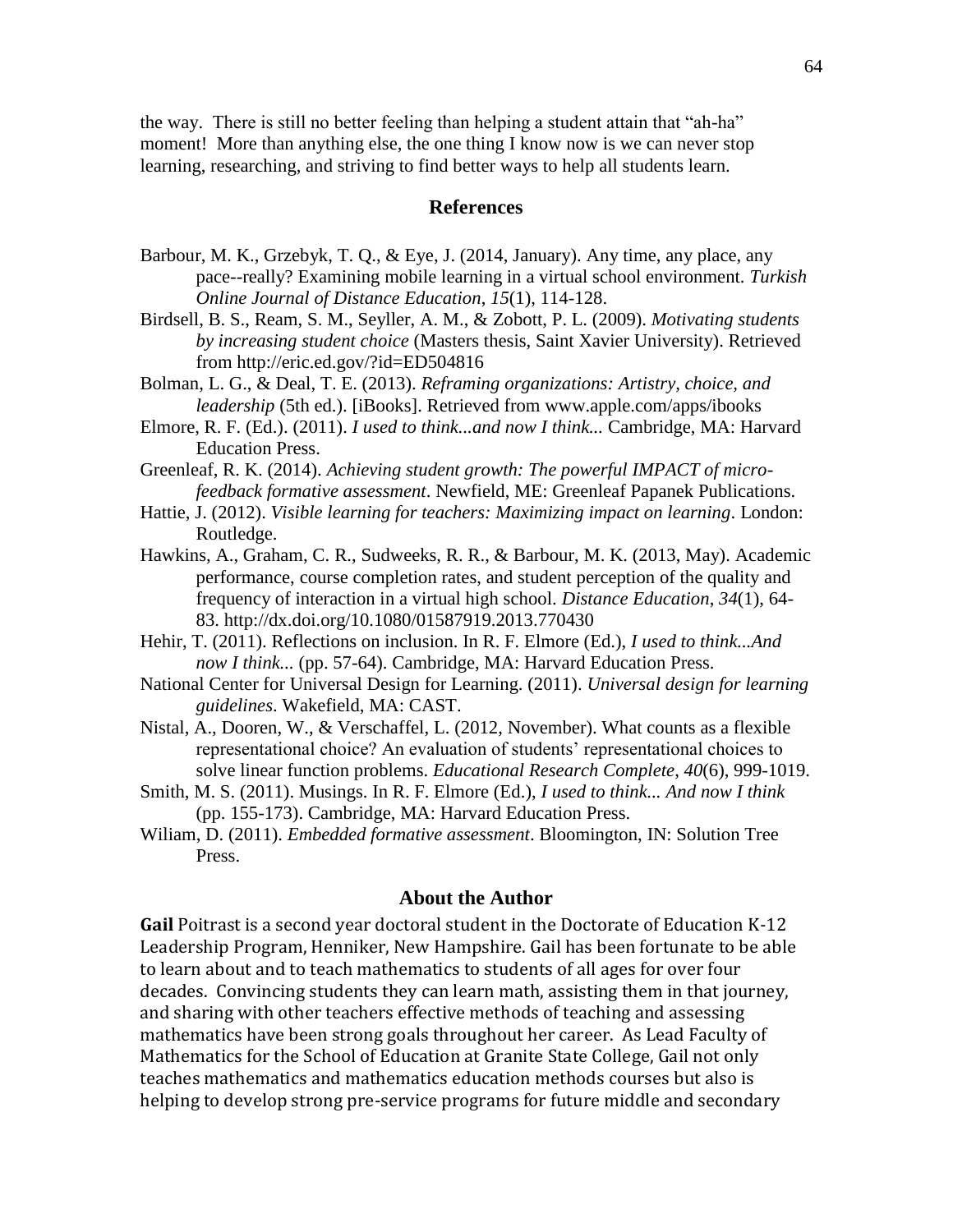school mathematics teachers. She believes effective change begins with research, is developed with the active involvement of all stakeholders, and is sustained with continued reflection and perseverance.